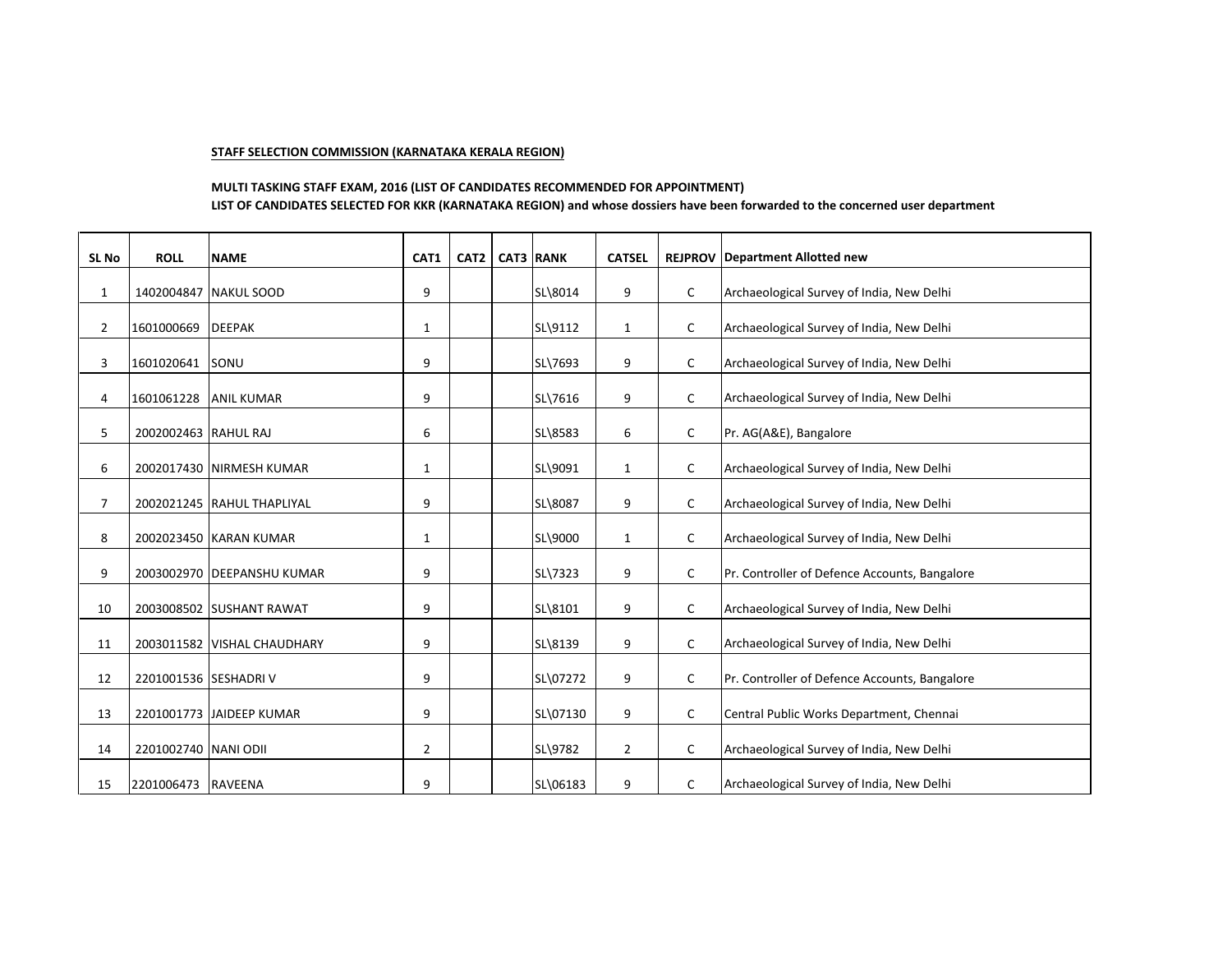|    |                     |                                  |              |          |              |              | Wireless Moniroting Organisation, Deptt of Telecommunication, |
|----|---------------------|----------------------------------|--------------|----------|--------------|--------------|---------------------------------------------------------------|
| 16 |                     | 2201008508 AKASH KUMAR GUPTA     | 6            | SL\8100  | 6            | P            | N.Delhi                                                       |
| 17 |                     | 2201009344 ROHAN SETHIA          | $\mathbf{1}$ | SL\8955  | $\mathbf{1}$ | $\mathsf{C}$ | Archaeological Survey of India, New Delhi                     |
| 18 | 2201011491 KIRTI    |                                  | $\mathbf{1}$ | SL\9079  | $\mathbf{1}$ | $\mathsf{C}$ | Archaeological Survey of India, New Delhi                     |
| 19 | 2201012180 AMARNATH |                                  | $\mathbf{1}$ | SL\9046  | $\mathbf{1}$ | C            | Archaeological Survey of India, New Delhi                     |
| 20 |                     | 2201017900 BHANU PRATAP SINGH    | 9            | SL\7573  | 9            | $\mathsf{C}$ | Archaeological Survey of India, New Delhi                     |
| 21 |                     | 2201020868 MOHIT KUMAR           | 9            | SL\7538  | 9            | C            | Pr. AG(A&E), Bangalore                                        |
| 22 |                     | 2201022011 SUNIL KUMAR CHOUDHARY | $\mathbf{1}$ | SL\8992  | $\mathbf{1}$ | C            | Archaeological Survey of India, New Delhi                     |
| 23 | 2201031142 PREETAM  |                                  | 6            | SL\8574  | 6            | C            | Pr. AG(A&E), Bangalore                                        |
| 24 |                     | 2201031566 PRANEET KAUSHIK       | 9            | SL\07123 | 9            | C            | Pr. Controller of Defence Accounts, Bangalore                 |
| 25 |                     | 2201036322 JAYA KUMARI           | 9            | SL\07227 | 9            | C            | Pr. Controller of Defence Accounts, Bangalore                 |
| 26 |                     | 2201045808 VIKASH KUMAR          | $\mathbf{1}$ | SL\9108  | $\mathbf{1}$ | C            | Archaeological Survey of India, New Delhi                     |
| 27 |                     | 2201098105 ADITYA KASHYAP        | $\mathbf{1}$ | SL\9013  | $\mathbf{1}$ | C            | Archaeological Survey of India, New Delhi                     |
| 28 |                     | 2201108125 RAJAT MALIK           | 9            | SL\06522 | 9            | C            | Pr. AG(A&E), Bangalore                                        |
| 29 |                     | 2201111123 GAURAV DABAS          | 9            | SL\8140  | 9            | C            | Archaeological Survey of India, New Delhi                     |
| 30 | 2201116610 PRATEEK  |                                  | 9            | SL\8113  | 9            | C            | Archaeological Survey of India, New Delhi                     |
| 31 | 2201136248 MANOJ    |                                  | 9            | SL\07128 | 9            | C            | Archaeological Survey of India, New Delhi                     |
| 32 | 2201138578 ISHU     |                                  | 9            | SL\7870  | 9            | C            | Archaeological Survey of India, New Delhi                     |
| 33 | 2201144224 PRAVESH  |                                  | 9            | SL\8114  | 9            | C            | Archaeological Survey of India, New Delhi                     |
| 34 | 2201150577 ROHIT    |                                  | 9            | SL\8141  | 9            | C            | Archaeological Survey of India, New Delhi                     |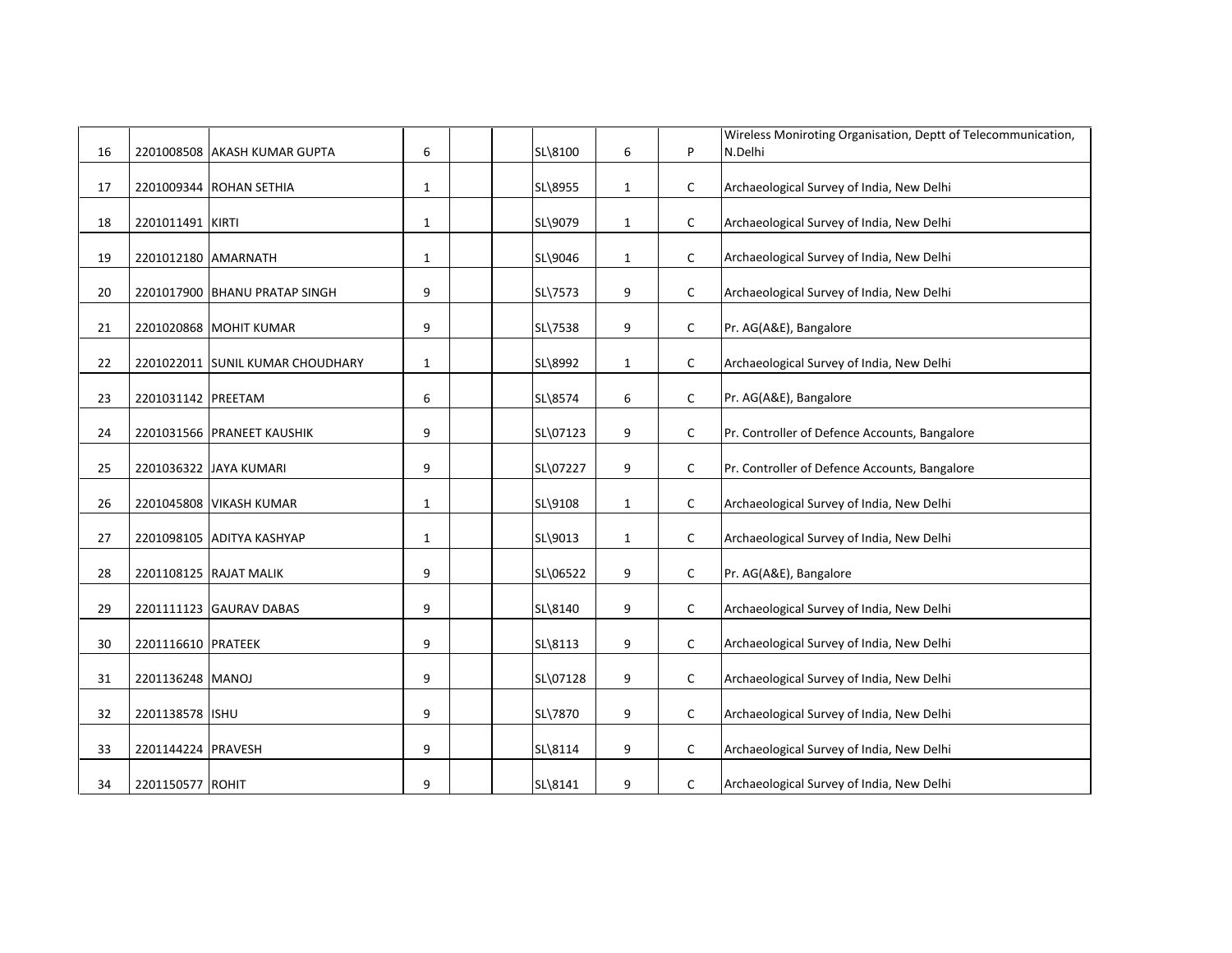| 35 |                      | 2201153035 GARIMA SINGH         | 9 | SL\7852  | 9            | C | Archaeological Survey of India, New Delhi     |
|----|----------------------|---------------------------------|---|----------|--------------|---|-----------------------------------------------|
| 36 | 2201153274 PERUMAL M |                                 | 1 | SL\9006  | $\mathbf{1}$ | C | Archaeological Survey of India, New Delhi     |
|    |                      |                                 |   |          |              |   |                                               |
| 37 |                      | 2201153895 SHIVAM MANI TRIPATHI | 9 | SL\7375  | 9            | C | Archaeological Survey of India, New Delhi     |
| 38 |                      | 2201156386 UTSAH SHARMA         | 9 | SL\07037 | 9            | C | Archaeological Survey of India, New Delhi     |
| 39 |                      | 2201157913 VIJAY KUMAR          | 6 | SL\8611  | 6            | C | Archaeological Survey of India, New Delhi     |
| 40 |                      | 2201158658 PRAVEEN YADAV        | 6 | SL\8644  | 6            | C | Archaeological Survey of India, New Delhi     |
| 41 |                      | 2201162094 ABHISHEK SHARMA      | 9 | SL\8136  | 9            | C | Archaeological Survey of India, New Delhi     |
| 42 |                      | 2201170350 ANAND KUMAR          | 6 | SL\8389  | 6            | C | Archaeological Survey of India, New Delhi     |
| 43 |                      | 2201172951 HIMANSHU SHARMA      | 9 | SL\7821  | 9            | C | Archaeological Survey of India, New Delhi     |
| 44 |                      | 2201179479 VICKY KUMAR          | 6 | SL\03430 | 9            | C | Field Publicity, Bangalore                    |
| 45 | 2201199975 MOIN ALI  |                                 | 9 | SL\7629  | 9            | C | Archaeological Survey of India, New Delhi     |
| 46 |                      | 2201213908 AVINASH TALAN        | 9 | SL\7770  | 9            | C | Archaeological Survey of India, New Delhi     |
| 47 |                      | 2201217192 VISHNU PATHAK        | 9 | SL\8020  | 9            | C | Archaeological Survey of India, New Delhi     |
| 48 |                      | 2201217719 MUNMUN KUMAR YADAV   | 6 | SL\8589  | 6            | C | Pr. AG(A&E), Bangalore                        |
| 49 |                      | 2201218911 SAURABH ANAND        | 9 | SL\7358  | 9            | C | Pr. Controller of Defence Accounts, Bangalore |
| 50 |                      | 2201228429 MOHAN SINGH          | 9 | SL\8053  | 9            | C | Archaeological Survey of India, New Delhi     |
| 51 |                      | 2201233594 ABHISHEK SINGH       | 9 | SL\7904  | 9            | C | Archaeological Survey of India, New Delhi     |
| 52 |                      | 2201234193 SUMIT KUMAR KUNTAL   | 9 | SL\07241 | 9            | C | Central Public Works Department, Chennai      |
| 53 |                      | 2201236966 SUNIL PASWAN         | 1 | SL\9040  | $\mathbf{1}$ | C | Archaeological Survey of India, New Delhi     |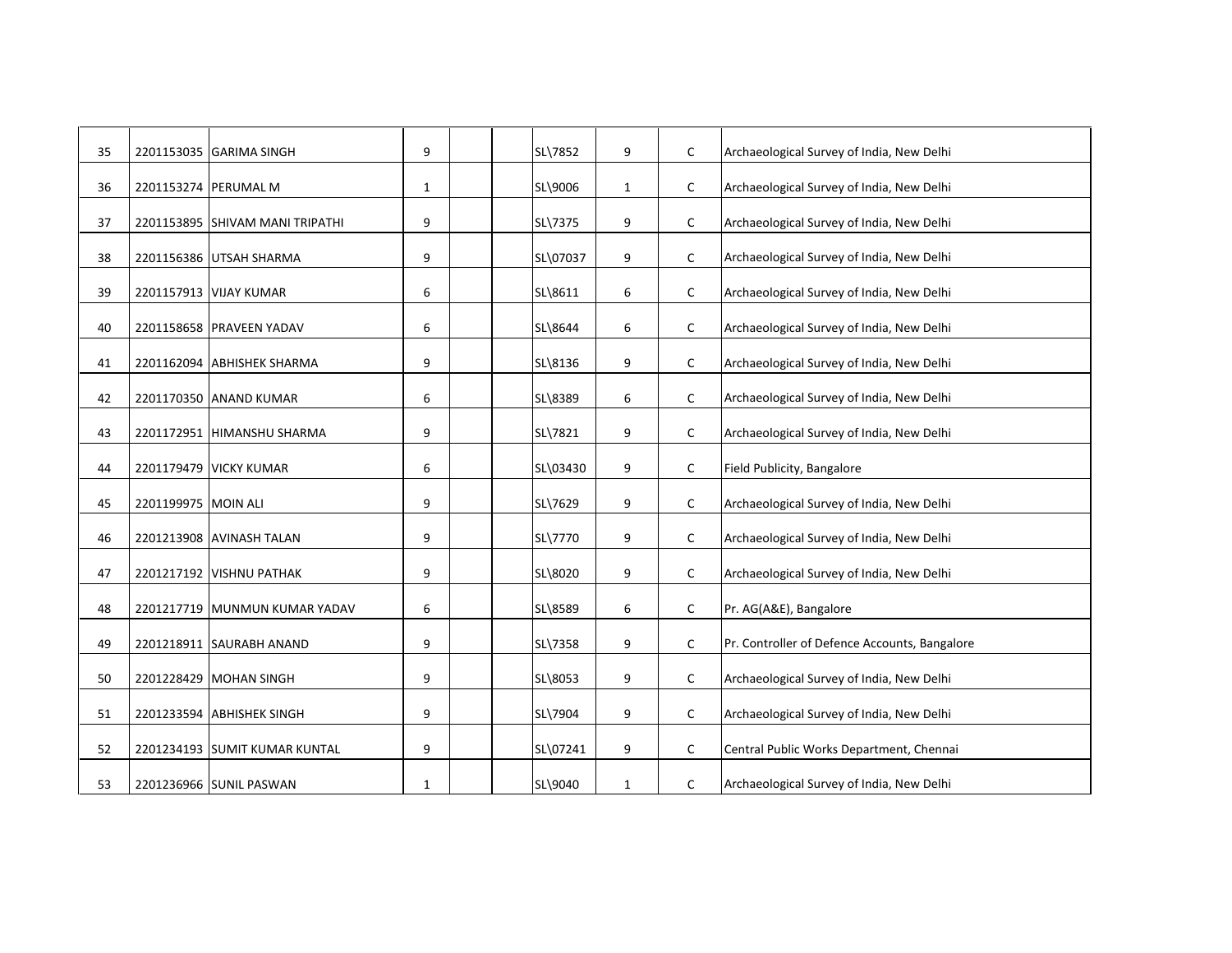| 54 |                       | 2201237819  LOKESH KUMAR PATHAK   | 9              | SL\07114 | 9              | C | Pr. AG(A&E), Bangalore                    |
|----|-----------------------|-----------------------------------|----------------|----------|----------------|---|-------------------------------------------|
| 55 | 2201240332 ANIL       |                                   | 9              | SL\7510  | 9              | C | Archaeological Survey of India, New Delhi |
| 56 | 2201247849            | <b>NIKHIL GAURAV</b>              | $\mathbf{1}$   | SL\8983  | $\mathbf{1}$   | C | Archaeological Survey of India, New Delhi |
| 57 |                       | 2201252379 ABHISHEK SEHRAWAT      | 9              | SL\7842  | 9              | C | Archaeological Survey of India, New Delhi |
| 58 |                       | 2201261351 VIPUL KUMAR CHAURASIYA | 6              | SL\8643  | 6              | P | Archaeological Survey of India, New Delhi |
| 59 | 2201266914 ANIL KUMAR |                                   | 9              | SL\8029  | 9              | C | Archaeological Survey of India, New Delhi |
| 60 |                       | 2201269647 AKHILESH VERMA         | 6              | SL\8602  | 6              | P | Archaeological Survey of India, New Delhi |
| 61 |                       | 2201272944 SHASHANK SINGH         | 9              | SL\7601  | 9              | C | Archaeological Survey of India, New Delhi |
| 62 |                       | 2201279572 PANKAJ SINGH TOMAR     | 9              | SL\7501  | 9              | C | Archaeological Survey of India, New Delhi |
| 63 |                       | 2201282437 VIKRAM PANGHAL         | 9              | SL\7304  | 9              | C | Pr. AG(A&E), Bangalore                    |
| 64 | 2201286868 SUMIT      |                                   | 9              | SL\07199 | 9              | C | Archaeological Survey of India, New Delhi |
| 65 |                       | 2201303430 RAGHUVINDER            | 9              | SL\7385  | 9              | C | Pr. AG(A&E), Bangalore                    |
| 66 |                       | 2201308659 SANJEEV KUMAR DAS      | 9              | SL\7953  | 9              | C | Archaeological Survey of India, New Delhi |
| 67 |                       | 2201360051   MANTU KUMAR GUPTA    | 6              | SL\8650  | 6              | C | Archaeological Survey of India, New Delhi |
| 68 |                       | 2201453510 HEMANT KUMAR           | 6              | SL\8600  | 6              | С | Archaeological Survey of India, New Delhi |
| 69 |                       | 2201613082 PUKHRAJ MEENA          | $\overline{2}$ | SL\9754  | $\overline{2}$ | C | Pr. AG(G&SSA), Bangalore                  |
| 70 |                       | 2402029432 BHOOPENDRA SINGH       | 6              | SL\8652  | 6              | C | Archaeological Survey of India, New Delhi |
| 71 |                       | 2403006295 SUKHVENDRA SINGH       | 9              | SL\05598 | 9              | C | Archaeological Survey of India, New Delhi |
| 72 |                       | 2405000189 NAVEEN SINGH CHAUHAN   | 9              | SL\7803  | 9              | C | Archaeological Survey of India, New Delhi |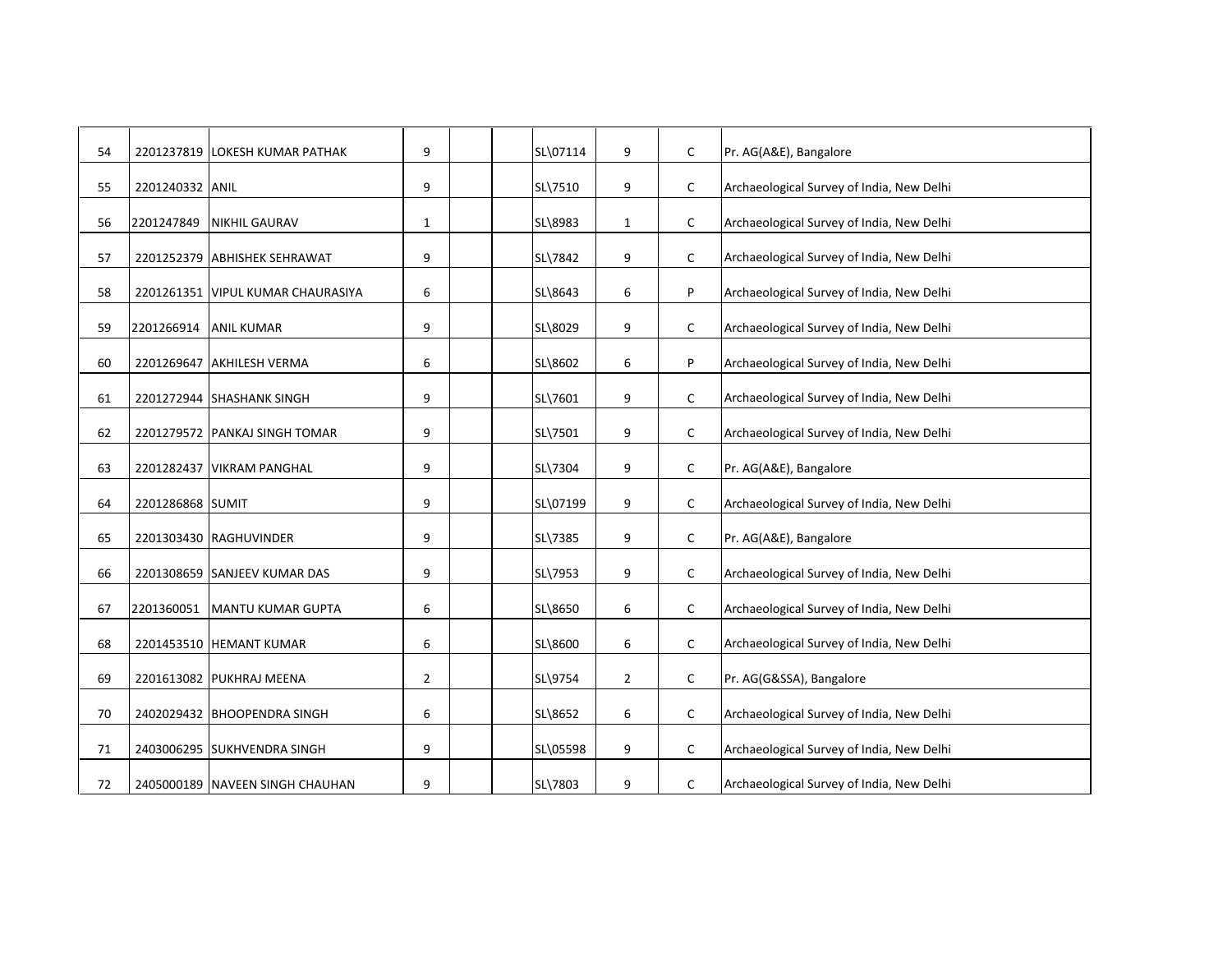| 73 | 2405001701 AMIT KUMAR              | 6              | SL\8649  | 6              | C | Archaeological Survey of India, New Delhi |
|----|------------------------------------|----------------|----------|----------------|---|-------------------------------------------|
| 74 | 2405002112 NIRAJ KUMAR             | 6              | SL\03660 | 6              | C | Central Public Works Department, Chennai  |
| 75 | 2405002205 ISHAAN KOHLI            | 9              | SL\06619 | 9              | C | Archaeological Survey of India, New Delhi |
| 76 | 2405002848 SHIVANGI SHARMA         | 9              | SL\8145  | 9              | C | Archaeological Survey of India, New Delhi |
| 77 | 2405003520 RAJESH MEENA            | $\overline{2}$ | SL\9795  | $\overline{2}$ | C | Pr. AG(A&E), Bangalore                    |
| 78 | 2405003688 SAGAR BAIRWA            | $\mathbf{1}$   | SL\9031  | $\mathbf{1}$   | C | Archaeological Survey of India, New Delhi |
| 79 | 2405004264 GAURAV SHARMA           | 9              | SL\7975  | 9              | C | Archaeological Survey of India, New Delhi |
| 80 | 2405004657 BHANWAR PAL MEENA       | $\overline{2}$ | SL\9799  | $\overline{2}$ | C | Archaeological Survey of India, New Delhi |
| 81 | 2405008950 SHIVAM BHARDWAJ         | 9              | SL\8059  | 9              | С | Archaeological Survey of India, New Delhi |
| 82 | 2405017489 AJEET SINGH MEENA       | 2              | SL\9813  | $\overline{2}$ | C | Archaeological Survey of India, New Delhi |
| 83 | 2405046808 RAKESH KUMAR MEENA      | $\overline{2}$ | SL\9815  | $\overline{2}$ | C | Archaeological Survey of India, New Delhi |
| 84 | 2405055056 MANISH SAIN             | 6              | SL\8526  | 6              | P | Pr. AG(G&SSA), Bangalore                  |
| 85 | 2405067982 DINESH MEENA            | 2              | SL\9800  | $\overline{2}$ | C | Pr. AG(A&E), Bangalore                    |
| 86 | 2405083860 CHANDRA PRAKASH KUMAWAT | 6              | SL\8595  | 6              | C | Archaeological Survey of India, New Delhi |
| 87 | 2405108515 RINKU MEENA             | $\overline{2}$ | SL\9810  | $\overline{2}$ | С | Archaeological Survey of India, New Delhi |
| 88 | 2405116682 RAJKUMAR MEENA          | $\overline{2}$ | SL\9818  | $\overline{2}$ | C | Archaeological Survey of India, New Delhi |
| 89 | 2405121143 PINTU KUMAR MEENA       | $\overline{2}$ | SL\9816  | $\overline{2}$ | C | Archaeological Survey of India, New Delhi |
| 90 | 2405121254 KHEMRAJ MEENA           | $\overline{2}$ | SL\9808  | $\overline{2}$ | C | Archaeological Survey of India, New Delhi |
| 91 | 2405126534 BHANU SHARMA            | 9              | SL\7849  | 9              | C | Archaeological Survey of India, New Delhi |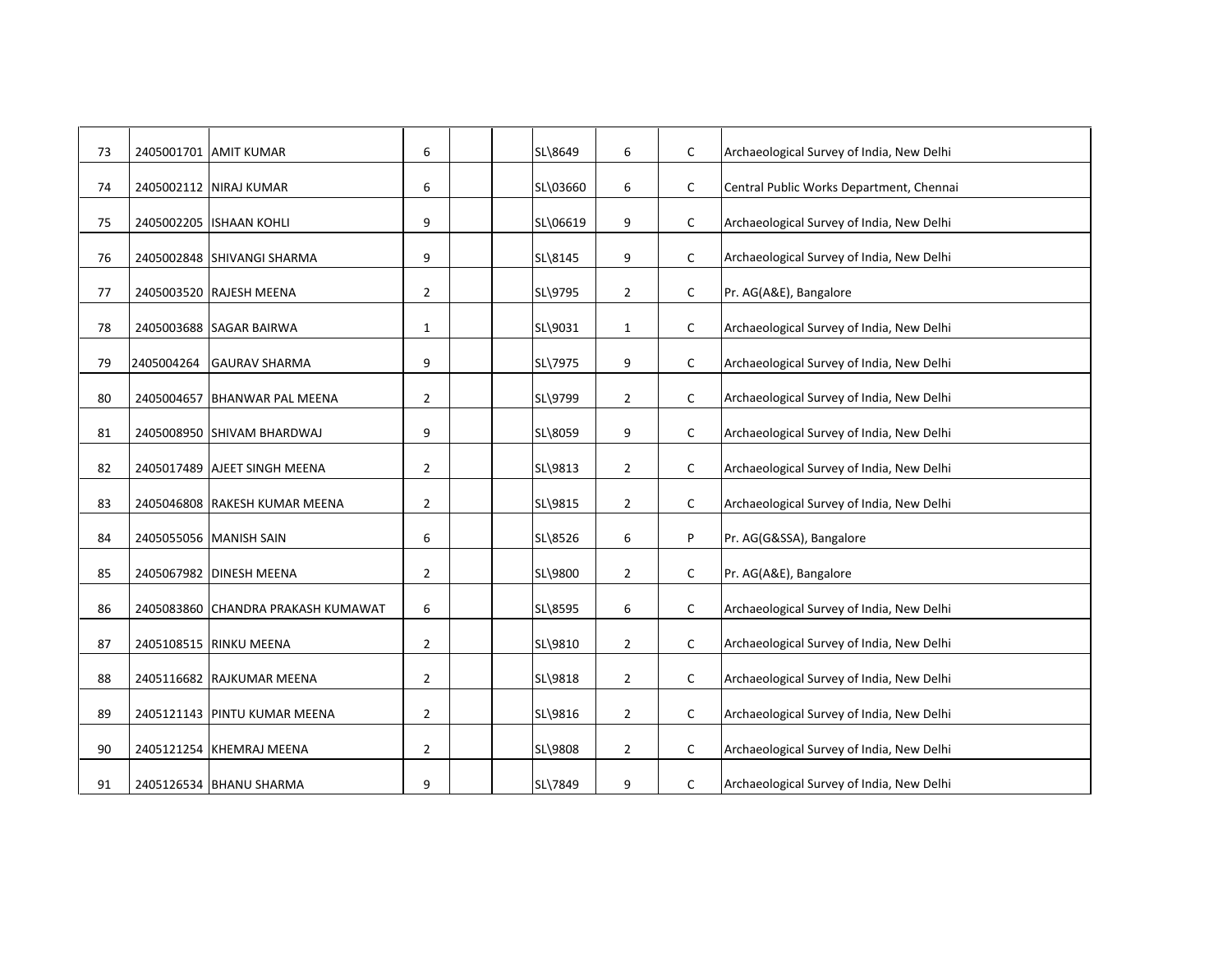| 92  |                        | 2405128402 TANUJ KUMAR          | 1              | SL\8978  | $\mathbf{1}$   | C | Archaeological Survey of India, New Delhi               |
|-----|------------------------|---------------------------------|----------------|----------|----------------|---|---------------------------------------------------------|
| 93  |                        | 2405131170 BHAVESH VIJAYVARGIYA | 9              | SL\07118 | 9              | C | Pr. AG(G&SSA), Bangalore                                |
| 94  |                        | 2405131410 CHANDAN SINGH MEENA  | $\overline{2}$ | SL\9770  | $\overline{2}$ | C | Principle Controller of Defence Accounts (AF), Dehradun |
| 95  |                        | 2405147286 RAMVILASH MEENA      | $\overline{2}$ | SL\9814  | $\overline{2}$ | C | Archaeological Survey of India, New Delhi               |
| 96  |                        | 2405170578 LOKESH KUMAR YADAV   | 6              | SL\8577  | 6              | C | Pr. AG(A&E), Bangalore                                  |
| 97  |                        | 2405175095 ABHIJEET SANYEE      | 6              | SL\8604  | 6              | C | Archaeological Survey of India, New Delhi               |
| 98  |                        | 2405203275 BHEEM SINGH MEENA    | $\overline{2}$ | SL\9788  | $\overline{2}$ | C | Pr. AG(A&E), Bangalore                                  |
| 99  |                        | 2405217441 MAKHHAN LAL MEENA    | $\overline{2}$ | SL\9817  | $\overline{2}$ | C | Archaeological Survey of India, New Delhi               |
| 100 |                        | 2405226628 NAVEEN KALWANIYA     | 6              | SL\06314 | 9              | C | Controller of Defence Accounts (R&D), Bangalore         |
| 101 |                        | 2405250576 RADHEYSHYAM MEENA    | 2              | SL\9805  | $\overline{2}$ | C | Archaeological Survey of India, New Delhi               |
| 102 |                        | 2406035760 KUMAR GAURAV         | 9              | SL\7964  | 9              | C | Archaeological Survey of India, New Delhi               |
| 103 |                        | 2407001291 LOKENDRA KUMAR MEENA | $\overline{2}$ | SL\9733  | $\overline{2}$ | C | P&T Audit Office, Bangalore                             |
| 104 |                        | 3001029466 KM KARISHMA          | 9              | SL\06499 | 9              | C | Controller of Defence Accounts (R&D), Bangalore         |
| 105 |                        | 3001047345 SHANKAR SINGH        | 9              | SL\7325  | 9              | C | Archaeological Survey of India, New Delhi               |
| 106 |                        | 3001053564 SAURABH SINGH        | $\mathbf{1}$   | SL\9093  | $\mathbf{1}$   | C | Archaeological Survey of India, New Delhi               |
| 107 |                        | 3001055787 ANSHUL UPADHYAY      | 9              | SL\8027  | 9              | C | Archaeological Survey of India, New Delhi               |
| 108 |                        | 3001055933 AJAY PRATAP SINGH    | 6              | SL\8351  | 6              | P | Textile Commissioner, Mumbai                            |
| 109 |                        | 3001151347 PAWAN KISHOR YADAV   | 6              | SL\8569  | 6              | P | Central Public Works Department, Chennai                |
| 110 | 3003006422 VIJAY YADAV |                                 | 6              | SL\8571  | 6              | P | Pr. AG(A&E), Bangalore                                  |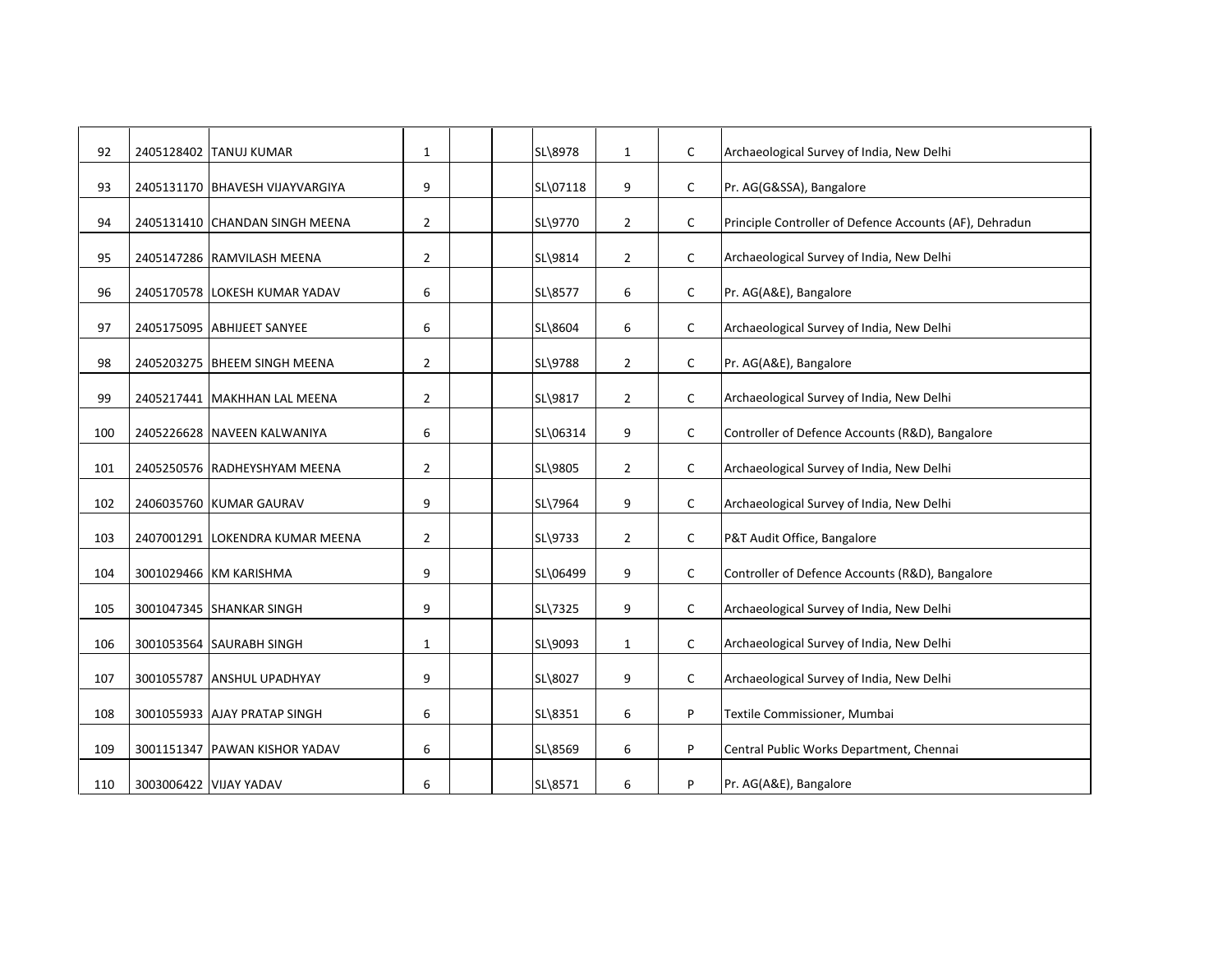| 111 |                       | 3003010842 RUPESH KUMAR         | $\overline{2}$ |   | SL\9801  | $\overline{2}$ | C | Archaeological Survey of India, New Delhi          |
|-----|-----------------------|---------------------------------|----------------|---|----------|----------------|---|----------------------------------------------------|
| 112 |                       | 3003015352 MUNNA KUMAR          | 6              |   | SL\02548 | 9              | P | Controller of Defence Accounts (R&D), Bangalore    |
| 113 |                       | 3003020722 MANISH KUMAR         | $\mathbf{1}$   |   | SL\9014  | $\mathbf{1}$   | C | Archaeological Survey of India, New Delhi          |
| 114 | 3003022969            | RAJENDRA KUMAR YADAV            | 6              |   | SL\07001 | 9              | P | Pr. AG(A&E), Bangalore                             |
| 115 |                       | 3003023264 ASTITVA PANDEY       | 9              |   | SL\7967  | 9              | C | Archaeological Survey of India, New Delhi          |
| 116 |                       | 3003041577 ABHAY KUMAR SINGH    | 9              |   | SL\07203 | 9              | C | Pr. AG(A&E), Bangalore                             |
| 117 |                       | 3003044096 NITESH KUMAR         | 6              |   | SL\03455 | 9              | P | Forest Survey of India, Bangalore                  |
| 118 |                       | 3003051445 KAMAL CHANDRA MAURYA | 6              |   | SL\8475  | 6              | P | Pr. Controller of Defence Accounts, Bangalore      |
| 119 | 3003055969 VIKASH RAI |                                 | 9              |   | SL\07174 | 9              | C | Pr. Controller of Defence Accounts, Bangalore      |
| 120 |                       | 3003056904 DIPAK KUMAR          | 1              |   | SL\9077  | $\mathbf{1}$   | C | Archaeological Survey of India, New Delhi          |
| 121 |                       | 3003058158 SANOJ KUMAR          | 6              | 4 | SL\02282 | 9              | P | Controller General of Accounts, D/o Exp, New Delhi |
| 122 |                       | 3003064162 SARVESH KUMAR YADAV  | 6              |   | SL\8597  | 6              | P | Archaeological Survey of India, New Delhi          |
| 123 |                       | 3003067811 SUDHIR YADAV         | 6              |   | SL\8610  | 6              | P | Archaeological Survey of India, New Delhi          |
| 124 |                       | 3003071065 OM PRAKASH YADAV     | 6              |   | SL\8636  | 6              | P | Archaeological Survey of India, New Delhi          |
| 125 | 3003073485            | <b>SANOJ KUMAR</b>              | 6              |   | SL\8641  | 6              | P | Archaeological Survey of India, New Delhi          |
| 126 | 3003075478            | <b>SURENDRA KUMAR</b>           | 9              |   | SL\07139 | 9              | C | Pr. AG(A&E), Bangalore                             |
| 127 | 3003078077 ARPIT      |                                 | 6              |   | SL\8063  | 9              | P | Archaeological Survey of India, New Delhi          |
| 128 |                       | 3003079112 SHASHIKANT           | $\mathbf{1}$   |   | SL\9002  | $\mathbf{1}$   | C | Archaeological Survey of India, New Delhi          |
| 129 |                       | 3003149198 NITYA NAND KUMAR     | 1              |   | SL\8986  | $\mathbf{1}$   | C | Archaeological Survey of India, New Delhi          |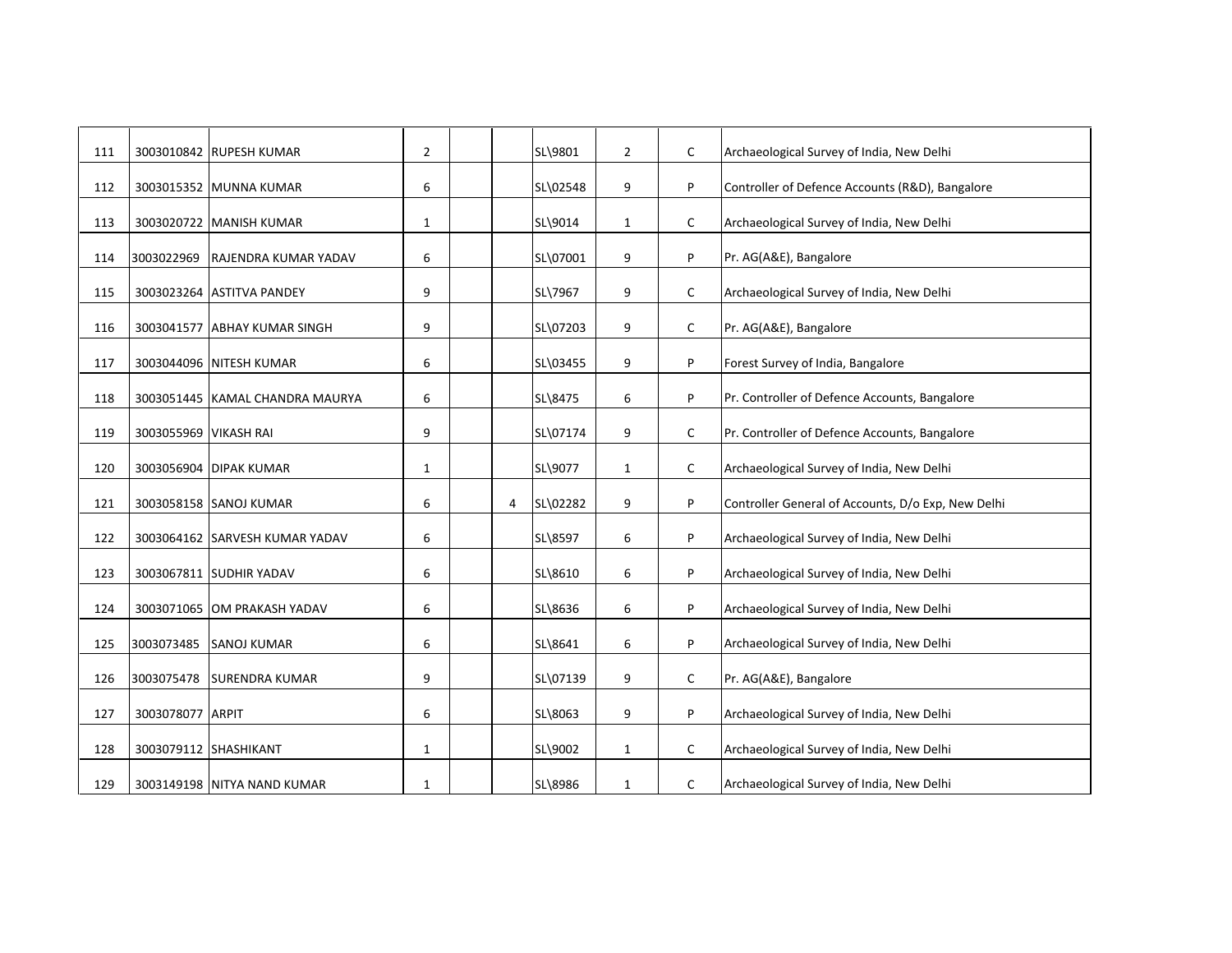| 130 |            | 3003153991 NITIN KUMAR SHUKLA         | 9              |   | SL\7603  | 9              | C | Archaeological Survey of India, New Delhi               |
|-----|------------|---------------------------------------|----------------|---|----------|----------------|---|---------------------------------------------------------|
|     |            |                                       |                |   |          |                |   |                                                         |
| 131 |            | 3003161962 JITENDRA YADAV             | 6              |   | SL\8632  | 6              | P | Archaeological Survey of India, New Delhi               |
| 132 | 3005024278 | <b>PRINCE VARSHNEY</b>                | 9              |   | SL\07295 | 9              | C | Central Public Works Department, Chennai                |
| 133 |            | 3007000049 AKASH SRIVASTAV            | 9              |   | SL\8142  | 9              | C | Archaeological Survey of India, New Delhi               |
| 134 |            | 3007019128 AKASH MISHRA               | 9              |   | SL\06342 | 9              | C | Pr. AG(A&E), Bangalore                                  |
| 135 |            | 3007030435 AMIT KUMAR GOND            | $\overline{2}$ |   | SL\9807  | $\overline{2}$ | C | Archaeological Survey of India, New Delhi               |
| 136 | 3009000081 | <b>HARISH KUMAR CHAURASIA</b>         | 6              | 4 | SL\9383  | 4              | P | Central Electricity Authority, New Delhi                |
| 137 |            | 3009001281 ANKUR AWASTHI              | 9              |   | SL\7709  | 9              | C | Archaeological Survey of India, New Delhi               |
| 138 |            | 3009005001 RAHUL SHARMA               | 6              |   | SL\06887 | 9              | P | Pr. AG(A&E), Bangalore                                  |
| 139 |            | 3009005210 DEEPAK SHUKLA              | 9              |   | SL\04175 | 9              | C | Principle Controller of Defence Accounts (AF), Dehradun |
| 140 |            | 3009006762 ASHOK YADAV                | 6              |   | SL\8647  | 6              | P | Archaeological Survey of India, New Delhi               |
| 141 |            | 3009027209 MAGAN VERMA                | 6              |   | SL\8185  | 6              | P | Central Electricity Authority, New Delhi                |
| 142 |            | 3009035019 SUMIT PRATAP SINGH RATHORE | 9              |   | SL\07213 | 9              | C | Pr. AG(G&SSA), Bangalore                                |
| 143 |            | 3009037046 DIPAK VERMA                | 6              |   | SL\8572  | 6              | P | Pr. Controller of Defence Accounts, Bangalore           |
| 144 |            | 3009053415 ARYAN SINGH BHADAURIYA     | 9              |   | SL\7337  | 9              | C | Pr. AG(G&SSA), Bangalore                                |
| 145 |            | 3009057620 AMAN GUPTA                 | 9              |   | SL\06168 | 9              | C | <b>Staff Selection Commision, Bangalore</b>             |
| 146 |            | 3009085488 AKASH YADAV                | 6              |   | SL\8637  | 6              | P | Archaeological Survey of India, New Delhi               |
| 147 |            | 3009100135 SUYASH TIWARI              | 9              |   | SL\8119  | 9              | C | Archaeological Survey of India, New Delhi               |
| 148 |            | 3010000640 SHRADDHA MISHRA            | 9              |   | SL\8064  | 9              | C | Archaeological Survey of India, New Delhi               |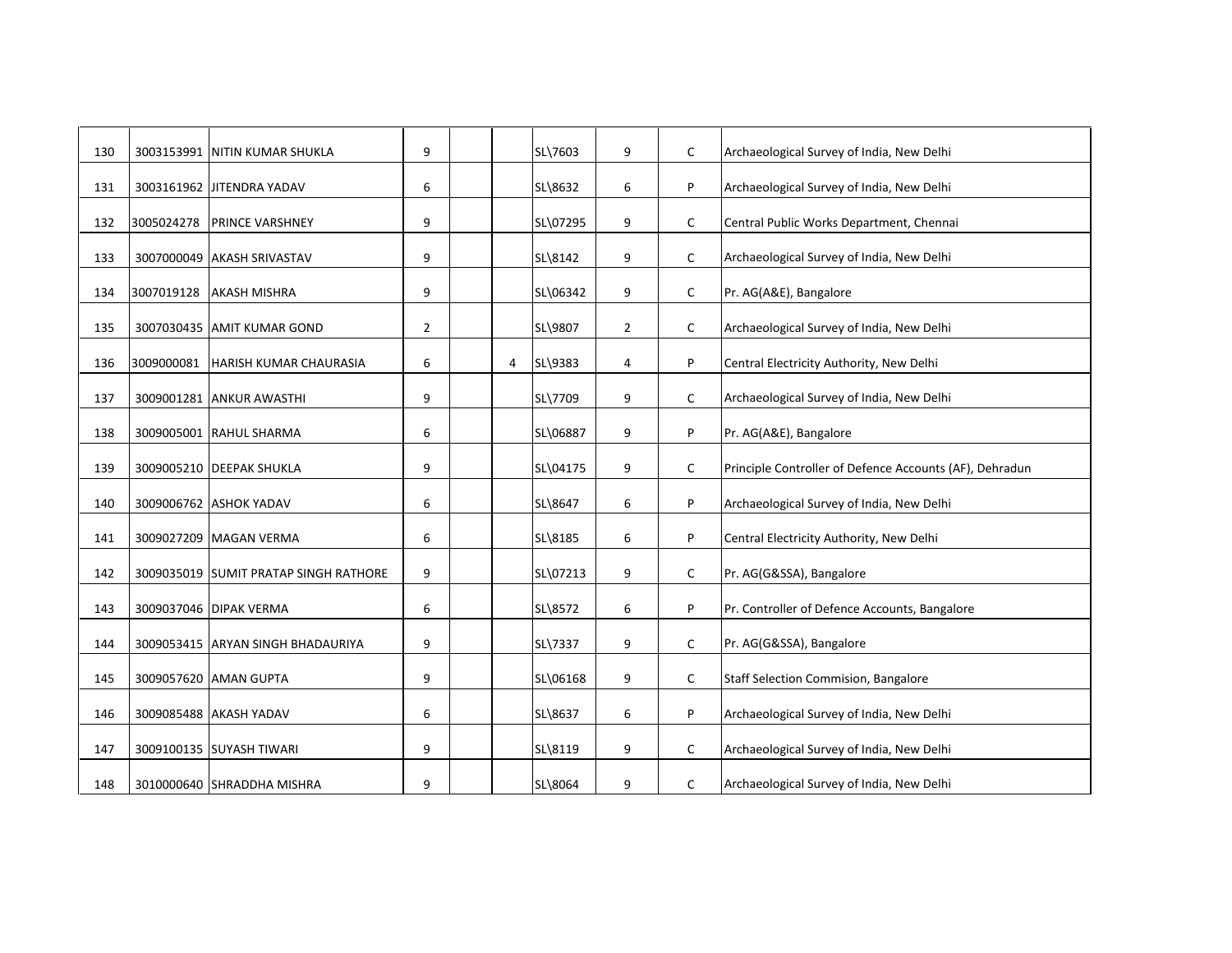| 149 |                      | 3010001503 VINOD KUMAR MAURYA     | 6            |                | SL\7719  | 9            | P | Archaeological Survey of India, New Delhi |
|-----|----------------------|-----------------------------------|--------------|----------------|----------|--------------|---|-------------------------------------------|
| 150 |                      | 3010003778 VISHAL GUPTA           | 9            |                | SL\7987  | 9            | C | Archaeological Survey of India, New Delhi |
| 151 |                      | 3010009718 SHIVANKU CHATURVEDI    | 9            |                | SL\7437  | 9            | C | Pr. AG(A&E), Bangalore                    |
| 152 |                      | 3010027148 VIVEK SINGH            | 9            |                | SL\07232 | 9            | C | Archaeological Survey of India, New Delhi |
| 153 |                      | 3010028715 KULDEEP KUMAR          | $\mathbf{1}$ |                | SL\9104  | $\mathbf{1}$ | С | Archaeological Survey of India, New Delhi |
| 154 |                      | 3010050530 SHIVAM SRIVASTAVA      | 9            |                | SL\7332  | 9            | C | Pr. AG(A&E), Bangalore                    |
| 155 |                      | 3010066506 ANOOP KUMAR            | 6            |                | SL\8473  | 6            | P | Pr. AG(G&SSA), Bangalore                  |
| 156 | 3010106917 MADAN PAL |                                   | $\mathbf{1}$ |                | SL\8959  | $\mathbf{1}$ | C | Pr. AG(G&SSA), Bangalore                  |
| 157 |                      | 3011000145 MOHD SHAHID KARIMULLAH | 9            |                | SL\7945  | 9            | C | Archaeological Survey of India, New Delhi |
| 158 |                      | 3011032201 VANDANA TOMAR          | 9            |                | SL\8120  | 9            | C | Archaeological Survey of India, New Delhi |
| 159 |                      | 3011048968 NITIN CHAUDHARY        | 9            |                | SL\8083  | 9            | C | Archaeological Survey of India, New Delhi |
| 160 |                      | 3013018009 MOHAMMAD WASEEM        | 6            |                | SL\8625  | 6            | P | Archaeological Survey of India, New Delhi |
| 161 |                      | 3013030213 JAY PRAKASH            | 6            |                | SL\8648  | 6            | P | Archaeological Survey of India, New Delhi |
| 162 |                      | 3013044624 RAJA KUMAR             | 6            |                | SL\8617  | 6            | P | Archaeological Survey of India, New Delhi |
| 163 |                      | 3013063442 SUNIL KUMAR            | 9            | $\overline{4}$ | SL\9387  | 4            | C | Pr. AG(A&E), Bangalore                    |
| 164 |                      | 3013083394 JASSI KUMARI           | 9            |                | SL\7467  | 9            | C | Pr. AG(A&E), Bangalore                    |
| 165 |                      | 3013112670 AMAN KUMAR SAKSHENA    | 6            |                | SL\8618  | 6            | P | Archaeological Survey of India, New Delhi |
| 166 |                      | 3201000413 NILESH KUMAR           | 6            |                | SL\01867 | 6            | P | Central Govt Health Schem, Bangalore      |
| 167 |                      | 3201004506 MAYANK KUMAR MAYANK    | 9            |                | SL\07150 | 9            | C | Pr. AG(G&SSA), Bangalore                  |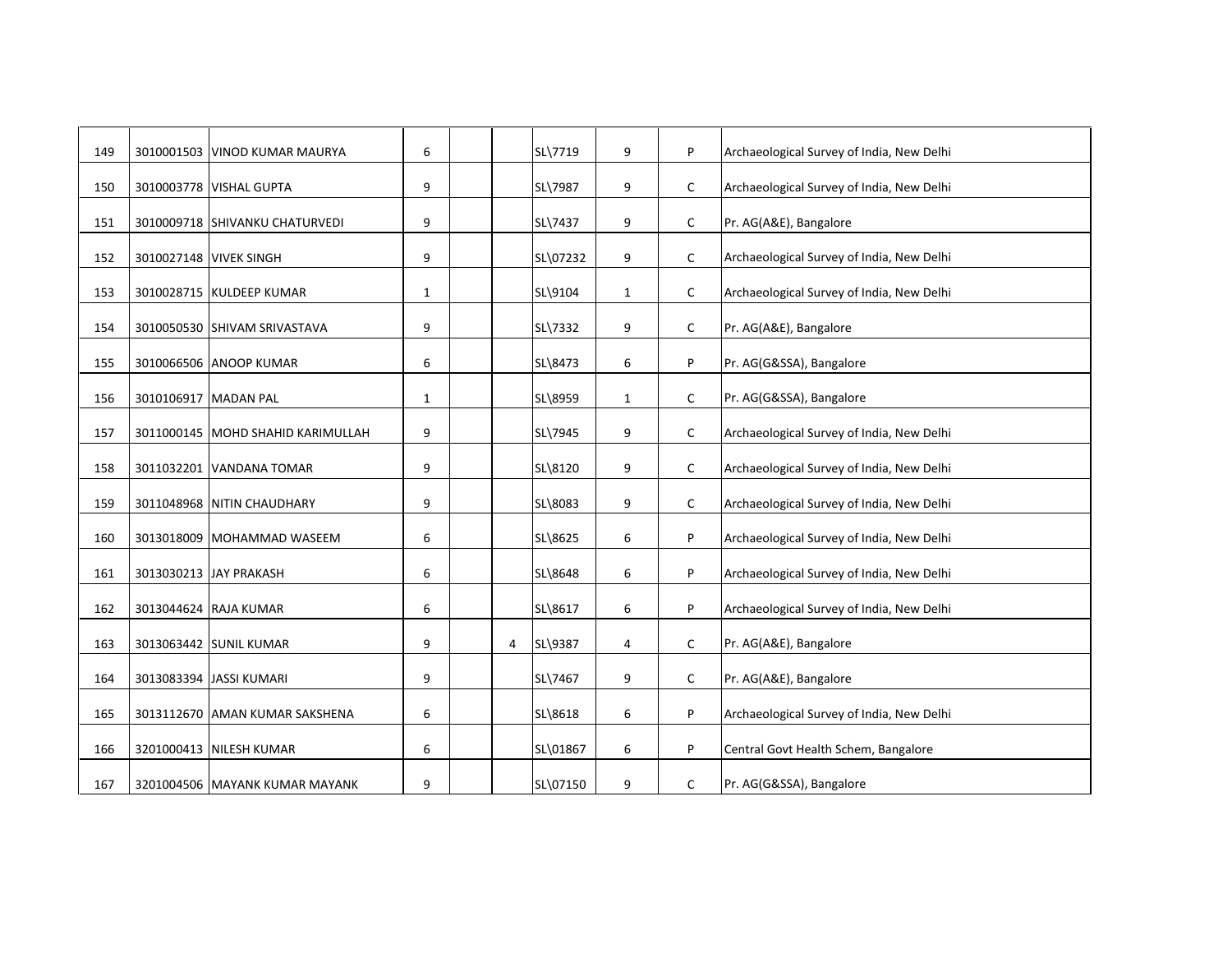| 168 |            | 3201011759 SANJAY KUMAR       | $\mathbf{1}$ | SL\8989  | $\mathbf{1}$ | C            | Archaeological Survey of India, New Delhi                             |
|-----|------------|-------------------------------|--------------|----------|--------------|--------------|-----------------------------------------------------------------------|
| 169 |            | 3201012306 RAJ KUMAR DAS      | 1            | SL\8946  | $\mathbf{1}$ | $\mathsf{C}$ | Pr. Controller of Defence Accounts, Bangalore                         |
| 170 |            | 3201019595 ANAND KUMAR        | 9            | SL\7976  | 9            | C            | Archaeological Survey of India, New Delhi                             |
| 171 |            | 3201020366 RAJEEV RANJAN      | 6            | SL\06676 | 9            | P            | Central Public Works Department, Chennai                              |
| 172 |            | 3201033079 ASHUTOSH KUMAR     | 9            | SL\8021  | 9            | C            | Archaeological Survey of India, New Delhi                             |
| 173 |            | 3201034832 SHUBHAM KUMAR      | 9            | SL\7535  | 9            | C            | Archaeological Survey of India, New Delhi                             |
| 174 |            | 3201040337 KUMAR DEEPAK       | 9            | SL\7650  | 9            | C            | Archaeological Survey of India, New Delhi                             |
| 175 |            | 3201048419   MANISH KUMAR     | 6            | SL\04707 | 9            | P            | <b>Staff Selection Commision, Bangalore</b>                           |
| 176 |            | 3201098013 VIBHISHAN SAH      | 6            | SL\8599  | 6            | P            | Pr. AG(A&E), Bangalore                                                |
| 177 |            | 3203000932 RAHUL KUMAR        | 6            | SL\03666 | 9            | P            | Police Wireless, Dte of Coordination, MHA                             |
| 178 |            | 3203001488 NEHAL KUMAR        | 9            | SL\05680 | 9            | C            | Central Electricity Authority, New Delhi                              |
| 179 | 3203001669 | <b>SHIVAM RAJ</b>             | 6            | SL\8586  | 6            | P            | Archaeological Survey of India, New Delhi                             |
| 180 |            | 3203004890 SAHJANAND KUMAR    | 9            | SL\07033 | 9            | C            | Pr. Controller of Defence Accounts, Bangalore                         |
| 181 |            | 3203006784 ANKIT RANJAN       | 6            | SL\01134 | 9            | P            | Central Insitute of Coastal Engg For Fishery, Bangalore               |
| 182 |            | 3203007585 SANJAY KUMAR       | 6            | SL\8581  | 6            | P            | Archaeological Survey of India, New Delhi                             |
| 183 |            | 3203013550 RAHUL KUMAR        | 6            | SL\8638  | 6            | P            | Archaeological Survey of India, New Delhi                             |
| 184 |            | 3203016740 AMAN KUMAR GUPTA   | 6            | SL\8631  | 6            | P            | Archaeological Survey of India, New Delhi                             |
| 185 |            | 3203023328 PREM KUMAR ROUSHAN | 6            | SL\00693 | 9            | P            | Central Frozen Semen Production & Training Institute,<br>Hessarghatta |
| 186 |            | 3203028101 SUMIT KUMAR        | 6            | SL\8441  | 6            | P            | Pr. Controller of Defence Accounts, Bangalore                         |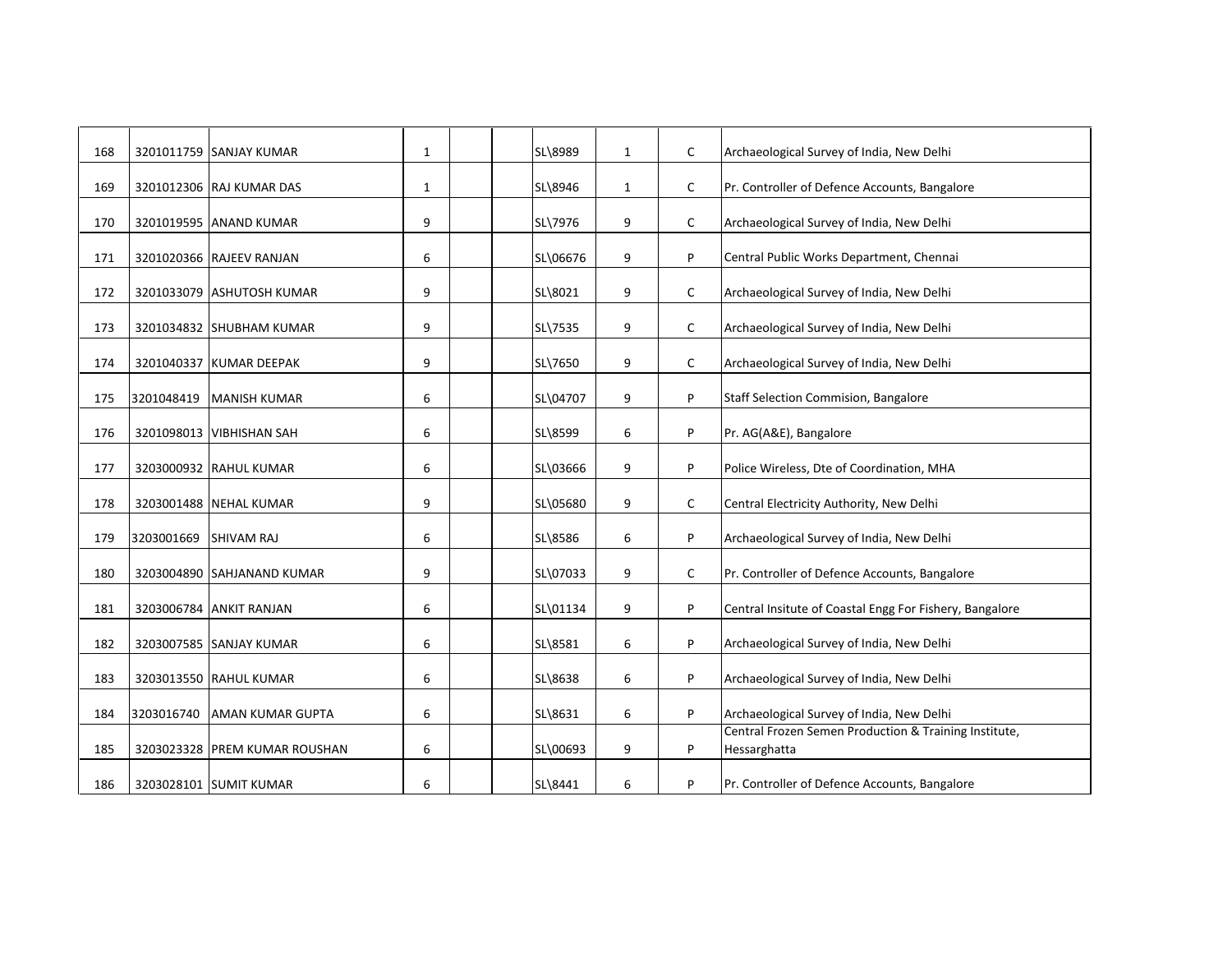| 187 | 3203033822 ASHUTOSH KUMAR       | 9 | SL\7405  | 9            | C | Archaeological Survey of India, New Delhi                             |
|-----|---------------------------------|---|----------|--------------|---|-----------------------------------------------------------------------|
| 188 | 3203036788 NITISH KUMAR         | 6 | SL\8573  | 6            | P | Archaeological Survey of India, New Delhi                             |
| 189 | 3203037223 GAUTAM KUMAR         | 6 | SL\8587  | 6            | P | Pr. AG(A&E), Bangalore                                                |
| 190 | 3203037373 SHIV SHANKAR KUMAR   | 9 | SL\8110  | 9            | C | Archaeological Survey of India, New Delhi                             |
| 191 | 3203042575 SUDHIR KUMAR         | 6 | SL\903   | 6            | P | Central Frozen Semen Production & Training Institute,<br>Hessarghatta |
| 192 | 3203042995 SARVJEET KUMAR       | 6 | SL\06898 | 9            | P | Pr. AG(G&SSA), Bangalore                                              |
| 193 | 3203043473 KRISHNA KUMAR PATEL  | 6 | SL\05773 | 9            | P | Controller of Defence Accounts (R&D), Bangalore                       |
| 194 | 3203043825 RAJU KUMAR GUPTA     | 6 | SL\03775 | 9            | P | P&T Audit Office, Bangalore                                           |
| 195 | 3203044963 DHARMENDRA KUMAR     | 6 | SL\8601  | 6            | P | Pr. AG(A&E), Bangalore                                                |
| 196 | 3203045796 MD ZISHAN RAJA       | 6 | SL\8635  | 6            | P | Archaeological Survey of India, New Delhi                             |
| 197 | 3203052068 HARSHVARDHAN         | 9 | SL\7464  | 9            | C | Pr. AG(G&SSA), Bangalore                                              |
| 198 | 3203052856 DEEPAK KUMAR         | 6 | SL\04950 | 6            | P | Controller General of Accounts, D/o Exp, New Delhi                    |
| 199 | 3203056265 SURAJ KUMAR          | 6 | SL\8594  | 6            | P | Pr. AG(A&E), Bangalore                                                |
| 200 | 3203072121 POOJA GUPTA          | 6 | SL\8467  | 6            | P | Pr. AG(A&E), Bangalore                                                |
| 201 | 3203140528 AJEET KUMAR          | 6 | SL\8579  | 6            | P | Archaeological Survey of India, New Delhi                             |
| 202 | 3203162605 VIVEK KUMAR DUTTA    | 9 | SL\7794  | 9            | C | Archaeological Survey of India, New Delhi                             |
| 203 | 3205009699 SHASHI RANJAN KUMAR  | 6 | SL\8209  | 6            | P | Central Public Works Department, Chennai                              |
| 204 | 3205011707 JITENDRA KUMAR SAHNI | 6 | SL\8630  | 6            | P | Archaeological Survey of India, New Delhi                             |
| 205 | 3205012930 VIRAJ KUMAR          | 1 | SL\8802  | $\mathbf{1}$ | C | Quality Control Cell, D/o Food & Publci Distribution, Bangalore       |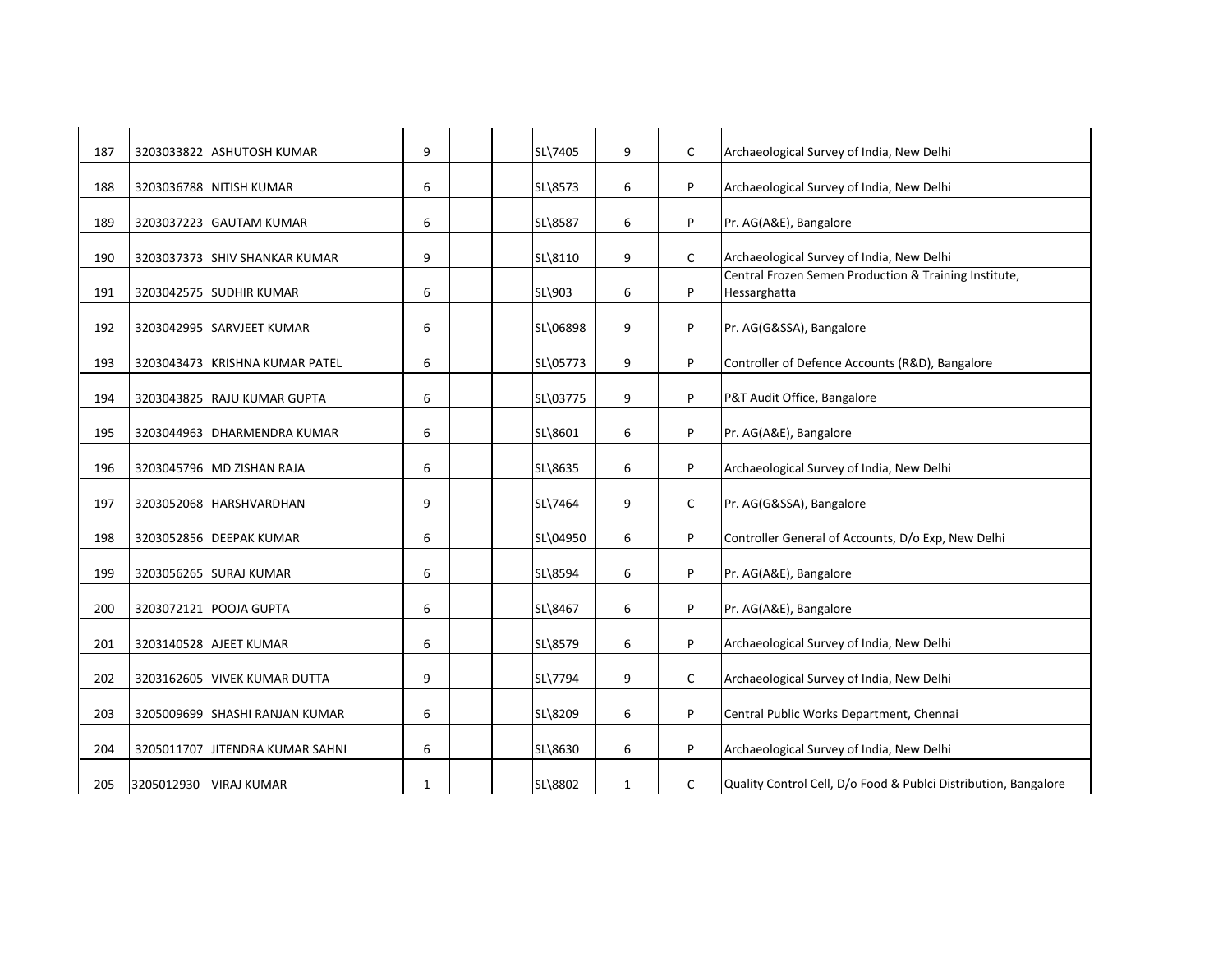| 206 |                       | 3205013699   DHIRAJ KUMAR         | 9              | SL\7545  | 9              | C | Archaeological Survey of India, New Delhi       |
|-----|-----------------------|-----------------------------------|----------------|----------|----------------|---|-------------------------------------------------|
| 207 | 3205022789 RAVI KUMAR |                                   | $\overline{2}$ | SL\9790  | $\overline{2}$ | C | Archaeological Survey of India, New Delhi       |
| 208 |                       | 3205023917 VIKASH KUMAR           | 9              | SL\06998 | 9              | С | Central Public Works Department, Chennai        |
| 209 |                       | 3205024758 ALOK KUMAR             | 9              | SL\8108  | 9              | С | Archaeological Survey of India, New Delhi       |
| 210 |                       | 3205053817 MITHUN KUMAR SINGH     | 9              | SL\7565  | 9              | C | Pr. AG(A&E), Bangalore                          |
| 211 |                       | 3205069471 ARUN KUMAR             | 6              | SL\8606  | 6              | P | Archaeological Survey of India, New Delhi       |
| 212 |                       | 3206005410 BINAY KUMAR ANURAG     | 1              | SL\9110  | $\mathbf{1}$   | С | Archaeological Survey of India, New Delhi       |
| 213 |                       | 3206005577 PRIYAM GAURAV          | 9              | SL\06177 | 9              | C | Telecommunication, M/o Communication, New Delhi |
| 214 |                       | 3206011170 ARCHANA KUMARI         | 9              | SL\7948  | 9              | С | Archaeological Survey of India, New Delhi       |
| 215 |                       | 3206014182 SHIKHA KUMARI          | 9              | SL\8133  | 9              | C | Archaeological Survey of India, New Delhi       |
| 216 |                       | 3206029484 KESHAW MISHRA          | 9              | SL\8106  | 9              | С | Archaeological Survey of India, New Delhi       |
| 217 |                       | 3206029838 SONU KUMAR             | 6              | SL\8588  | 6              | P | Archaeological Survey of India, New Delhi       |
| 218 |                       | 3206032525 NIDHI KUMARI           | 6              | SL\8442  | 6              | P | Archaeological Survey of India, New Delhi       |
| 219 |                       | 3206033170 GAUTAM GOVIND BHARDWAJ | 9              | SL\7699  | 9              | C | Archaeological Survey of India, New Delhi       |
| 220 |                       | 3206035019 MONIKA KUMARI          | 6              | SL\8568  | 6              | P | Archaeological Survey of India, New Delhi       |
| 221 |                       | 3206038237 CHANDRA MANI AZAD      | 6              | SL\8265  | 6              | P | Pr. AG(A&E), Bangalore                          |
| 222 |                       | 3206043448 SUNNY KUMAR            | $\overline{2}$ | SL\9685  | $\overline{2}$ | C | Field Publicity, Bangalore                      |
| 223 |                       | 3206045684 DAYANAND KUMAR         | 6              | SL\8620  | 6              | P | Archaeological Survey of India, New Delhi       |
| 224 |                       | 3206049945 VIKAS KUMAR SINHA      | 9              | SL\7797  | 9              | С | Archaeological Survey of India, New Delhi       |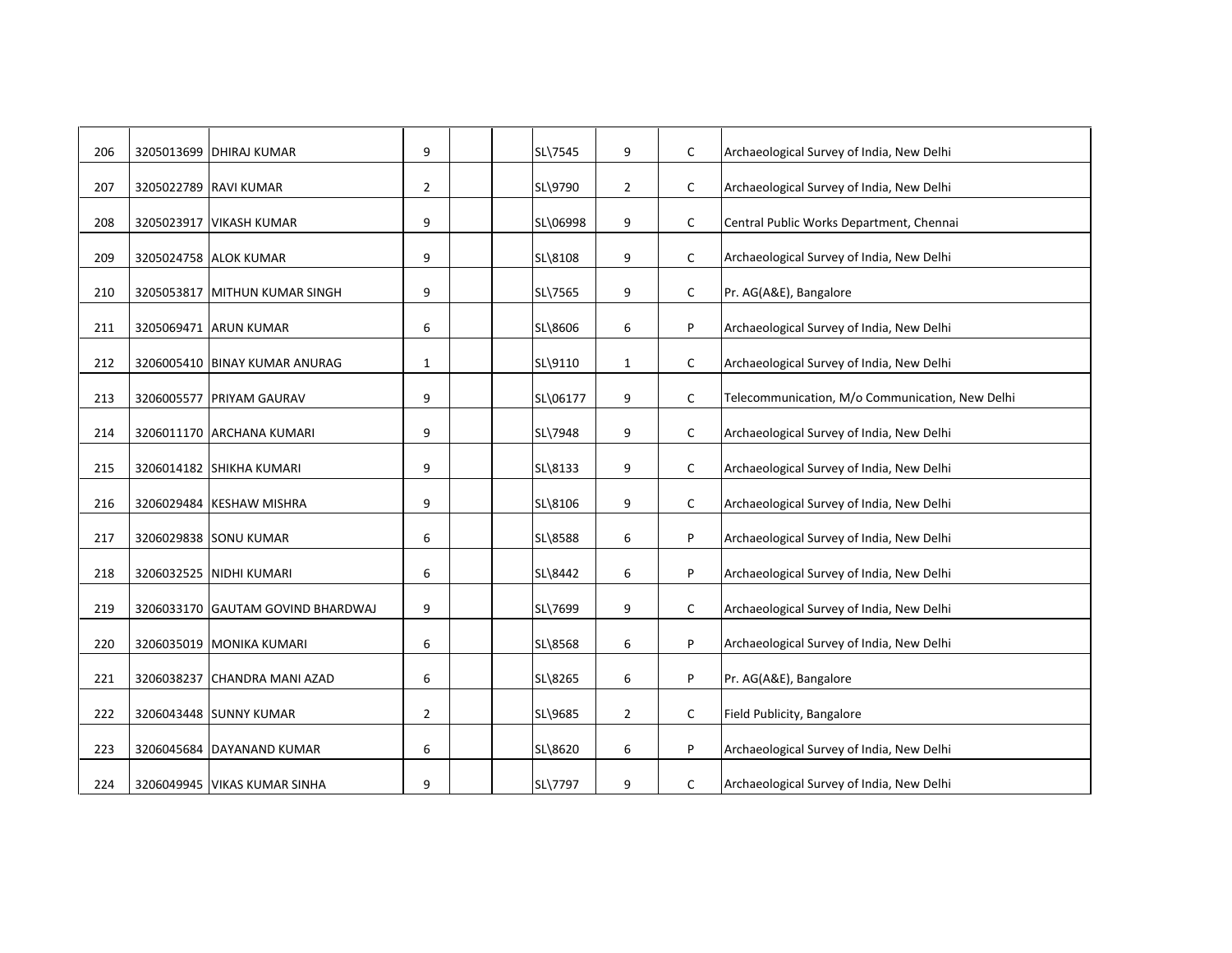| 225 |                       | 3206054804 OM PRAKASH KUMAR    | 6            |   | SL\03153 | 9 | P | Dy. Chief Labour Commissioner ©, Bangalore                  |
|-----|-----------------------|--------------------------------|--------------|---|----------|---|---|-------------------------------------------------------------|
| 226 |                       | 3206056491 SIVANSHU SAHAY      | 9            |   | SL\7675  | 9 | C | Archaeological Survey of India, New Delhi                   |
| 227 |                       | 3206060208 AMIT KUMAR          | 9            |   | SL\8018  | 9 | C | Archaeological Survey of India, New Delhi                   |
| 228 |                       | 3206061489 CHANDAN KUMAR       | 6            |   | SL\8626  | 6 | P | Archaeological Survey of India, New Delhi                   |
|     | 3206064732 NIKHIL RAJ |                                | 6            |   | SL\8591  |   | P | Pr. AG(A&E), Bangalore                                      |
| 229 |                       |                                |              |   |          | 6 |   |                                                             |
| 230 | 3206073022 ATIB ALAM  |                                | 6            |   | SL\8596  | 6 | P | Pr. AG(A&E), Bangalore                                      |
| 231 | 3206080809 RAJAT VEER |                                | 6            |   | SL\01915 | 9 | P | Central Public Works Department, Chennai                    |
| 232 |                       | 3206082241 ANKIT KUMAR         | 9            |   | SL\8058  | 9 | C | Archaeological Survey of India, New Delhi                   |
| 233 |                       | 3206083230 BANTI KUMAR         | 9            |   | SL\06584 | 9 | C | Pr. Controller of Defence Accounts, Bangalore               |
|     |                       |                                |              |   |          |   |   |                                                             |
| 234 |                       | 3206086575 SHUBHAM PRIYADARSHI | 9            |   | SL\8067  | 9 | C | Archaeological Survey of India, New Delhi                   |
| 235 |                       | 3206087792 KHUSHBOO KUMARI     | 6            |   | SL\8580  | 6 | P | Pr. AG(A&E), Bangalore                                      |
| 236 |                       | 3206088799 ASHISH KUMAR PANDEY | 9            |   | SL\05275 | 9 |   | #NAME? Textile Commissioner, Mumbai                         |
| 237 |                       | 3206089160 NAVIN KUMAR PASWAN  | $\mathbf{1}$ | 4 | SL\9285  | 4 | C | Pr. Controller of Defence Accounts, Bangalore               |
|     |                       |                                |              |   |          |   |   |                                                             |
| 238 |                       | 3206107324 ABHISHEK RAJ        | 6            |   | SL\8429  | 6 | P | Pr. AG(A&E), Bangalore                                      |
| 239 |                       | 3206113268 RAJMANI KUMAR       | 6            |   | SL\8276  | 6 | P | Pr. Controller of Defence Accounts, Bangalore               |
| 240 |                       | 3206124570 MANISH KUMAR        | 6            |   | SL\02805 | 9 | P | Customs, Excise & Service Tax appellate Tribunal, Bangalore |
| 241 |                       | 3206126606 PRADEEP KUMAR VERMA | 6            |   | SL\8607  | 6 | P | Archaeological Survey of India, New Delhi                   |
|     |                       |                                | 9            |   | SL\8112  |   |   | Archaeological Survey of India, New Delhi                   |
| 242 |                       | 3206127013 AMRITA KUMARI       |              |   |          | 9 | C |                                                             |
| 243 |                       | 3206128752 MD WAQAR ASFAR      | 9            |   | SL\7767  | 9 | C | Archaeological Survey of India, New Delhi                   |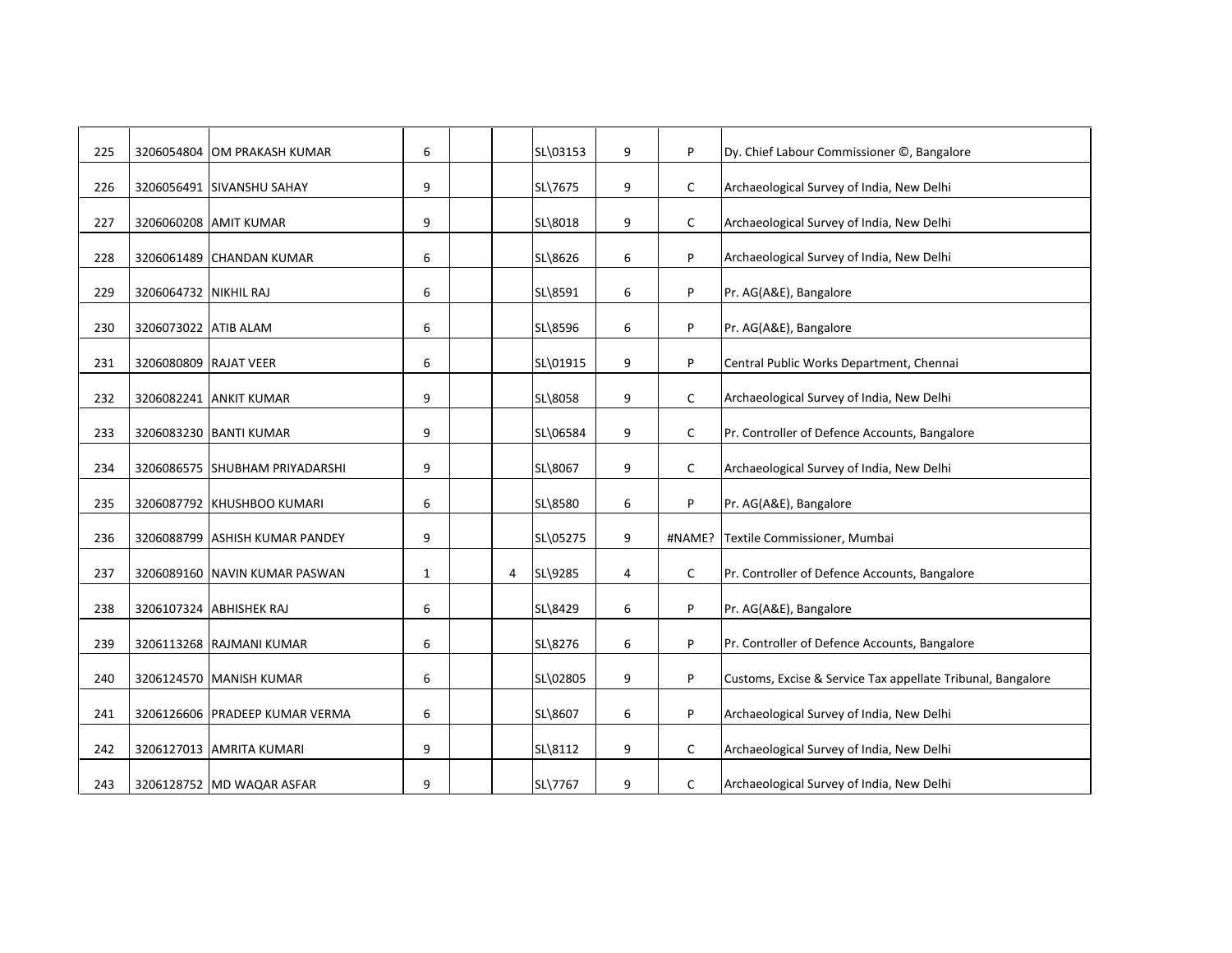| 244 |                      | 3206168321 VISHAL KUMAR        | 6              | SL\04036 | 9              | P | Pr. AG(A&E), Bangalore                          |
|-----|----------------------|--------------------------------|----------------|----------|----------------|---|-------------------------------------------------|
| 245 |                      | 3206198048 RAJEEV KUMAR        | 6              | SL\8639  | 6              | P | Archaeological Survey of India, New Delhi       |
|     |                      |                                |                |          |                |   |                                                 |
| 246 |                      | 3206229278   BADAL KUMAR       | 9              | SL\07009 | 9              | C | Pr. AG(G&SSA), Bangalore                        |
| 247 |                      | 3206348689 ATISH CHANDRA MANVA | $\mathbf{1}$   | SL\8970  | $\mathbf{1}$   | C | Pr. Controller of Defence Accounts, Bangalore   |
| 248 |                      | 3206359910 GOVIND PRASAD       | 6              | SL\8640  | 6              | P | Archaeological Survey of India, New Delhi       |
| 249 |                      | 4205000688 KAJAL KUMAR MANDAL  | 6              | SL\04149 | 9              | C | Pr. AG(G&SSA), Bangalore                        |
| 250 |                      | 4205001055 SUMIT KUMAR         | 9              | SL\07271 | 9              | C | Pr. AG(G&SSA), Bangalore                        |
| 251 |                      | 4205004540 JAIYANT BHAI PATEL  | 6              | SL\8651  | 6              | C | Archaeological Survey of India, New Delhi       |
| 252 |                      | 4205018950 DHARMENDRA KUMAR    | 9              | SL\7950  | 9              | C | Archaeological Survey of India, New Delhi       |
| 253 |                      | 4205021759 WARISH HUSSAIN      | 9              | SL\06480 | 9              | C | Central Public Works Department, Chennai        |
| 254 |                      | 4205022617 PRABHAT KUMAR       | 9              | SL\7317  | 9              | C | Pr. AG(G&SSA), Bangalore                        |
| 255 |                      | 4205024795 NIHARIKA GUPTA      | 9              | SL\8147  | 9              | C | Archaeological Survey of India, New Delhi       |
| 256 |                      | 4205026569 SHAZADA PARWEEN     | 6              | SL\8156  | 6              | C | Archaeological Survey of India, New Delhi       |
| 257 |                      | 4205029515 RAHUL KUMAR         | 6              | SL\8557  | 6              | C | Central Public Works Department, Chennai        |
| 258 |                      | 4205038821 RAKESH KUMAR BEDIA  | $\overline{2}$ | SL\9806  | $\overline{2}$ | C | Archaeological Survey of India, New Delhi       |
| 259 |                      | 4205050533 SHILPI KUMARI       | 6              | SL\8629  | 6              | C | Archaeological Survey of India, New Delhi       |
| 260 |                      | 4205059357 RAHUL KUMAR MEHTA   | 6              | SL\8272  | 6              | C | Pr. AG(G&SSA), Bangalore                        |
| 261 |                      | 4402000481 AVIJIT KUMAR PAUL   | 6              | SL\8050  | 6              | P | Telecommunication, M/o Communication, New Delhi |
| 262 | 4402006271 TUHIN DEY |                                | 9              | SL\8128  | 9              | C | Archaeological Survey of India, New Delhi       |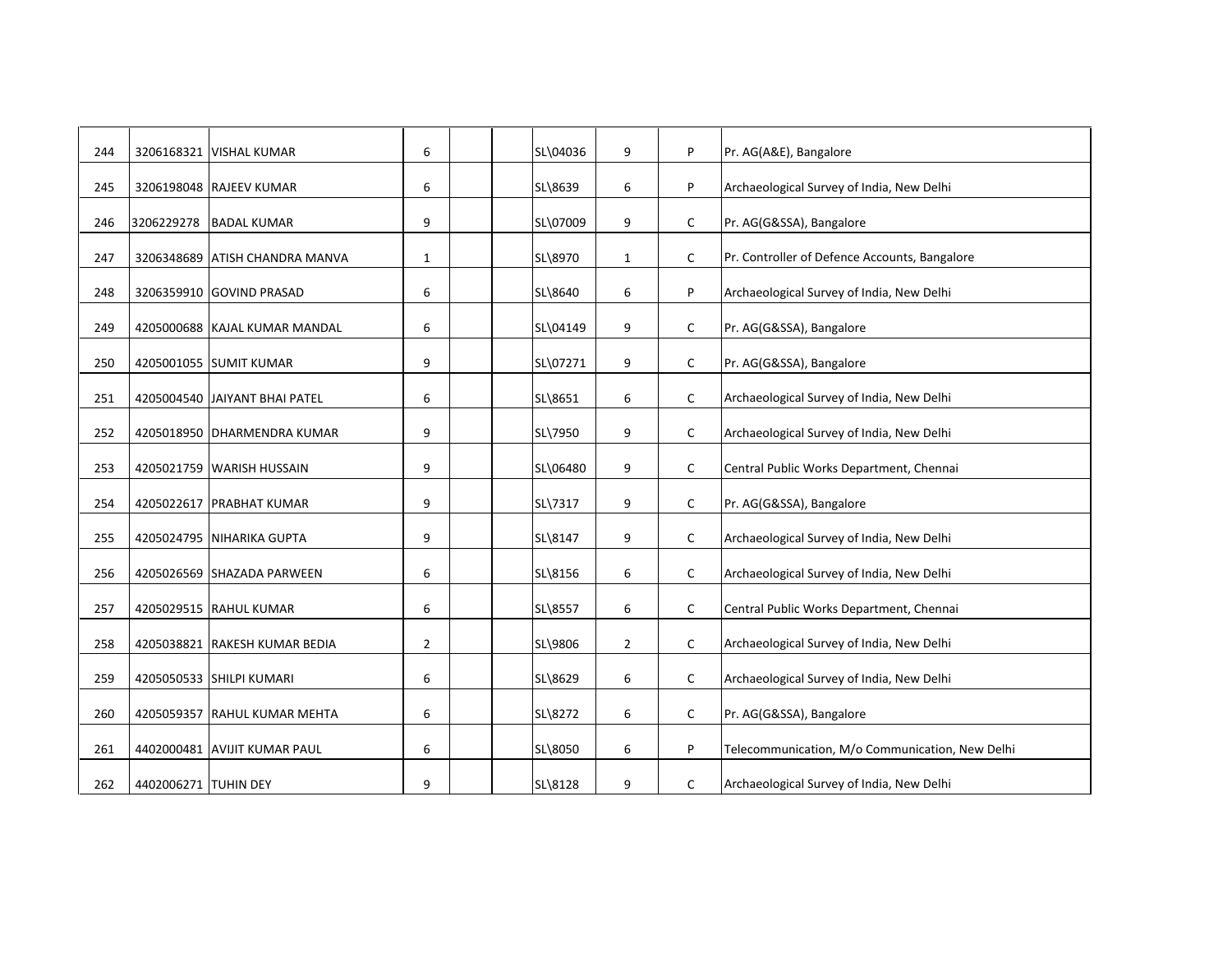| 263 |                       | 4402006372 SAHAJAN HOSSAIN      | 9              | SL\7502  | 9              | C            | Pr. AG(A&E), Bangalore                                      |
|-----|-----------------------|---------------------------------|----------------|----------|----------------|--------------|-------------------------------------------------------------|
| 264 |                       | 4405000290 SUMAN PAUL           | 6              | SL\7882  | 6              | P            | Pr. Controller of Defence Accounts, Bangalore               |
| 265 |                       | 4405000478 NIRAJ RANJAN         | 9              | SL\03209 | 9              | $\mathsf{C}$ | Deputy Director (West), Hindi Teaching Scheme, Mumbai       |
| 266 |                       | 4405004344 AJITA BHATTACHARYA   | 9              | SL\8079  | 9              | C            | Archaeological Survey of India, New Delhi                   |
| 267 |                       | 4405007434 APURBA MAJI          | $\mathbf{1}$   | SL\9111  | $\mathbf{1}$   | C            | Archaeological Survey of India, New Delhi                   |
| 268 |                       | 4405008974 SUBHASIS KUMAR       | 9              | SL\7393  | 9              | C            | Pr. AG(G&SSA), Bangalore                                    |
| 269 |                       | 4405046086 DEBJYOTI GHOSH       | 6              | SL\8612  | 6              | C            | Archaeological Survey of India, New Delhi                   |
| 270 |                       | 4410000184 MANTOSH KUMAR MISHRA | 9              | SL\06836 | 9              | C            | Archaeological Survey of India, New Delhi                   |
| 271 |                       | 4410000447 SOURAV KUMAR JHA     | 9              | SL\06293 | 9              | C            | Central Public Works Department, Chennai                    |
| 272 |                       | 4410001824 SUSMITA KUNDU        | 9              | SL\7896  | 9              | C            | Archaeological Survey of India, New Delhi                   |
| 273 |                       | 4410001924 SUKANTA MISTRY       | $\mathbf{1}$   | SL\8758  | $\mathbf{1}$   | C            | Pr. Controller of Defence Accounts, Bangalore               |
| 274 |                       | 4410004007 KINGSHUK MALAKAR     | 6              | SL\8560  | 6              | C            | Pr. AG(A&E), Bangalore                                      |
| 275 |                       | 4410005250 PROJIT MONDAL        | 9              | SL\8034  | 9              | $\mathsf{C}$ | Archaeological Survey of India, New Delhi                   |
| 276 | 4410014073            | <b>SAPTARSHI DAS</b>            | 9              | SL\7965  | 9              | C            | Archaeological Survey of India, New Delhi                   |
| 277 |                       | 4410015250 DINESH LAKRA         | $\overline{2}$ | SL\9809  | $\overline{2}$ | C            | Archaeological Survey of India, New Delhi                   |
| 278 |                       | 4410019741 FAEZA RAHMAN         | 9              | SL\06417 | 9              | C            | Archaeological Survey of India, New Delhi                   |
| 279 | 4410021238 ARGHYA RAY |                                 | 9              | SL\05795 | 9              | C            | Customs, Excise & Service Tax appellate Tribunal, Bangalore |
| 280 |                       | 4410027933 ALOKE PATRA          | $\mathbf{1}$   | SL\8995  | $\mathbf{1}$   | C            | Archaeological Survey of India, New Delhi                   |
| 281 |                       | 4410028163 SUBHENDU BISWAS      | 6              | SL\8592  | 6              | P            | Archaeological Survey of India, New Delhi                   |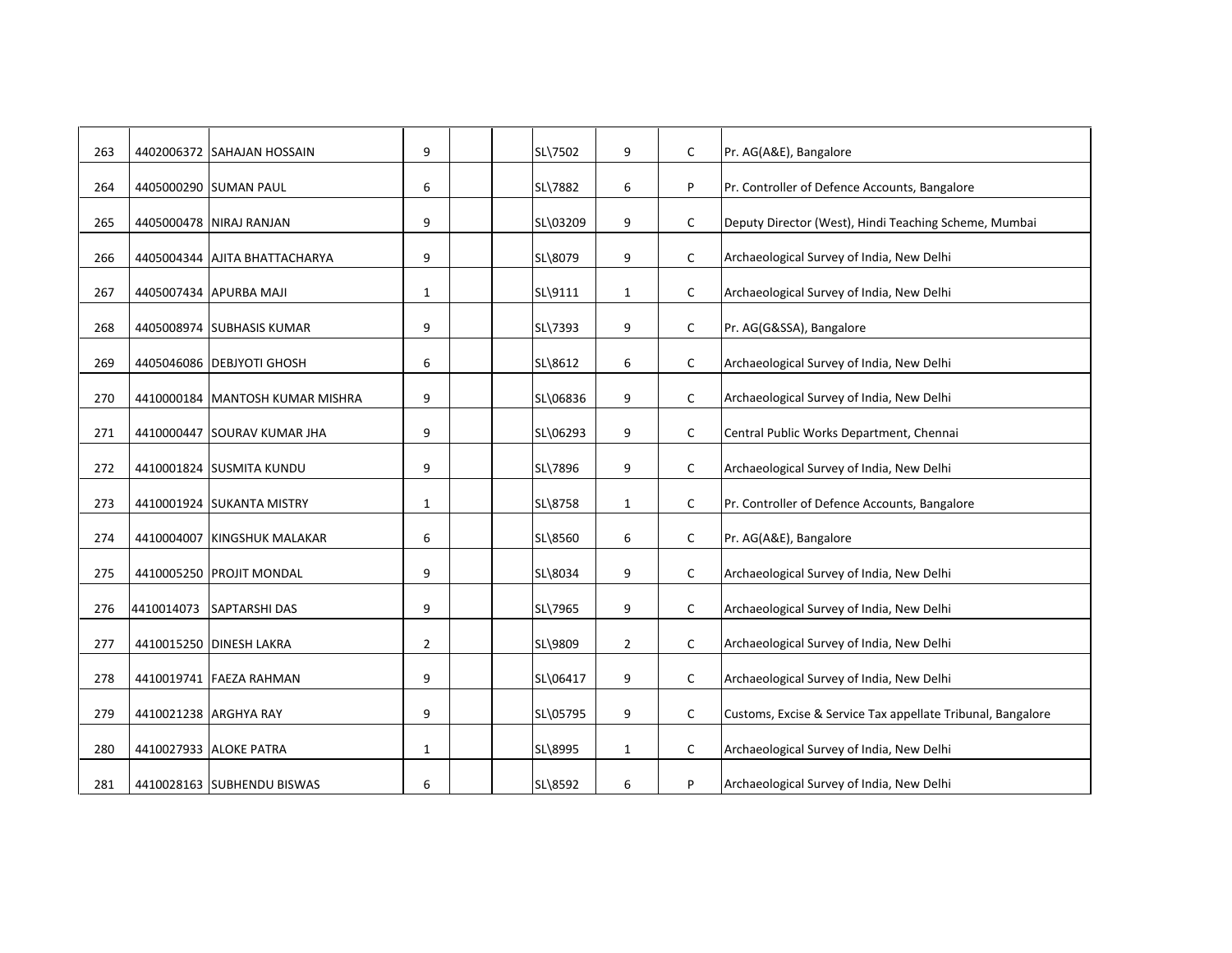| 282 |                      | 4410031833 ATUL KUMAR            | 6            | SL\8603  | 6            | C | Archaeological Survey of India, New Delhi |
|-----|----------------------|----------------------------------|--------------|----------|--------------|---|-------------------------------------------|
| 283 |                      | 4410038606 ABHISHEK PAUL         | 9            | SL\8089  | 9            | C | Archaeological Survey of India, New Delhi |
| 284 |                      | 4410043601 SWARNALI DAS          | 9            | SL\8103  | 9            | C | Archaeological Survey of India, New Delhi |
| 285 |                      | 4410047298 SUMAN BARAI           | $\mathbf{1}$ | SL\8972  | $\mathbf{1}$ | C | Archaeological Survey of India, New Delhi |
| 286 | 4410047937 SUJAY DEY |                                  | 9            | SL\7959  | 9            | C | Archaeological Survey of India, New Delhi |
| 287 |                      | 4410051019 TIRTHANKAR DAS        | 9            | SL\7644  | 9            | C | Archaeological Survey of India, New Delhi |
| 288 |                      | 4410076062 ANINDYA SUNDAR BISWAS | $\mathbf{1}$ | SL\8975  | $\mathbf{1}$ | C | Archaeological Survey of India, New Delhi |
| 289 |                      | 4410100348 PAPPU KOIRY           | 6            | SL\8613  | 6            | C | Archaeological Survey of India, New Delhi |
| 290 |                      | 4410107926 SABIR HASAN MONDAL    | 9            | SL\06362 | 9            | C | Pr. AG(G&SSA), Bangalore                  |
| 291 |                      | 4410122999 SUCHAK KAR            | 9            | SL\7528  | 9            | C | Pr. AG(A&E), Bangalore                    |
| 292 |                      | 4410131260 RITESH MISHRA         | 9            | SL\7819  | 9            | C | Archaeological Survey of India, New Delhi |
| 293 |                      | 4410137007 TROHIT MAJUMDER       | 9            | SL\7588  | 9            | C | Pr. AG(A&E), Bangalore                    |
| 294 |                      | 4410155158 SWEETY SAMANTA        | 9            | SL\7997  | 9            | C | Archaeological Survey of India, New Delhi |
| 295 |                      | 4410197092 DEBDIPTA KUNDU        | 6            | SL\06079 | 9            | P | Pr. AG(G&SSA), Bangalore                  |
| 296 | 4410206396 MD IMRAN  |                                  | 9            | SL\7823  | 9            | C | Archaeological Survey of India, New Delhi |
| 297 |                      | 4410225330 BISWAJIT DAS          | 9            | SL\8028  | 9            | C | Archaeological Survey of India, New Delhi |
| 298 | 4410233090           | <b>SOURAV PAL</b>                | 6            | SL\8546  | 6            | C | Archaeological Survey of India, New Delhi |
| 299 |                      | 4415000251 BARNITA SAHA          | 1            | SL\7636  | $\mathbf{1}$ | C | Pr. AG(G&SSA), Bangalore                  |
| 300 |                      | 4415000845 AMIT KUMAR PODDAR     | 9            | SL\8084  | 9            | C | Archaeological Survey of India, New Delhi |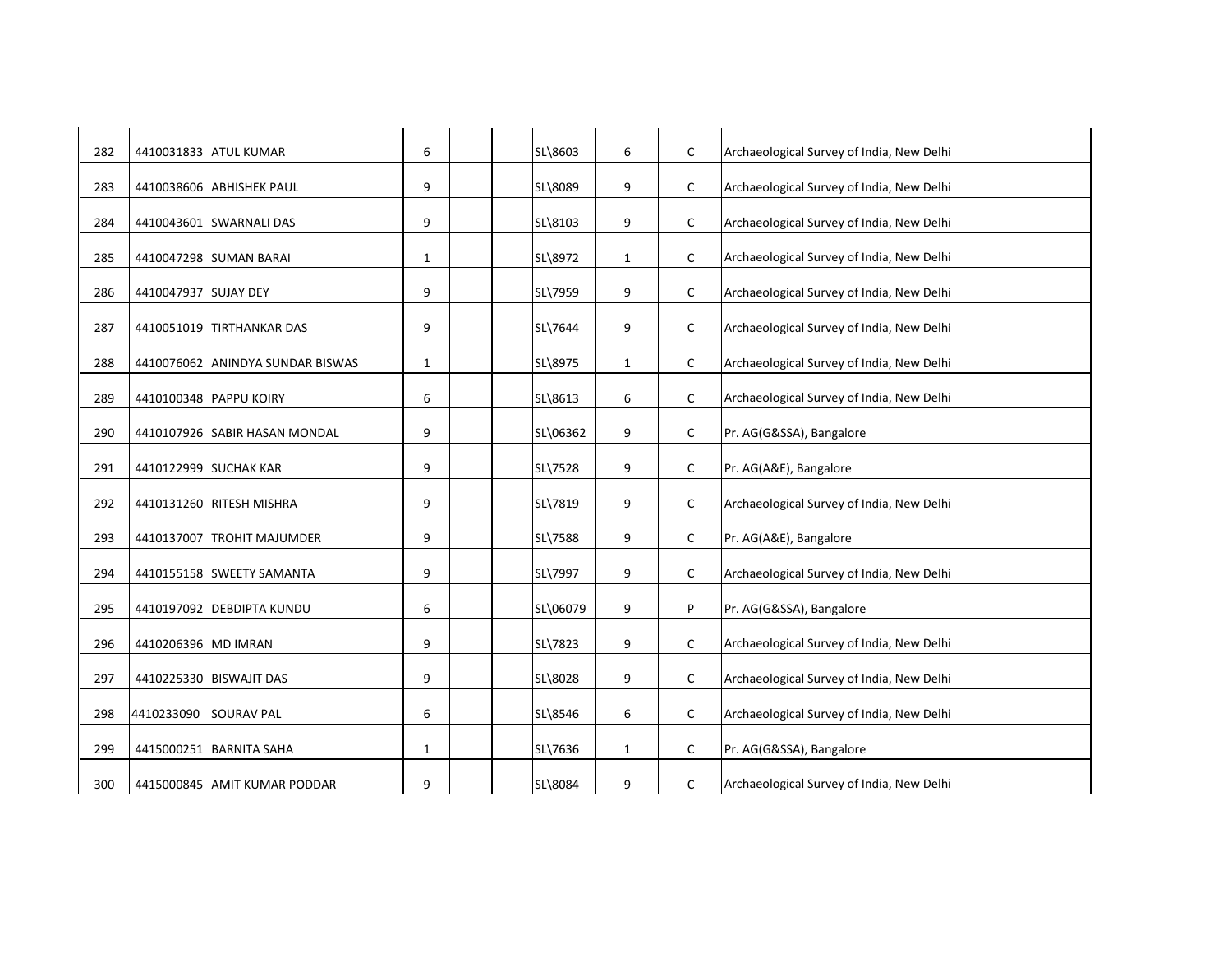| 301 |                      | 4415002144 SHAHZAD ALAM               | 9            | SL\7876  | 9            | C | Archaeological Survey of India, New Delhi       |
|-----|----------------------|---------------------------------------|--------------|----------|--------------|---|-------------------------------------------------|
| 302 |                      | 4415002682 RAJEEV RANJAN              | 6            | SL\8614  | 6            | P | Archaeological Survey of India, New Delhi       |
| 303 |                      | 4415003487 BAPI KUMAR DAS             | 9            | SL\7800  | 9            | C | Archaeological Survey of India, New Delhi       |
| 304 |                      | 4415004295 SHUSHIL KUMAR PANDIT       | 6            | SL\8437  | 6            | P | Pr. AG(G&SSA), Bangalore                        |
| 305 |                      | 4415005681 ROSHAN RAJ                 | 9            | SL\8124  | 9            | С | Archaeological Survey of India, New Delhi       |
| 306 |                      | 4415037398 SATYASHIL THAPA            | 9            | SL\06712 | 9            | C | Pr. AG(A&E), Bangalore                          |
| 307 |                      | 4604000765 RAJESH KUMAR PANDA         | 9            | SL\7853  | 9            | C | Archaeological Survey of India, New Delhi       |
| 308 |                      | 4604010632 SHUBHRANSHU PRASAD SUNDARA | 9            | SL\8031  | 9            | C | Archaeological Survey of India, New Delhi       |
| 309 |                      | 4604015506 BISWARANJAN MISHRA         | 9            | SL\06603 | 9            | C | Telecommunication, M/o Communication, New Delhi |
| 310 |                      | 4609010063 ASHISH KUMAR NAYAK         | 6            | SL\7990  | 6            | C | <b>Staff Selection Commision, Bangalore</b>     |
| 311 |                      | 6001011631 NEHA PANTHI                | 1            | SL\9056  | $\mathbf{1}$ | C | Archaeological Survey of India, New Delhi       |
| 312 |                      | 6001014292 POONAM YADAV               | 6            | SL\8608  | 6            | P | Archaeological Survey of India, New Delhi       |
| 313 |                      | 6001029172 SACHIN JAIN                | 9            | SL\7787  | 9            | C | Archaeological Survey of India, New Delhi       |
| 314 |                      | 6001040872 MEGHENDRA THAKUR           | 9            | SL\7786  | 9            | C | Archaeological Survey of India, New Delhi       |
| 315 |                      | 6011000071 DINESH SONI                | 6            | SL\8609  | 6            | P | Archaeological Survey of India, New Delhi       |
| 316 |                      | 6015007409 GOURAV SONI                | 6            | SL\8590  | 6            | P | Archaeological Survey of India, New Delhi       |
| 317 |                      | 6204001344 SUNIL KUMAR LASSE          | $\mathbf{1}$ | SL\8984  | $\mathbf{1}$ | C | Archaeological Survey of India, New Delhi       |
| 318 |                      | 7001707614 PARMAR DHAVALKUMAR AMRUTL  | $\mathbf{1}$ | SL\9109  | $\mathbf{1}$ | C | Archaeological Survey of India, New Delhi       |
| 319 | 7002700946 AJAYKUMAR |                                       | 9            | SL\8146  | 9            | C | Archaeological Survey of India, New Delhi       |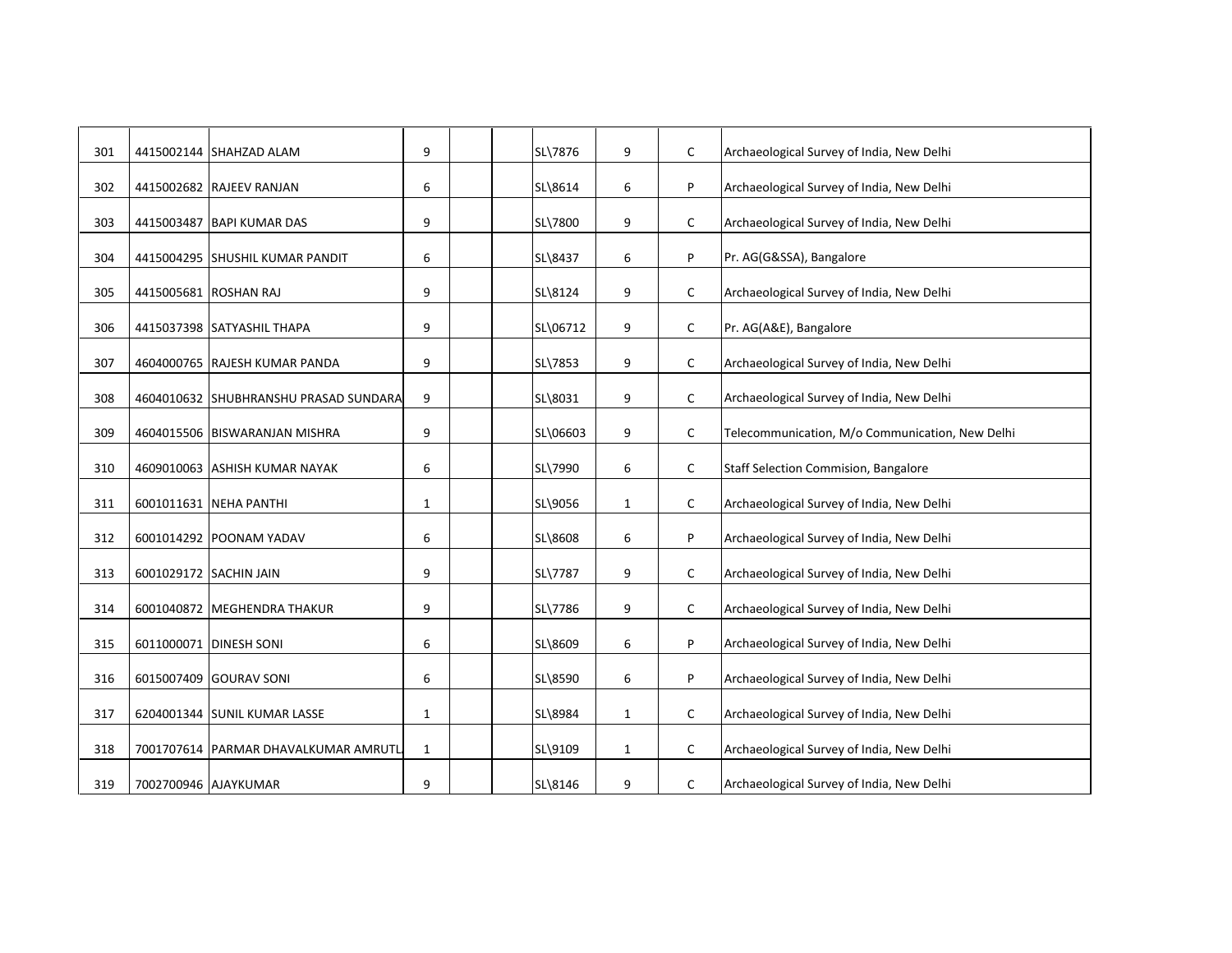| 320 |                        | 7201710148 SIRSAT SAJAN DILIPRAO    | $\mathbf{1}$ | SL\9097  | $\mathbf{1}$ | C            | Archaeological Survey of India, New Delhi                       |
|-----|------------------------|-------------------------------------|--------------|----------|--------------|--------------|-----------------------------------------------------------------|
| 321 |                        | 7205732961 ATMANDE NIKHIL BABURAO   | 6            | SL\8646  | 6            | $\mathsf{C}$ | Archaeological Survey of India, New Delhi                       |
| 322 |                        | 8001003836 KOKKILIGADDA KISHOREBABU | 6            | SL\8624  | 6            | C            | Archaeological Survey of India, New Delhi                       |
| 323 |                        | 8001009329 JHA PRINCE KUMAR         | 9            | SL\8109  | 9            | $\mathsf{C}$ | Archaeological Survey of India, New Delhi                       |
| 324 |                        | 8003000069 SHAIK YOUSUF SUHAIL      | 9            | SL\02417 | 9            | $\mathsf{C}$ | Coaching cum Guidance Centre for SC/STs, Bangalore              |
| 325 |                        | 8003000749 B S RAMARAJU             | 6            | SL\7730  | 9            | C            | Archaeological Survey of India, New Delhi                       |
| 326 |                        | 8003013713 BESTHA ADIVESH           | 6            | SL\06148 | 9            | C            | Quality Control Cell, D/o Food & Publci Distribution, Bangalore |
| 327 |                        | 8006000097 SALAGALA MAHESH          | 1            | SL\00277 | 1            | C            | Controller of Defence Accounts (R&D), Bangalore                 |
| 328 |                        | 8007000006 TADI NITHIN KUMAR        | $\mathbf{1}$ | SL\9009  | $\mathbf{1}$ | C            | Archaeological Survey of India, New Delhi                       |
| 329 |                        | 8007000878 PANITHAPU SANTOSH KUMAR  | 6            | SL\8622  | 6            | C            | Archaeological Survey of India, New Delhi                       |
| 330 |                        | 8007011665 PAGOTI NAGA RAJU         | 6            | SL\8575  | 6            | $\mathsf{C}$ | Archaeological Survey of India, New Delhi                       |
| 331 |                        | 8007012570 SUNDRU SUSHMA            | 1            | SL\9054  | $\mathbf{1}$ | C            | Archaeological Survey of India, New Delhi                       |
| 332 |                        | 8007015224 GUMMADI PHALGUNA RAO     | 6            | SL\8623  | 6            | C            | Archaeological Survey of India, New Delhi                       |
| 333 |                        | 8007029099 ANDHAVARAPU VIDYA SAGAR  | 9            | SL\7984  | 9            | C            | Archaeological Survey of India, New Delhi                       |
| 334 | 8201002767 PILLA SRINU |                                     | 6            | SL\8633  | 6            | C            | Archaeological Survey of India, New Delhi                       |
| 335 | 8601001937             | <b>AMRUTHAPRIYA KARUPARTHY</b>      | 6            | SL\8461  | 6            | P            | Central Public Works Department, Chennai                        |
| 336 |                        | 8601002943 VULLOJU NAGAIAH          | $\mathbf{1}$ | SL\8882  | 1            | C            | Archaeological Survey of India, New Delhi                       |
| 337 |                        | 8601003261 PINNINTI SIVA GANESH     | 6            | SL\8516  |              | $\mathsf{C}$ | Pr. AG(A&E), Bangalore                                          |
|     |                        |                                     |              |          | 6            |              |                                                                 |
| 338 |                        | 8601007707 JALLI CHANDRASEKHAR      | 6            | SL\8390  | 6            | P            | Central Electricity Authority, New Delhi                        |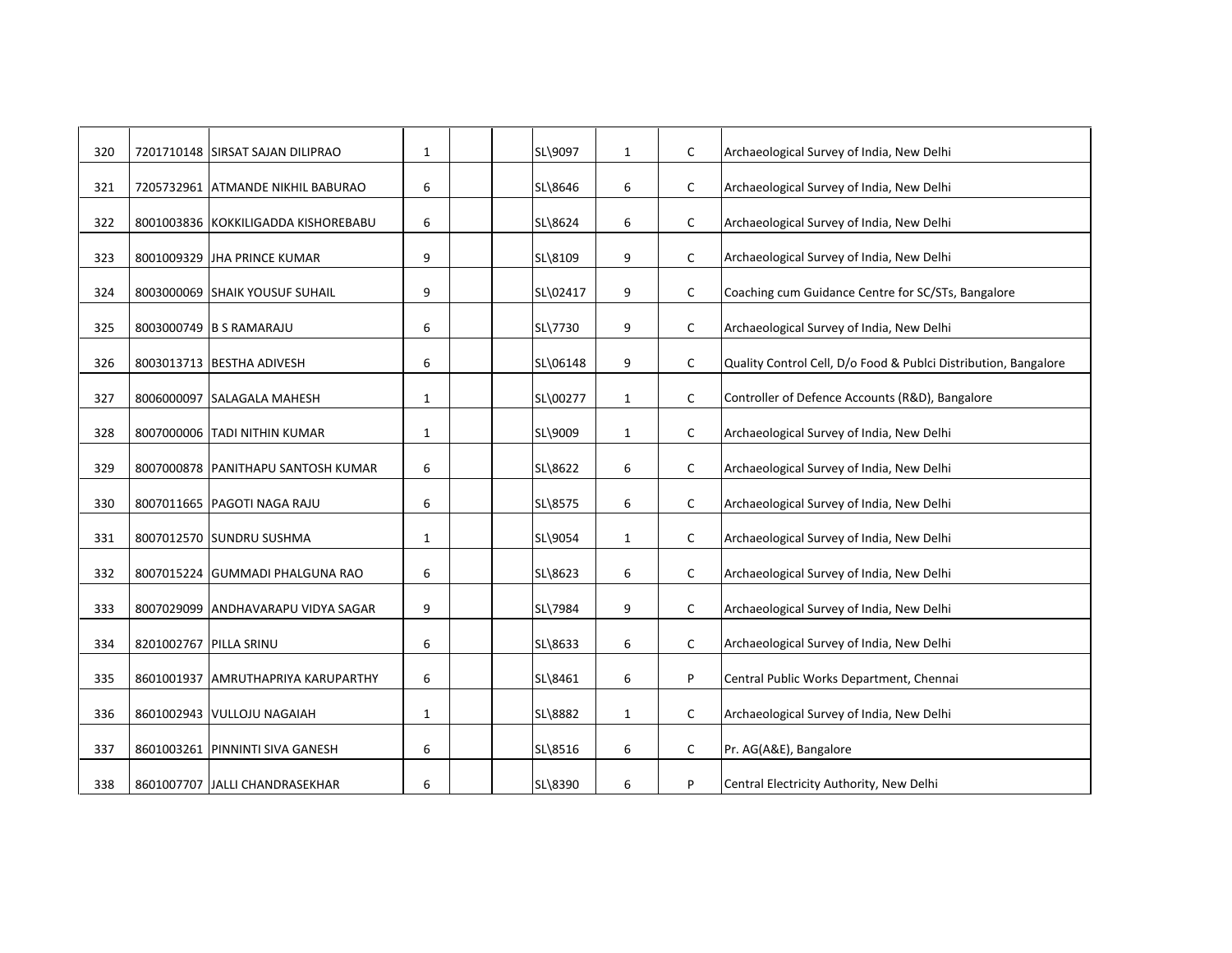| 339 |                       | 8601007819 BULLA BUTCHI RAJU      | $\mathbf{1}$   |   | SL\9026  | $\mathbf{1}$   | C            | Archaeological Survey of India, New Delhi                                |
|-----|-----------------------|-----------------------------------|----------------|---|----------|----------------|--------------|--------------------------------------------------------------------------|
| 340 |                       | 8601010763 THANNERU VENKATESH     | 6              |   | SL\8452  | 6              | $\mathsf{C}$ | Central Electricity Authority, New Delhi                                 |
| 341 |                       | 8601027759 SATHARI NARENDAR REDDY | 9              |   | SL\04238 | 9              | $\mathsf{C}$ | Pr. Controller of Defence Accounts, Bangalore                            |
| 342 |                       | 8601029384 JJATOTH SAI KIRAN NAIK | $\overline{2}$ |   | SL\9803  | $\overline{2}$ | $\mathsf{C}$ | Pr. AG(A&E), Bangalore                                                   |
| 343 |                       | 8601033958 NASAM LEELADHAR REDDY  | 9              |   | SL\04539 | 9              | C            | Principal Director of Audit, Scientific Deptt, Mumbai                    |
| 344 |                       | 8601038000 BHARATH KAIRAMKONDA    | 6              |   | SL\8504  | 6              | C            | Central Public Works Department, Chennai                                 |
| 345 |                       | 8601040701 BUKKE GANESH NAIK      | $\overline{2}$ |   | SL\9785  | $\overline{2}$ | C            | Central Electricity Authority, New Delhi                                 |
| 346 |                       | 8601080127 BOLLE PRASAD           | $\mathbf{1}$   |   | SL\9076  | $\mathbf{1}$   | C            | Archaeological Survey of India, New Delhi                                |
| 347 |                       | 8603000238 PANJALA RAJESH         | 6              |   | SL\8360  | 6              | P            | Wireless Moniroting Organisation, Deptt of Telecommunication,<br>N.Delhi |
| 348 |                       | 8603024101 CHIPPA HARISH          | 6              |   | SL\8615  | 6              | C            | Archaeological Survey of India, New Delhi                                |
| 349 |                       | 9001001187 AMIT KUMAR             | 6              |   | SL\8096  | 6              | P            | Textile Commissioner, Mumbai                                             |
| 350 |                       | 9001011411 JITHIN MOHAN           | 6              |   | SL\7865  | 9              | P            | Archaeological Survey of India, New Delhi                                |
| 351 |                       | 9001012324 KAUSTAV MAITI          | 9              |   | SL\07273 | 9              | C            | Archaeological Survey of India, New Delhi                                |
| 352 |                       | 9001013857 KUNAL KISHORE          | 9              |   | SL\857   | 9              | C            | Central Govt Health Schem, Bangalore                                     |
| 353 |                       | 9001030298 SAURABH RAJ            | 6              |   | SL\06880 | 6              | C            | Economics & Statistics, Dte of E&S, New Delhi                            |
| 354 |                       | 9001032831 SHUSEETH H N           | $\mathbf{1}$   |   | SL\06828 | 9              | $\mathsf{C}$ | Pr. Controller of Defence Accounts, Bangalore                            |
| 355 |                       | 9001036213 T VENKATA RATHNAIAH    | 6              |   | SL\06705 | 6              | C            | Director General of Audit, South Western Railway, Hubli                  |
| 356 |                       | 9001039377 YASHAWANT KUMAR BHARTI | 9              | 3 | SL\10034 | 3              | $\mathsf{C}$ | Pr. AG(G&SSA), Bangalore                                                 |
| 357 | 9004002308 ARAVIND CJ |                                   | $\mathbf{1}$   |   | SL\8977  | $\mathbf{1}$   | C            | Archaeological Survey of India, New Delhi                                |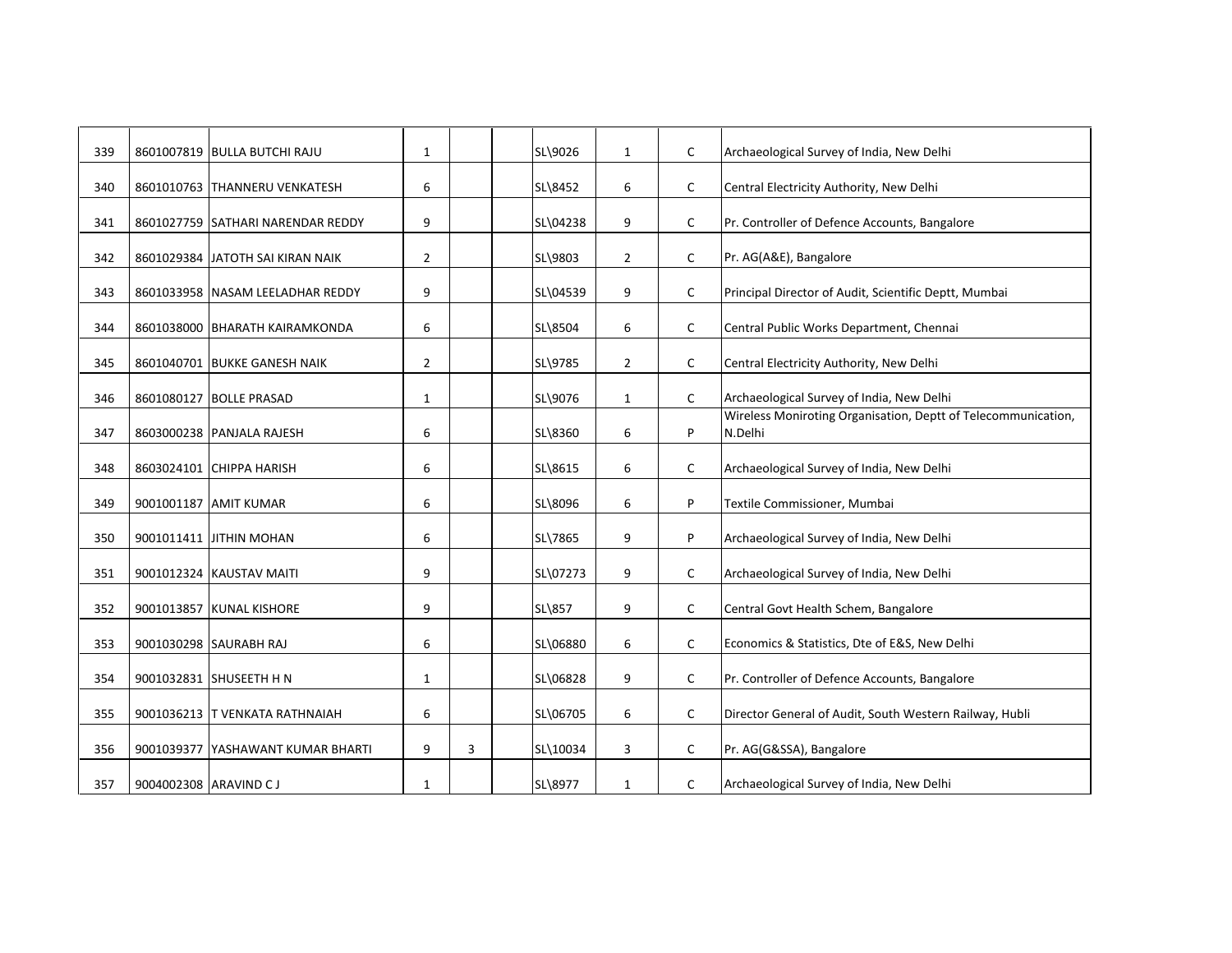| 358 | 9005008198 RAMAN     |                                    | 6 |   | SL\06419 | 6 | C            | Customs, Excise & Service Tax appellate Tribunal, Bangalore           |
|-----|----------------------|------------------------------------|---|---|----------|---|--------------|-----------------------------------------------------------------------|
| 359 | 9005010604 SHIVARAJ  |                                    | 6 |   | SL\05015 | 6 | P            | Controller of Defence Accounts (R&D), Bangalore                       |
| 360 | 9008002338 NIVIN P M |                                    | 6 |   | SL\7939  | 9 | P            | Archaeological Survey of India, New Delhi                             |
| 361 |                      | 9204000272 ABHIJITH P M            | 9 |   | SL\06374 | 9 | $\mathsf{C}$ | Pr. Controller of Defence Accounts, Bangalore                         |
| 362 | 9204003518 AMEER MH  |                                    | 6 | 3 | SL\9925  | 3 | P            | Central Public Works Department, Chennai                              |
| 363 |                      | 9204005259 ANJANA JAYAKUMAR V      | 6 |   | SL\7935  | 6 | P            | Principal Director of Audit, Scientific Deptt, Mumbai                 |
| 364 | 9204008755 ASHIK V S |                                    | 6 |   | SL\7888  | 9 | P            | Archaeological Survey of India, New Delhi                             |
| 365 |                      | 9204015371 HEMA ALEX K             | 6 |   | SL\8236  | 6 | P            | Director General of Audit, South Western Railway, Hubli               |
| 366 |                      | 9204016054 JEEVA GEORGE            | 9 |   | SL\05743 | 9 | C            | Central Frozen Semen Production & Training Institute,<br>Hessarghatta |
| 367 |                      | 9204017038 JOBY VARGHESE           | 9 | 3 | SL\9915  | 3 | C            | Central Frozen Semen Production & Training Institute,<br>Hessarghatta |
| 368 | 9204023108 P SUPITH  |                                    | 9 | 3 | SL\10029 | 3 | C            | Pr. AG(A&E), Bangalore                                                |
| 369 |                      | 9204033693   VEENA VIJAYAN         | 6 |   | SL\8544  | 6 | P            | Pr. Controller of Defence Accounts, Bangalore                         |
| 370 |                      | 9204034909 VISHNU S NAIR           | 9 |   | SL\04603 | 9 | C            | Quality Control Cell, D/o Food & Publci Distribution, Bangalore       |
| 371 |                      | 9204035213   VISWASREE P VISWANATH | 9 |   | SL\05760 | 9 | C            | Central Public Works Department, Chennai                              |
| 372 |                      | 9206002117 AKHIL GANGADHARAN M V   | 9 |   | SL\07202 | 9 | $\mathsf{C}$ | Central Public Works Department, Chennai                              |
| 373 |                      | 9206004306 ANAYA ASHOK             | 6 |   | SL\06600 | 6 | C            | Deputy Director (West), Hindi Teaching Scheme, Mumbai                 |
|     |                      |                                    |   |   |          |   |              |                                                                       |
| 374 |                      | 9206006677 ARJUN KUMAR C           | 9 |   | SL\06903 | 9 | $\mathsf{C}$ | Pr. Controller of Defence Accounts, Bangalore                         |
| 375 |                      | 9206007319 ARUNDHATHI UNNI P       | 9 |   | SL\7960  | 9 | $\mathsf{C}$ | Archaeological Survey of India, New Delhi                             |
| 376 | 9206008130 ASWATHI   |                                    | 6 |   | SL\06084 | 9 | C            | Pr. Controller of Defence Accounts, Bangalore                         |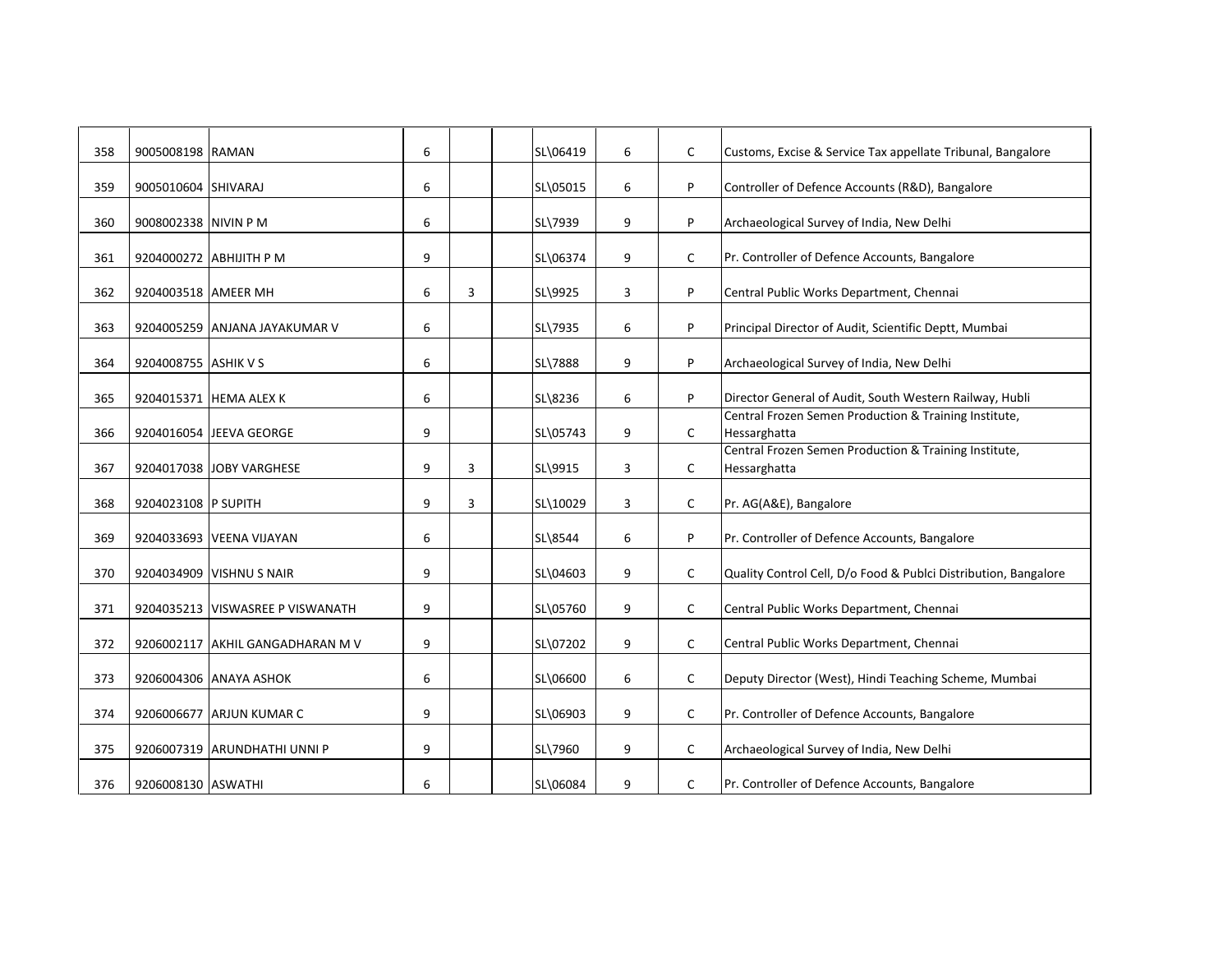| 377 | 9206010838 DARSANA D  |                                      | 6 |                | SL\06852 | 9 | P            | Central Public Works Department, Chennai                        |
|-----|-----------------------|--------------------------------------|---|----------------|----------|---|--------------|-----------------------------------------------------------------|
| 378 | 9206011534 DINESAN KV |                                      | 9 | $\overline{3}$ | SL\10114 | 3 | $\mathsf{C}$ | Pr. AG(A&E), Bangalore                                          |
| 379 |                       | 9206014014 JASINTH PRAKASH           | 6 |                | SL\05971 | 9 | $\mathsf{C}$ | P&T Audit Office, Bangalore                                     |
| 380 | 9206015159 JITHIN K   |                                      | 6 |                | SL\06077 | 9 | $\mathsf{C}$ | Pr. AG(A&E), Bangalore                                          |
| 381 | 9206015735 KARUNLAL P |                                      | 6 |                | SL\8564  | 6 | $\mathsf{C}$ | Pr. Controller of Defence Accounts, Bangalore                   |
| 382 | 9206016644 MADHU E V  |                                      | 9 | 3              | SL\9982  | 3 | C            | P&T Audit Office, Bangalore                                     |
| 383 |                       | 9206016833 MANIKANDAN MV             | 9 | 3              | SL\10099 | 3 | C            | Telecommunication, M/o Communication, New Delhi                 |
| 384 | 9206019333 NANDA P    |                                      | 6 |                | SL\7466  | 9 | C            | Archaeological Survey of India, New Delhi                       |
| 385 |                       | 9206019386 NARAYANAN P P V           | 6 | 3              | SL\9976  | 3 | P            | Pr. AG(A&E), Bangalore                                          |
| 386 |                       | 9206023064 RAJESH MUNDAYADAN VEETTIL | 9 | 3              | SL\10139 | 3 | C            | Pr. Controller of Defence Accounts, Bangalore                   |
| 387 |                       | 9206026327 SANTHOSH V V              | 9 | 3              | SL\10124 | 3 | C            | Pr. AG(G&SSA), Bangalore                                        |
| 388 |                       | 9206027055 SEEMANAND N K             | 6 | 3              | SL\10123 | 3 | P            | Pr. AG(A&E), Bangalore                                          |
| 389 |                       | 9206027488 SHAJI MUKUNDAN M          | 9 | 3              | SL\10036 | 3 | C            | Pr. Controller of Defence Accounts, Bangalore                   |
| 390 |                       | 9206030395 SREENIMAL V V             | 6 |                | SL\7944  | 6 | P            | Quality Control Cell, D/o Food & Publci Distribution, Bangalore |
| 391 |                       | 9206032636 THEERTHA S KUMAR          | 6 |                | SL\06811 | 9 | P            | Pr. AG(G&SSA), Bangalore                                        |
| 392 | 9211003603 AKHILA A S |                                      | 9 |                | SL\8025  | 9 | C            | Archaeological Survey of India, New Delhi                       |
| 393 |                       | 9211004206 AKSHAY RAGESH             | 9 |                | SL\7991  | 9 | $\mathsf{C}$ | Archaeological Survey of India, New Delhi                       |
| 394 |                       | 9211015853 BABU KUTTY V J            | 9 | 3              | SL\10104 | 3 | C            | Central Electricity Authority, New Delhi                        |
| 395 |                       | 9211020116 GOKUL KRISHNAN P          | 9 |                | SL\07087 | 9 | C            | Central Public Works Department, Chennai                        |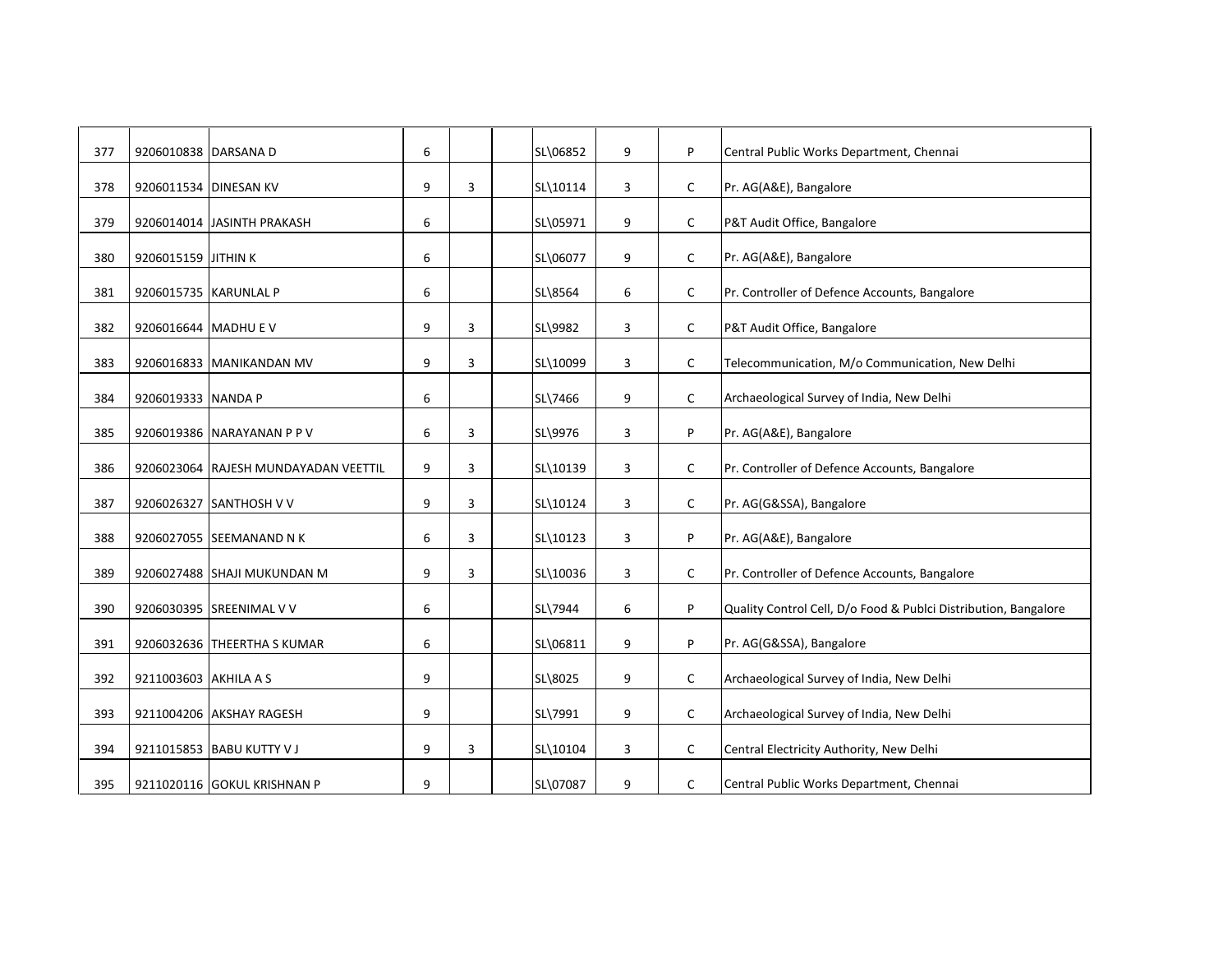| 396 |                       | 9211021292 HARIKRISHNAN SK    | 9 |   | SL\8061  | 9 | C            | Archaeological Survey of India, New Delhi                             |
|-----|-----------------------|-------------------------------|---|---|----------|---|--------------|-----------------------------------------------------------------------|
| 397 |                       | 9211021919   INDU S PILLAI    | 9 |   | SL\04919 | 9 | $\mathsf{C}$ | Telecommunication, M/o Communication, New Delhi                       |
| 398 |                       | 9211025166 KRIPASAGAR K P     | 6 |   | SL\8186  | 6 | C            | Central Frozen Semen Production & Training Institute,<br>Hessarghatta |
| 399 | 9211026089 LEKSHMIV   |                               | 6 |   | SL\06400 | 9 | P            | Telecommunication, M/o Communication, New Delhi                       |
| 400 | 9211030634 NISHA N    |                               | 6 |   | SL\8621  | 6 | C            | Archaeological Survey of India, New Delhi                             |
| 401 |                       | 9211032854 PRODGY THOMAS      | 9 | 3 | SL\10113 | 3 | C            | Central Public Works Department, Chennai                              |
| 402 | 9211036936 ROHITH R   |                               | 9 |   | SL\8072  | 9 | C            | Archaeological Survey of India, New Delhi                             |
| 403 |                       | 9211038711 SANTHI BHOOSHAN SL | 9 |   | SL\7874  | 9 | C            | Archaeological Survey of India, New Delhi                             |
| 404 | 9211041351 SHILPA P S |                               | 6 |   | SL\07217 | 6 | P            | P&T Audit Office, Bangalore                                           |
| 405 | 9211045238 SUDHEER S  |                               | 6 | 3 | SL\10065 | 3 | C            | Pr. AG(A&E), Bangalore                                                |
| 406 |                       | 9211045988 SUNIL KUMAR B S    | 9 | 3 | SL\9918  | 3 | C            | Central Public Works Department, Chennai                              |
| 407 |                       | 9211047024 THARIK AHAMAD N    | 6 |   | SL\06977 | 6 | C            | Field Publicity, Bangalore                                            |
| 408 | 9211049244 VIPIN U V  |                               | 9 |   | SL\05911 | 9 | C            | Dy. Chief Labour Commissioner ©, Bangalore                            |
| 409 |                       | 9212001800 ALKKA JAYAN        | 6 |   | SL\07219 | 6 | P            | Pr. AG(A&E), Bangalore                                                |
| 410 | 9212005188 ASWIN V    |                               | 6 |   | SL\06576 | 9 | P            | Pr. AG(A&E), Bangalore                                                |
| 411 | 9212007144 DINESH V S |                               | 6 | 3 | SL\10064 | 3 | C            | Pr. AG(G&SSA), Bangalore                                              |
| 412 | 9212009734 JISHNU CR  |                               | 6 |   | SL\8213  | 6 | P            | Controller General of Accounts, D/o Exp, New Delhi                    |
| 413 |                       | 9212013797 NISANTH A R        | 6 |   | SL\06244 | 9 | C            | Central Frozen Semen Production & Training Institute,<br>Hessarghatta |
| 414 |                       | 9212013859 NISHA SIVADAS      | 9 |   | SL\06961 | 9 | C            | Archaeological Survey of India, New Delhi                             |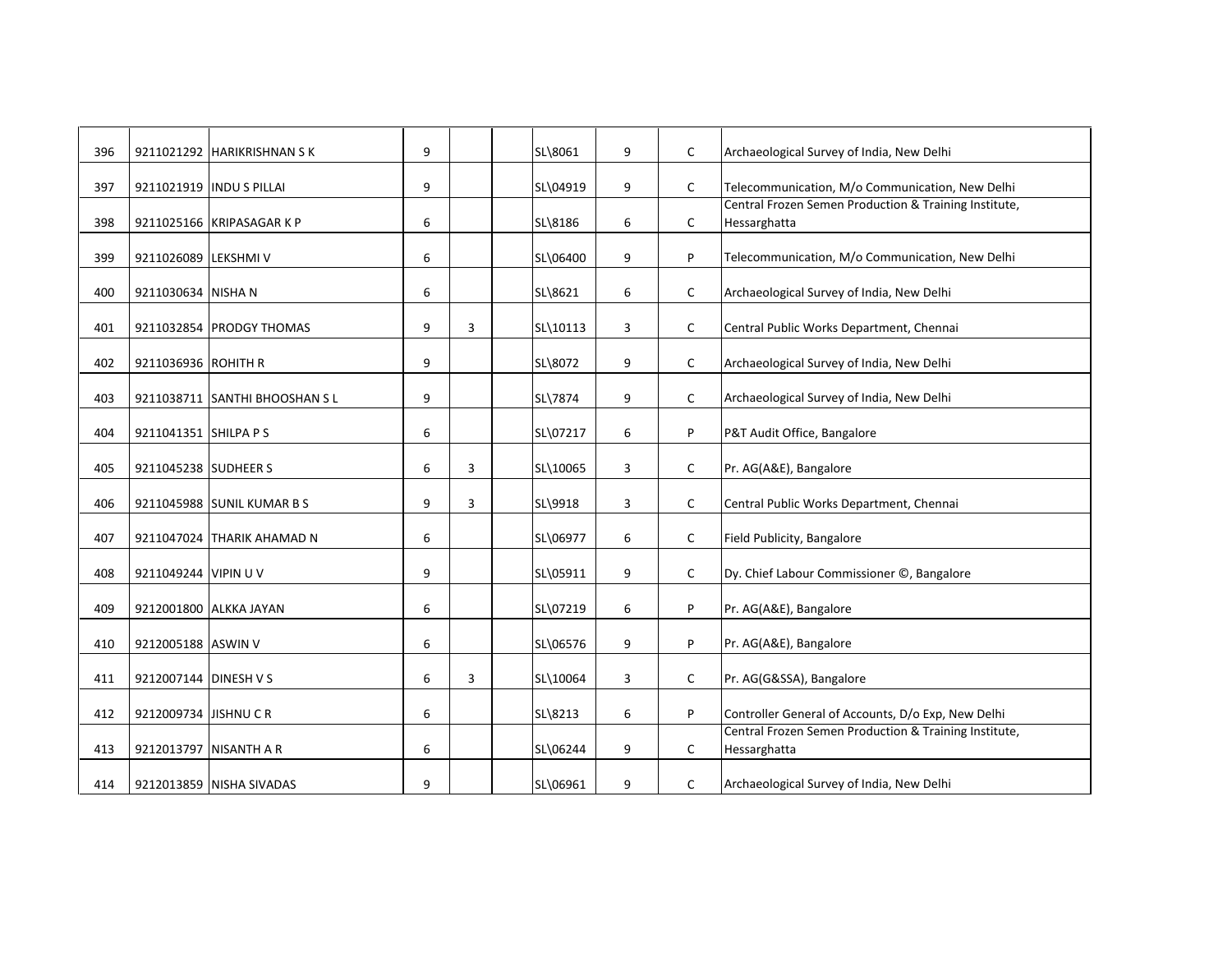| 415 |                      | 9212016468 REMYA RAJAN K | 6 |  | SL\8242  | b | Field Publicity, Bangalore               |
|-----|----------------------|--------------------------|---|--|----------|---|------------------------------------------|
| 416 | 9212019583 SHEEJA K  |                          | b |  | SL\07268 | 9 | Pr. AG(A&E), Bangalore                   |
| 417 | 9212020432 SIRIL K L |                          | ь |  | SL\7807  | 6 | Pr. AG(G&SSA), Bangalore                 |
| 418 |                      | 9212023392 SWATHI B RAJ  | 6 |  | SL\8428  | 6 | Central Public Works Department, Chennai |

# **MULTI TASKING STAFF EXAM, 2016 (LIST OF CANDIDATES RECOMMENDED FOR APPOINTMENT) LIST OF CANDIDATES SELECTED FOR KKR (KERALA REGION) WHOSE DOSSIERS HAS BEEN FORWARDED TO USER DEPARTMENT**

| SL No          | <b>ROLL</b> | <b>NAME</b>                     | CAT1           | CAT <sub>2</sub> | <b>CAT3 RANK</b> |         | <b>CATSEL</b>  |   | <b>REJPROV   Department Allotted</b>                              |
|----------------|-------------|---------------------------------|----------------|------------------|------------------|---------|----------------|---|-------------------------------------------------------------------|
| 1              | 1601032138  | <b>NEERAJ KUMAR</b>             | 1              |                  |                  | SL\8903 | 1              | C | Archeological Survey of India                                     |
| 2              | 2201080505  | <b>MANISH KUMAR</b>             | $\overline{2}$ |                  |                  | SL\9719 | $\overline{2}$ | C | Pr. AG (G&SSA), Trivandrum                                        |
| 3              |             | 2201127231 SUDHIR KUMAR         | $\mathbf{1}$   |                  |                  | SL\8883 | 1              | С | Pr. AG (G&SSA), Trivandrum                                        |
| 4              | 2201201046  | <b>VISHAL BHARTI</b>            | 1              |                  |                  | SL\9021 | 1              | C | Field Publicity, Trivandrum                                       |
| 5              |             | 2201241005 NEERAJ SHARMA        | 9              |                  | $\overline{7}$   | SL\9837 | $\overline{7}$ | С | Central Institute of Fisheries, Nautical and engg Training, Kochi |
| 6              |             | 2201252826 NAVEEN KUMAR         | $\mathbf{1}$   |                  |                  | SL\9101 | $\mathbf{1}$   | С | Pr. AG (G&SSA), Trivandrum                                        |
| $\overline{7}$ |             | 2402004785 DEVENDRA KUMAR MEENA | $\overline{2}$ |                  |                  | SL\9684 | $\overline{2}$ | С | P&T Audit Office, Trivandrum                                      |
| 8              |             | 2405000371 OM PRAKASH MEENA     | $\overline{2}$ |                  |                  | SL\9820 | $\overline{2}$ | С | Pr. AG (G&SSA), Trivandrum                                        |
| 9              |             | 2405046282 ABHISHEK MEENA       | 2              |                  |                  | SL\9812 | 2              | С | Archeological Survey of India                                     |
| 10             |             | 2405046966 RAKESH MEENA         | 2              |                  |                  | SL\9616 | $\overline{2}$ | С | Field Publicity, Trivandrum                                       |
| 11             |             | 2405057722 PURUSHOTTAM MEENA    | 2              |                  |                  | SL\9821 | 2              | C | Pr. AG (G&SSA), Trivandrum                                        |
| 12             |             | 2405085859 ROHIT KUMAR          | $\mathbf{1}$   |                  |                  | SL\8748 | 1              | С | Press Information Bureau, Chenna                                  |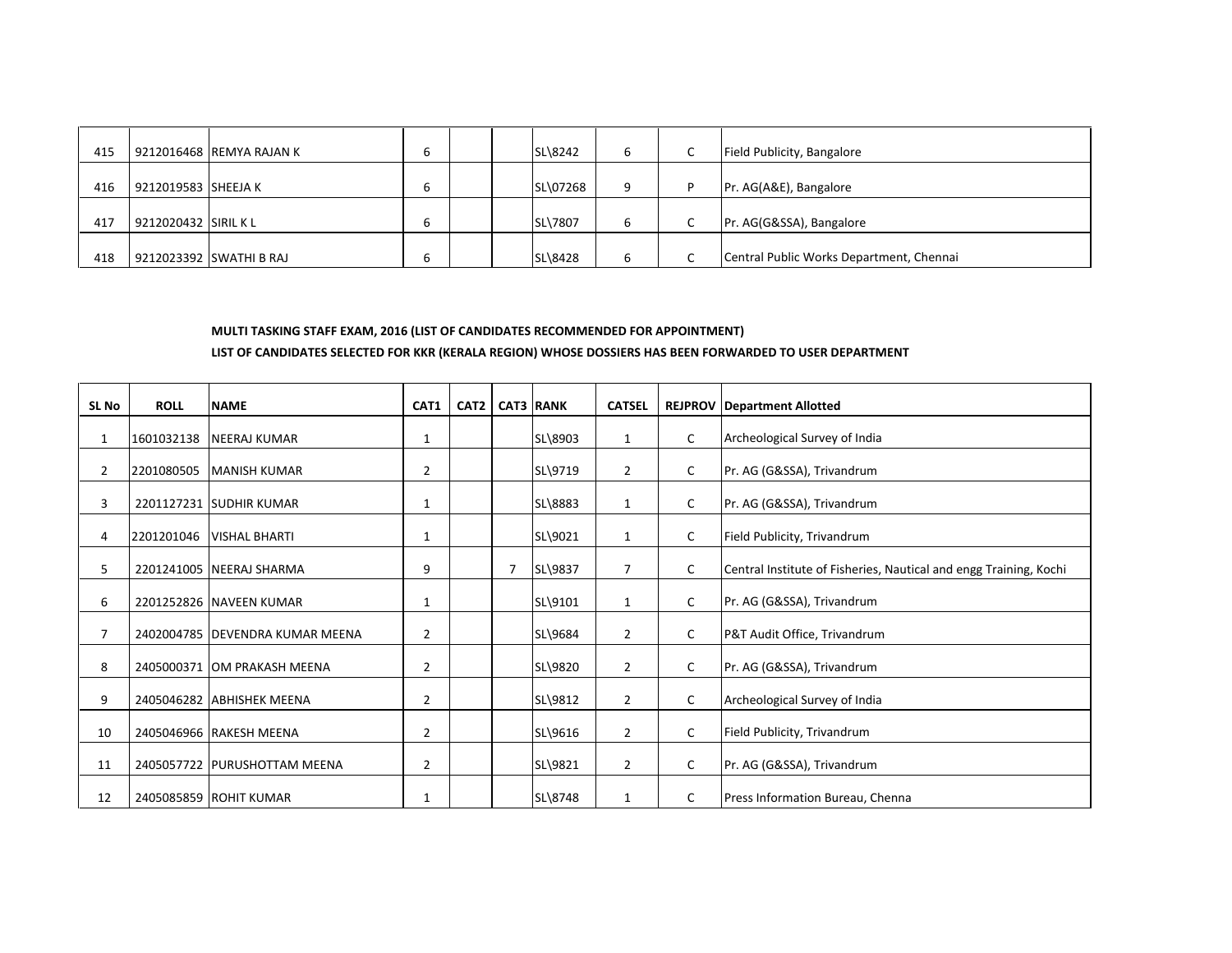| 13 |                      | 2405088449 HANSRAJ MEENA               | $\overline{2}$ |   |                | SL\9225  | $\overline{2}$ | C            | Controller of Defence Accounts, Chennai                             |
|----|----------------------|----------------------------------------|----------------|---|----------------|----------|----------------|--------------|---------------------------------------------------------------------|
| 14 |                      | 3001001759 DUSHYANT SINGH              | 9              |   | 4              | SL\9389  | 4              | $\mathsf{C}$ | National Insitute of Fisheries, Post Harvest Tech & Training, Kochi |
| 15 | 3001002509 ATUL GARG |                                        | 9              |   | $\overline{7}$ | SL\9836  | $\overline{7}$ | C            | Central Institute of Fisheries, Nautical and engg Training, Kochi   |
| 16 |                      | 3001044051 ROHIT AHIRWAR               | 1              |   |                | SL\9080  | $\mathbf{1}$   | C            | Field Publicity, Trivandrum                                         |
| 17 |                      | 3009034663 ASHISH KUMAR SONKAR         | $\mathbf{1}$   |   |                | SL\8979  | $\mathbf{1}$   | $\mathsf{C}$ | Field Publicity, Trivandrum                                         |
| 18 | 3201009916           | <b>RAJU KUMAR</b>                      | 9              |   |                | SL\2003  | 9              | C            | Central Public Works Department, Chennai                            |
| 19 |                      | 3205026142 SURESH KUMAR RAM            | $\mathbf{1}$   |   |                | SL\9073  | $\mathbf{1}$   | C            | Pr. AG (G&SSA), Trivandrum                                          |
| 20 |                      | 3205037458 AISHWARYA KUMAR             | $\overline{2}$ |   |                | SL\9819  | $\overline{2}$ | C            | Field Publicity, Trivandrum                                         |
| 21 |                      | 4410030844 GOURANGA MONDAL             | 1              |   |                | SL\8924  | $\mathbf{1}$   | $\mathsf{C}$ | Central Institute of Fisheries, Nautical and engg Training, Kochi   |
| 22 |                      | 4604039304 DINAKRUSHNA BEHERA          | 9              |   | 5              | SL\10100 | 5              | C            | Central Institute of Fisheries, Nautical and engg Training, Kochi   |
| 23 |                      | 6001001976 HITESH DHURVEY              | $\overline{2}$ |   |                | SL\9823  | $\overline{2}$ | $\mathsf{C}$ | Pr. AG (G&SSA), Trivandrum                                          |
| 24 |                      | 6001020219 SUBHASH MALVIYA             | $\mathbf{1}$   |   |                | SL\8982  | $\mathbf{1}$   | C            | Pr. AG (G&SSA), Trivandrum                                          |
| 25 |                      | 7001712764 VAGHELA SHAILESH GUNAVANTBH | $\mathbf{1}$   |   |                | SL\8985  | $\mathbf{1}$   | $\mathsf{C}$ | Controller of Defence Accounts, Chennai                             |
| 26 |                      | 8004007155 BONKU VICTOR EMMANUEL       | $\overline{2}$ |   |                | SL\9822  | $\overline{2}$ | $\mathsf{C}$ | Pr. AG (G&SSA), Trivandrum                                          |
| 27 | 8201001911 NAREN M   |                                        | 6              |   |                | SL\4854  | 6              | C            | Central Public Works Department, Chennai                            |
| 28 |                      | 8601032061 MEENIGE SANDEEP REDDY       | 9              |   |                | SL\2953  | 9              | C            | Controller of Defence Accounts, Chennai                             |
| 29 | 9204000052 AARYA S   |                                        | 9              |   |                | SL\4099  | 9              | C            | Pr. AG (G&SSA), Trivandrum                                          |
| 30 |                      | 9204000971 AHMED KABEER I              | 6              | 3 |                | SL\9781  | 3              | $\mathsf{C}$ | Pr. AG (G&SSA), Trivandrum                                          |
| 31 |                      | 9204001514 AJMAL AZIZ P                | 6              |   |                | SL\2022  | 9              | P            | Controller of Defence Accounts, Chennai                             |
| 32 |                      | 9204003567 AMITH JYOTHIS               | 6              |   |                | SL\2761  | 9              | C            | Telecommunication, M/o Communication, New Delhi                     |
| 33 |                      | 9204004398 ANCHANA RAVI                | 6              |   |                | SL\3107  | 9              | P            | Pr. AG (G&SSA), Trivandrum                                          |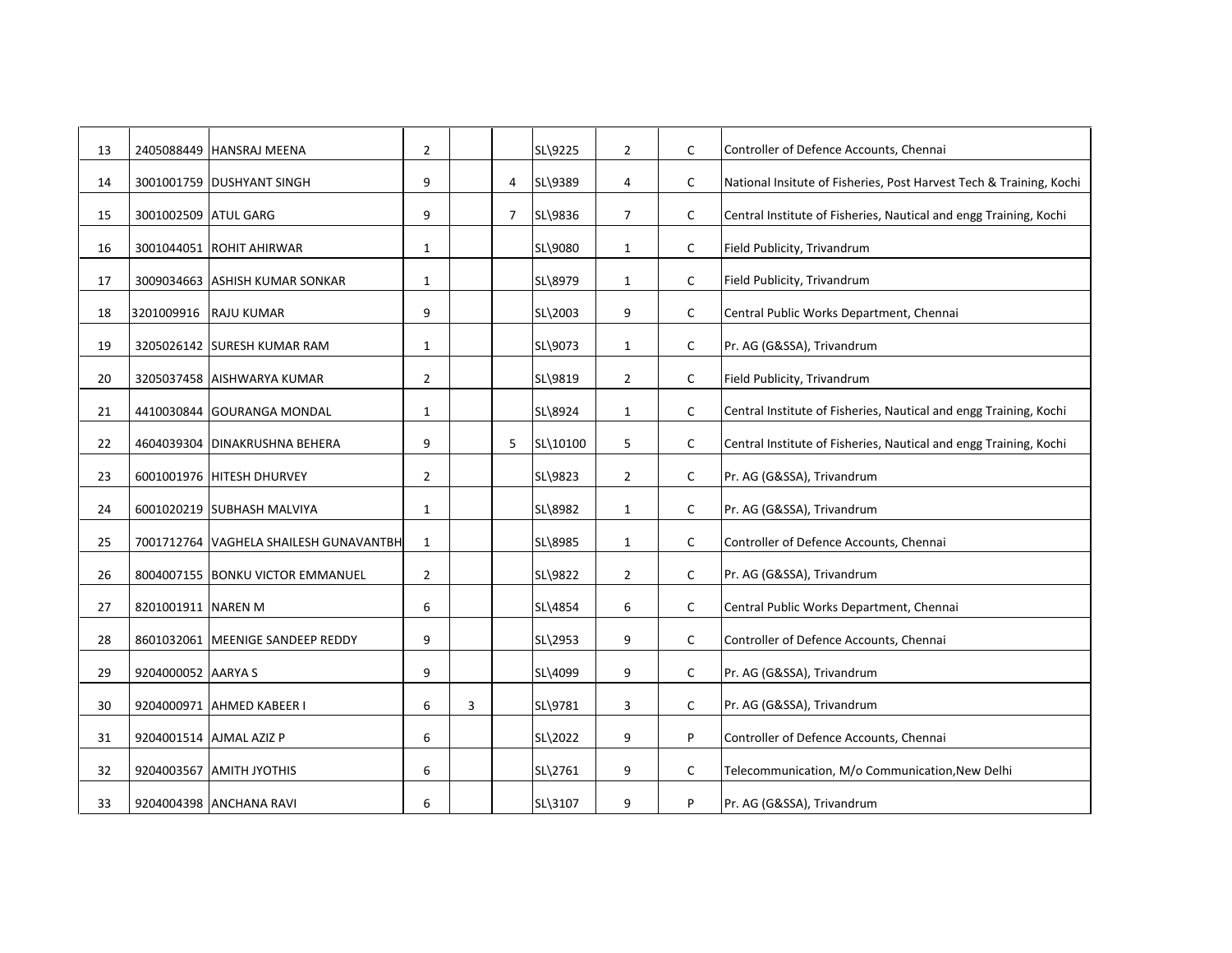| 34 |                        | 9204005787 ANJU SEBASTIAN       | 9            |   | SL\4265 | 9            | C            | Pr. AG (G&SSA), Trivandrum                                        |
|----|------------------------|---------------------------------|--------------|---|---------|--------------|--------------|-------------------------------------------------------------------|
| 35 | 9204005927 ANN JOSE    |                                 | 6            |   | SL\1712 | 9            | P            | Field Publicity, Trivandrum                                       |
| 36 |                        | 9204006050 ANNU MARIA KURIAN    | 9            |   | SL\3327 | 9            | $\mathsf{C}$ | Central Public Works Department, Chennai                          |
| 37 |                        | 9204007034 APARNAMOL BENNY      | 9            |   | SL\1979 | 9            | C            | Archeological Survey of India                                     |
| 38 |                        | 9204007227 ARAVIND SUDEV S      | $\mathbf{1}$ |   | SL\8189 | $\mathbf{1}$ | $\mathsf{C}$ | Controller of Defence Accounts, Chennai                           |
| 39 | 9204007578 ARJUN V R   |                                 | 6            |   | SL\5023 | 6            | P            | Pr. AG (G&SSA), Trivandrum                                        |
| 40 |                        | 9204008812 ASHIQUE THOMAS       | 9            |   | SL\4448 | 9            | $\mathsf{C}$ | Pr. AG (G&SSA), Trivandrum                                        |
| 41 | 9204009816 ASWINTR     |                                 | 9            |   | SL\3240 | 9            | C            | Pr. AG (G&SSA), Trivandrum                                        |
| 42 |                        | 9204011790 CHANDNI JAYACHANDRAN | 6            |   | SL\1053 | 9            | P            | P&T Audit Office, Trivandrum                                      |
| 43 |                        | 9204012040 CHITRA K MOHAN       | 6            |   | SL\1220 | 9            | C            | Telecommunication, M/o Communication, New Delhi                   |
| 44 | 9204012284 DEEPA J     |                                 | 9            |   | SL\1097 | 9            | $\mathsf{C}$ | Pr. AG (G&SSA), Trivandrum                                        |
| 45 |                        | 9204013750 FELIX RAISON P F     | 6            |   | SL\1024 | 6            | $\mathsf{C}$ | Cochin Base Fishery Survey of India, Marine Engg Division, Kochi  |
| 46 | 9204016056 JEEVA T JOE |                                 | 9            |   | SL\432  | 9            | $\mathsf C$  | Controller of Defence Accounts (R&D), Bangalore                   |
| 47 | 9204016670 JISHNU RAJ  |                                 | 9            |   | SL\2909 | 9            | $\mathsf{C}$ | Archeological Survey of India                                     |
| 48 | 9204016767 JJTH PS     |                                 | 6            |   | SL\2563 | 6            | $\mathsf{C}$ | Central Institute of Fisheries, Nautical and engg Training, Kochi |
| 49 | 9204021980 NEETHU P S  |                                 | 6            |   | SL\3095 | 6            | P            | Controller of Defence Accounts, Chennai                           |
| 50 | 9204022135 NEVIN PAUL  |                                 | 6            |   | SL\1785 | 6            | P            | Police Wireless, Dte of Coordination, N.Delhi                     |
| 51 |                        | 9204022414 NIKHIL THADATHIL     | $\mathbf{1}$ |   | SL\8936 | $\mathbf{1}$ | $\mathsf{C}$ | Controller of Defence Accounts, Chennai                           |
| 52 | 9204023078 OMNATH R    |                                 | 9            |   | SL\4380 | 9            | $\mathsf{C}$ | Pr. AG (G&SSA), Trivandrum                                        |
| 53 |                        | 9204023687 PRAVEEN G DAS        | 6            | 3 | SL\9838 | 3            | C            | Pr. AG (G&SSA), Trivandrum                                        |
| 54 |                        | 9204024475 RAJALAKSHMI V        | 9            |   | SL\2302 | 9            | C            | Telecommunication, M/o Communication, New Delhi                   |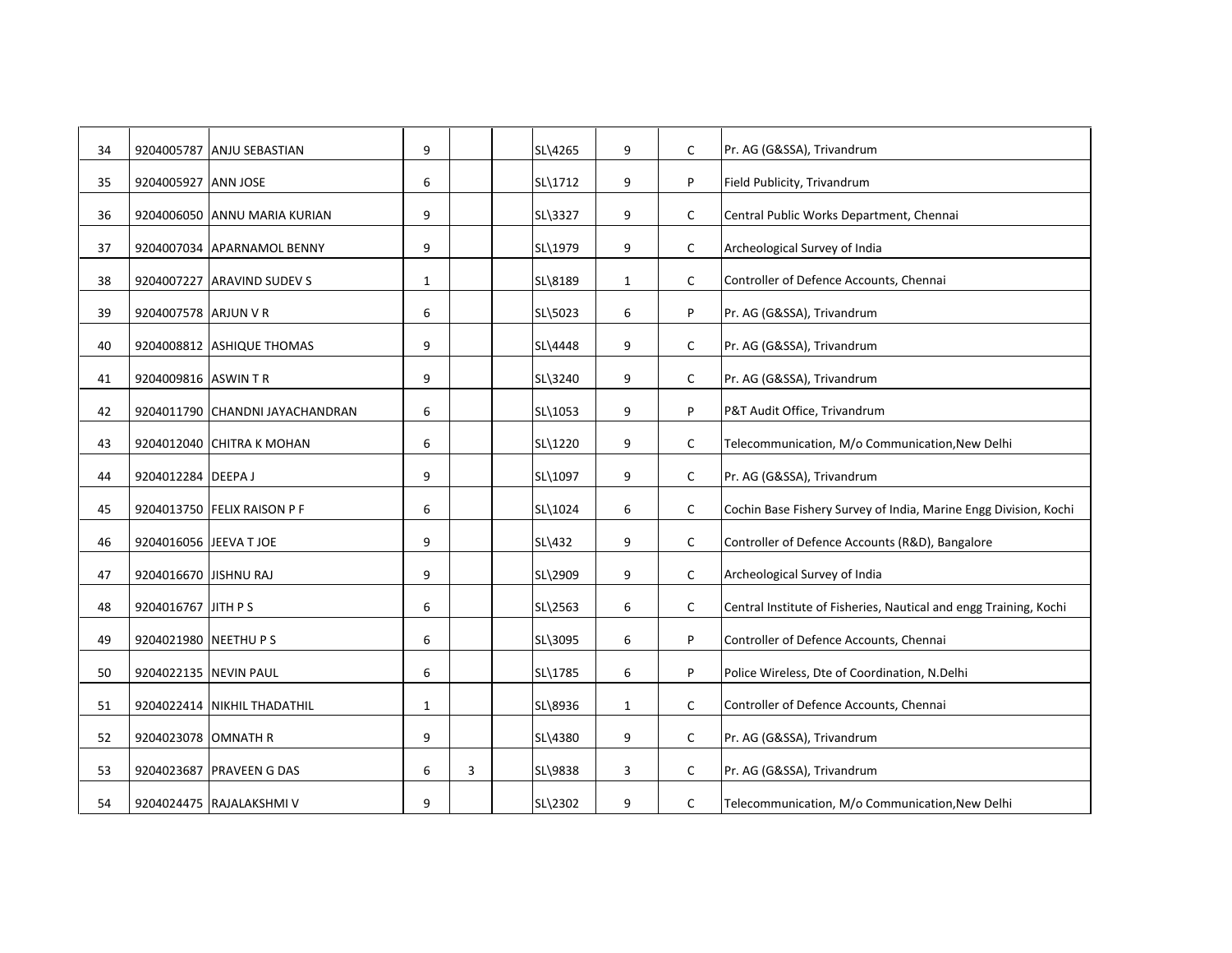| 55 | 9204025465 RESHMA G    |                             | 9 |   | SL\4028 | 9 | C            | Pr. AG (G&SSA), Trivandrum                                        |
|----|------------------------|-----------------------------|---|---|---------|---|--------------|-------------------------------------------------------------------|
| 56 | 9204026282 RIYA M JOY  |                             | 9 |   | SL\1357 | 9 | C            | Archeological Survey of India                                     |
| 57 |                        | 9204026358 ROBIN MATHEW     | 9 |   | SL\4231 | 9 | C            | Central Public Works Department, Chennai                          |
| 58 |                        | 9204026445 ROHITH RAVINDRAN | 9 | 3 | SL\9868 | 3 | C            | Controller of Defence Accounts, Chennai                           |
| 59 | 9204029211 SHIBU P M   |                             | 9 | 3 | SL\9610 | 3 | $\mathsf{C}$ | Central Public Works Department, Chennai                          |
| 60 | 9204032315 SURYA N S   |                             | 6 |   | SL\5284 | 6 | C            | Central Public Works Department, Chennai                          |
| 61 |                        | 9204032718 SYAMJITH K S     | 6 |   | SL\4405 | 6 | C            | Central Public Works Department, Chennai                          |
| 62 |                        | 9204034061 VINAYAKUMAR K S  | 9 | 3 | SL\9835 | 3 | C            | Pr. AG (G&SSA), Trivandrum                                        |
| 63 | 9204035329 VYSAKH K S  |                             | 6 |   | SL\2830 | 6 | $\mathsf{C}$ | Controller of Defence Accounts, Chennai                           |
| 64 |                        | 9206000067 ABDUL BARIS K    | 6 |   | SL\2106 | 6 | P            | Pr. AG (G&SSA), Trivandrum                                        |
| 65 | 9206000328 ABHIJITH A  |                             | 9 |   | SL\1529 | 9 | C            | Central Public Works Department, Chennai                          |
| 66 | 9206000793 ABIN RAJ K  |                             | 9 |   | SL\2567 | 9 | $\mathsf{C}$ | Archeological Survey of India                                     |
| 67 | 9206001975 AJVAD P V   |                             | 6 |   | SL\4862 | 6 | C            | Pr. AG (G&SSA), Trivandrum                                        |
| 68 |                        | 9206002608 AKHILRAJ T V     | 6 |   | SL\1509 | 6 | C            | Model Industrial Training Institute, Calicut                      |
| 69 |                        | 9206003640 AMRUTHA JAYARAJ  | 6 |   | SL\1694 | 9 | P            | Controller of Defence Accounts, Chennai                           |
| 70 | 9206004649 ANJALI K V  |                             | 6 |   | SL\762  | 6 | P            | Central Institute of Fisheries, Nautical and engg Training, Kochi |
| 71 | 9206007916 ASISH GB    |                             | 6 |   | SL\4700 | 6 | P            | Pr. AG (G&SSA), Trivandrum                                        |
| 72 | 9206008687 ASWIN M     |                             | 9 |   | SL\2856 | 9 | C            | Controller of Defence Accounts, Chennai                           |
| 73 |                        | 9206009211 ATHIRA PONNARI   | 6 |   | SL\2655 | 9 | C            | Central Public Works Department, Chennai                          |
| 74 | 9206010751 CHITHRA C P |                             | 6 |   | SL\925  | 6 | C            | Central Public Works Department, Chennai                          |
| 75 | 9206013491 HEMANTH C   |                             | 6 |   | SL\1986 | 6 | C            | Press Information Bureau, Chenna                                  |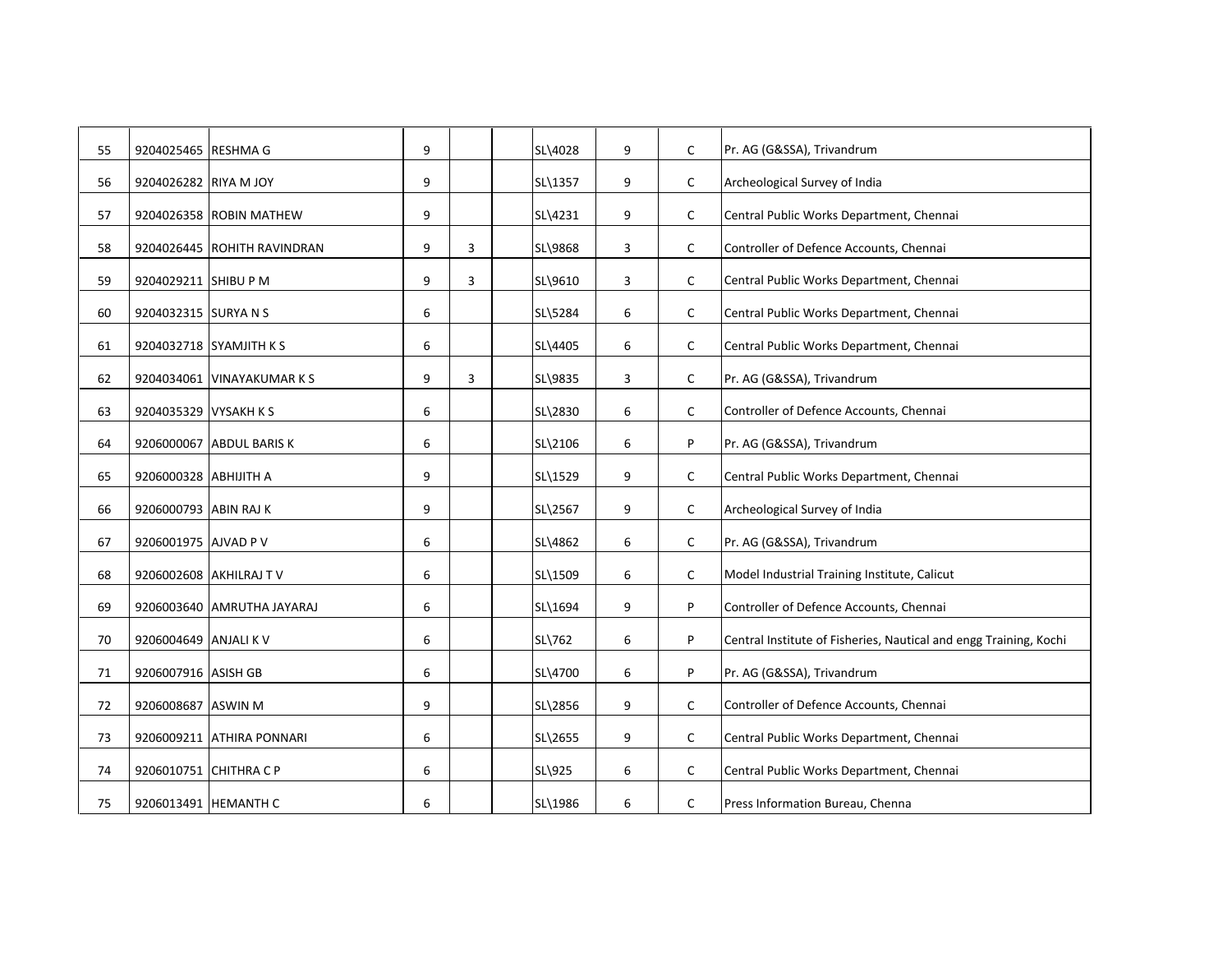| 76 | 9206014435 JIJIDAS S   |                                   | 6 |                | SL\3270 | 6 | C            | Central Public Works Department, Chennai                             |
|----|------------------------|-----------------------------------|---|----------------|---------|---|--------------|----------------------------------------------------------------------|
| 77 | 9206014618 JINEESHKN   |                                   | 6 |                | SL\5294 | 6 | P            | Central Public Works Department, Chennai                             |
| 78 | 9206015325 JITHINRAJ R |                                   | 9 |                | SL\4284 | 9 | C            | Pr. AG (G&SSA), Trivandrum                                           |
| 79 |                        | 9206017340 MIDHUN MOHAN K V       | 6 |                | SL\3057 | 6 | C            | Central Institute of Fisheries, Nautical and engg Training, Kochi    |
| 80 |                        | 9206017736   MOHAMMED BASHEER K P | 6 |                | SL\4955 | 6 | $\mathsf{C}$ | Central Public Works Department, Chennai                             |
| 81 |                        | 9206019063 MURALEEDHARAN PP       | 9 | 3              | SL\9776 | 3 | C            | Press Information Bureau, Chenna                                     |
| 82 |                        | 9206019579 NAVEIN SHANKER P       | 6 |                | SL\1268 | 9 | C            | Wireless Monitoring Organisation, Deptt of Communication,<br>N.Delhi |
| 83 | 9206019612 NAVYA P     |                                   | 6 |                | SL\3222 | 6 | C            | Archeological Survey of India                                        |
| 84 | 9206021138 NITHIN K    |                                   | 6 |                | SL\2877 | 9 | P            | Pr. AG (G&SSA), Trivandrum                                           |
| 85 |                        | 9206021608 PAVITHRAN KR           | 6 |                | SL\5175 | 6 | P            | Central Public Works Department, Chennai                             |
| 86 |                        | 9206022467 PRIYANKA M K           | 9 |                | SL\1106 | 9 | C            | Regional Labour Commissioner ©, Cochin                               |
| 87 | 9206023056 RAJESH KE   |                                   | 9 | $\overline{3}$ | SL\9844 | 3 | $\mathsf{C}$ | Central Public Works Department, Chennai                             |
| 88 | 9206024740 RIZWAN PM   |                                   | 6 |                | SL\2676 | 9 | C            | Field Publicity, Trivandrum                                          |
| 89 |                        | 9206026720 SARATHDAS A            | 6 |                | SL\5111 | 6 | C            | Pr. AG (G&SSA), Trivandrum                                           |
| 90 | 9206027004 SAYOOJ K P  |                                   | 6 |                | SL\5699 | 6 | P            | Central Public Works Department, Chennai                             |
| 91 |                        | 9206029083 SIDHARTH TV            | 6 |                | SL\1462 | 9 | P            | Central Board of Film Certification, Mumbai                          |
| 92 |                        | 9206032929 VAISAKH VIJAYAN C      | 6 |                | SL\2485 | 6 | C            | Archeological Survey of India                                        |
| 93 | 9206033404 VIJEESH M   |                                   | 6 |                | SL\4015 | 6 | P            | Central Public Works Department, Chennai                             |
| 94 | 9211000599 ABHILASH M  |                                   | 6 |                | SL\3010 | 6 | C            | Archeological Survey of India                                        |
| 95 | 9211000987             | <b>ABI SUKUMARAN</b>              | 6 |                | SL\4228 | 9 | C            | Pr. AG (G&SSA), Trivandrum                                           |
| 96 | 9211001523 ADITH R     |                                   | 9 |                | SL\2211 | 9 | C            | Field Publicity, Trivandrum                                          |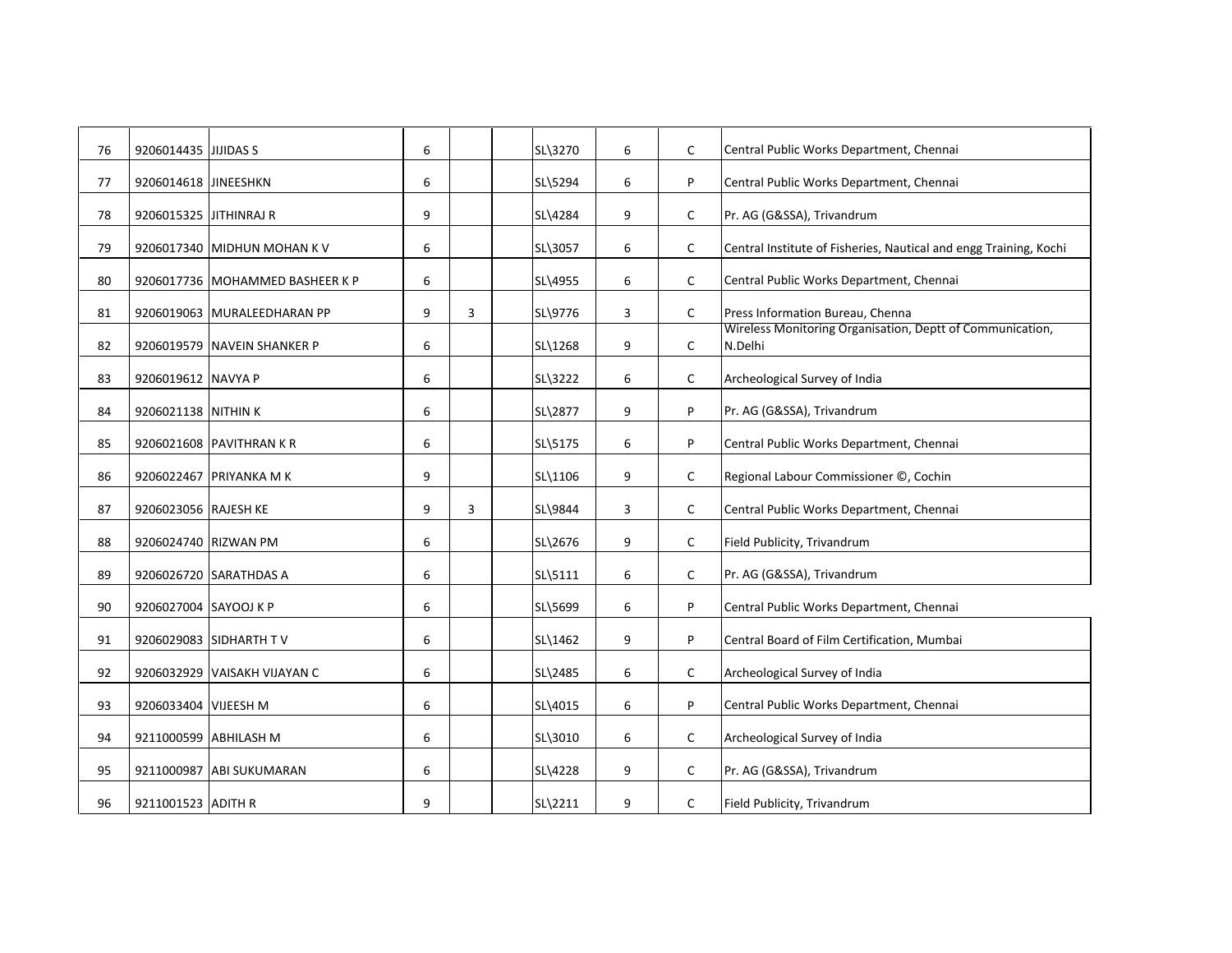| 97  | 9211001593 ADITHYAN E |                                 | 9 | SL\2781 | 9            | C            | Archeological Survey of India                                     |
|-----|-----------------------|---------------------------------|---|---------|--------------|--------------|-------------------------------------------------------------------|
| 98  |                       | 9211001990 AISWARYA SL          | 6 | SL\4563 | 6            | P            | Central Public Works Department, Chennai                          |
| 99  |                       | 9211003190 AKHIL KUMAR V S      | 6 | SL\5384 | 6            | P            | Central Public Works Department, Chennai                          |
| 100 | 9211004763 AMAL RAJ S |                                 | 1 | SL\7309 | $\mathbf{1}$ | C            | Central Institute of Fisheries, Nautical and engg Training, Kochi |
| 101 |                       | 9211005403 AMRUTHA KRISHNAN US  | 9 | SL\4205 | 9            | $\mathsf{C}$ | Pr. AG (G&SSA), Trivandrum                                        |
| 102 |                       | 9211005413 AMRUTHA M LAL        | 6 | SL\4218 | 6            | C            | Controller of Defence Accounts, Chennai                           |
| 103 |                       | 9211005505 ANAGHA O M           | 6 | SL\4222 | 6            | C            | Pr. AG (G&SSA), Trivandrum                                        |
| 104 | 9211005598 ANAND GS   |                                 | 9 | SL\706  | 9            | C            | Merchantile Marine Deptt, Kochi                                   |
| 105 |                       | 9211005855 ANANDHU R KRISHNAN   | 6 | SL\5236 | 6            | P            | Central Public Works Department, Chennai                          |
| 106 | 9211006203 ANANTHU V  |                                 | 9 | SL\3841 | 9            | C            | Controller of Defence Accounts, Chennai                           |
| 107 | 9211007417 ANJALITS   |                                 | 9 | SL\4122 | 9            | C            | Central Public Works Department, Chennai                          |
| 108 |                       | 9211008521 ANN MARIYA K VIJAYAN | 6 | SL\4602 | 6            | C            | Pr. AG (G&SSA), Trivandrum                                        |
| 109 |                       | 9211009052 ANU J MOHAN          | 6 | SL\2919 | 6            | C            | Field Publicity, Trivandrum                                       |
| 110 |                       | 9211009269 ANUJA PLACID         | 6 | SL\4019 | 6            | P            | Controller of Defence Accounts, Chennai                           |
| 111 |                       | 9211010132 ARATHY KRISHNAN A    | 6 | SL\5169 | 6            | C            | Central Public Works Department, Chennai                          |
| 112 |                       | 9211010753 ARCHANA V S          | 6 | SL\4609 | 6            | C            | Central Public Works Department, Chennai                          |
| 113 |                       | 9211011824 ARUNIMA R O          | 6 | SL\3584 | 6            | $\mathsf{C}$ | Pr. AG (G&SSA), Trivandrum                                        |
| 114 |                       | 9211011895 ARUNPRABHA A S       | 9 | SL\3072 | 9            | C            | Field Publicity, Trivandrum                                       |
| 115 |                       | 9211013040 ASHIQ MOHAMMED A N   | 6 | SL\392  | 9            | C            | Controller General of Accounts, N.Delhi                           |
| 116 | 9211014100 ASWATHY S  |                                 | 9 | SL\2717 | 9            | C            | Pr. AG (G&SSA), Trivandrum                                        |
| 117 |                       | 9211016821 BLESSY SUSAN EAPEN   | 9 | SL\716  | 9            | C            | MSME Development Insitute, Thrissur                               |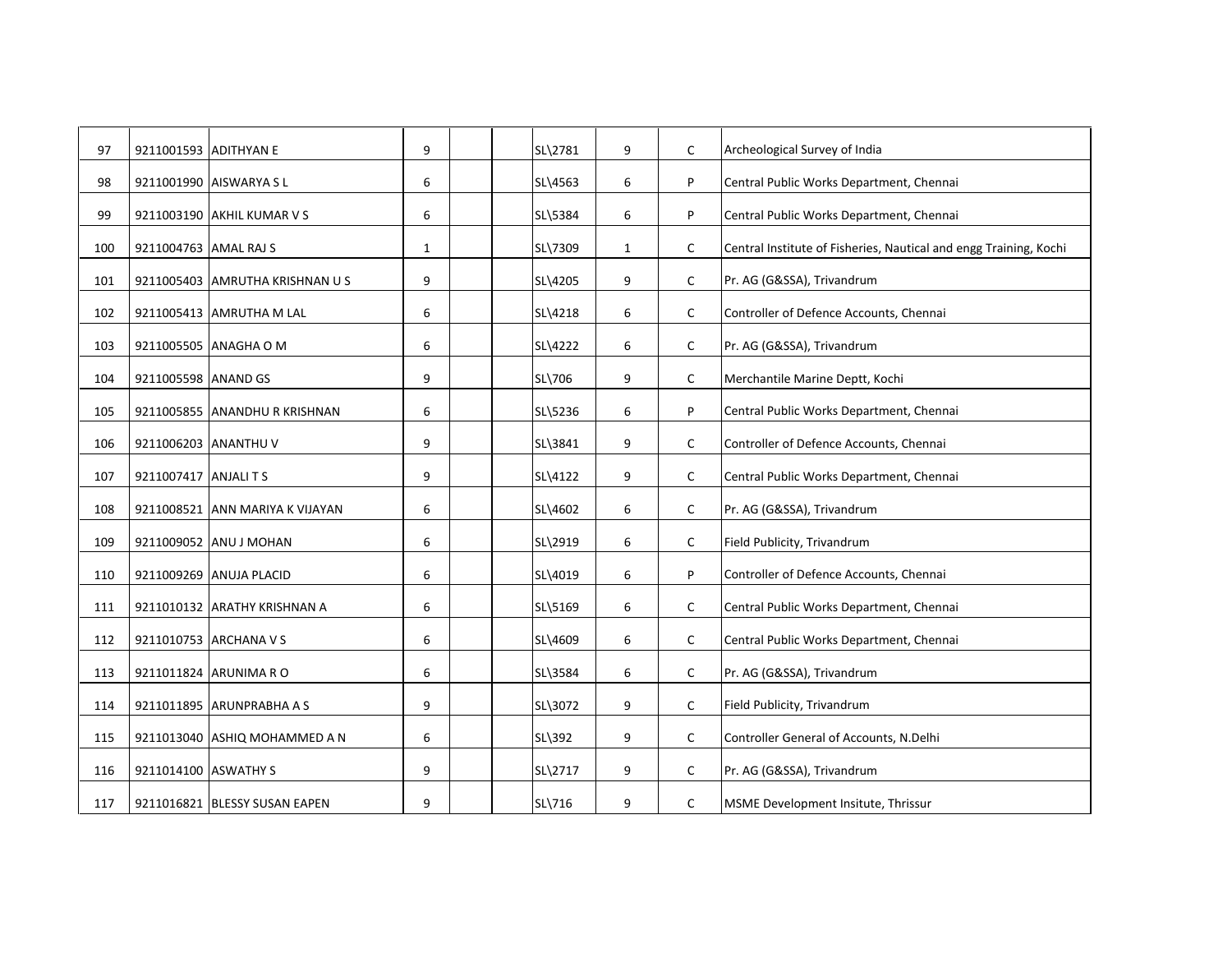| 118 | 9211018590 DIVYA M     |                               | 6 |   | SL\3075 | 6 | P            | Central Public Works Department, Chennai   |
|-----|------------------------|-------------------------------|---|---|---------|---|--------------|--------------------------------------------|
| 119 |                        | 9211019289 G S AKHILA NAIR    | 9 |   | SL\1065 | 9 | C            | Press Information Bureau, Chenna           |
| 120 | 9211019527 GAYATHRIN   |                               | 6 |   | SL\4031 | 6 | P            | Pr. AG (G&SSA), Trivandrum                 |
| 121 |                        | 9211019875 GENESH KUMAR KR    | 9 | 3 | SL\9887 | 3 | C            | Pr. AG (G&SSA), Trivandrum                 |
| 122 | 9211020121 GOKUL M     |                               | 9 |   | SL\3435 | 9 | $\mathsf{C}$ | Controller of Defence Accounts, Chennai    |
|     |                        |                               |   |   |         |   |              |                                            |
| 123 | 9211020150 GOKUL P M   |                               | 6 |   | SL\1821 | 9 | P            | P&T Audit Office, Trivandrum               |
| 124 |                        | 9211021487 HARITHA KURUP P S  | 9 |   | SL\4480 | 9 | C            | Pr. AG (G&SSA), Trivandrum                 |
| 125 | 9211021927 INDU V NAIR |                               | 9 |   | SL\4307 | 9 | C            | Pr. AG (G&SSA), Trivandrum                 |
| 126 |                        | 9211022782 JESWIN JOHN        | 9 |   | SL\271  | 9 | C            | Cochin Base Fishery Survey of India, Kochi |
| 127 | 9211023014 JJJJU T     |                               | 6 |   | SL\5435 | 6 | P            | Central Public Works Department, Chennai   |
| 128 |                        | 9211023030 JIMI JOHNSON       | 9 |   | SL\2861 | 9 | C            | Field Publicity, Trivandrum                |
| 129 |                        | 9211023710 JOBIN P JOHN       | 9 |   | SL\3485 | 9 | $\mathsf{C}$ | Central Public Works Department, Chennai   |
| 130 |                        | 9211025259 KRISHNA PRAVEEN ML | 6 |   | SL\4188 | 6 | C            | Central Public Works Department, Chennai   |
| 131 |                        | 9211025879 LEKSHMI L M        | 6 |   | SL\1700 | 6 | P            | National Informatics Centre, New Delhi     |
| 132 |                        | 9211027322 MATHEW ALEX        | 9 |   | SL\629  | 9 | C            | Controller of Defence Accounts, Chennai    |
| 133 |                        | 9211028553 MUHAMMED BILAL A   | 6 |   | SL\5106 | 6 | $\mathsf{C}$ | Pr. AG (G&SSA), Trivandrum                 |
| 134 |                        | 9211028571 MUHAMMED FAYIS T   | 6 |   | SL\2665 | 9 | P            | Controller of Defence Accounts, Chennai    |
| 135 | 9211029396 NAVEENA S   |                               | 6 |   | SL\4061 | 9 | C            | Central Public Works Department, Chennai   |
| 136 | 9211029646 NEERAJ R B  |                               | 6 |   | SL\4512 | 9 | P            | Pr. AG (G&SSA), Trivandrum                 |
| 137 |                        | 9211032158 PRASUNA V P        | 6 |   | SL\193  | 9 | P            | Central Public Works Department, Chennai   |
| 138 |                        | 9211032484 PREETHI VIJAYAN    | 6 |   | SL\3130 | 9 | C            | Central Public Works Department, Chennai   |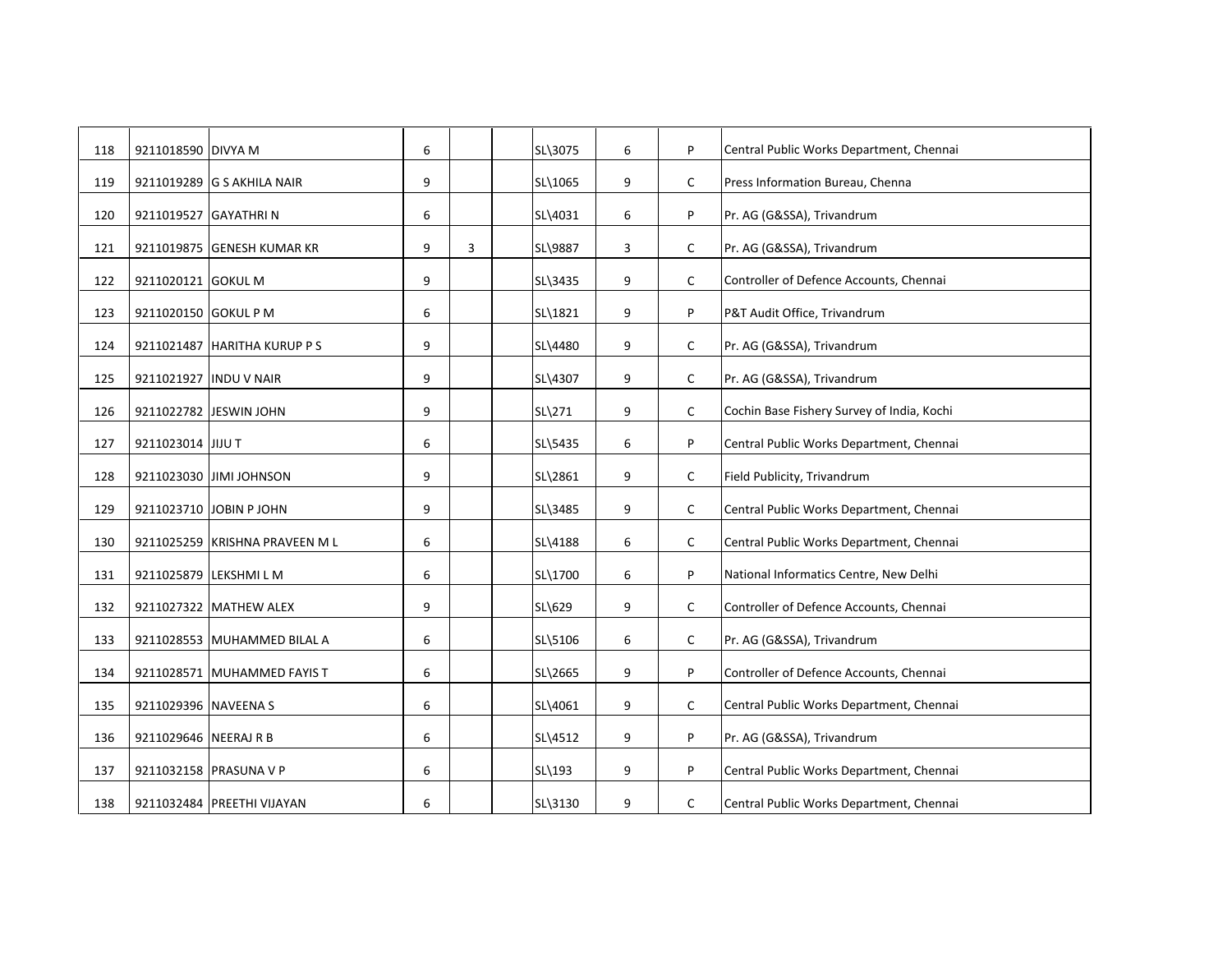| 139 | 9211032865 R ARJUN RAJ |                             | 6            |   | SL\5027 | 6            | C            | Central Public Works Department, Chennai        |
|-----|------------------------|-----------------------------|--------------|---|---------|--------------|--------------|-------------------------------------------------|
| 140 |                        | 9211033149 RAHUL G KRISHNAN | 6            |   | SL\4271 | 9            | P            | Central Public Works Department, Chennai        |
| 141 | 9211033965 RAKESH M S  |                             | 9            |   | SL\681  | 9            | C            | Field Publicity, Trivandrum                     |
| 142 | 9211036220 RESHMIS     |                             | 9            |   | SL\2789 | 9            | C            | Central Public Works Department, Chennai        |
| 143 | 9211038154 SAMBHU G    |                             | 9            |   | SL\2921 | 9            | $\mathsf{C}$ | Central Public Works Department, Chennai        |
| 144 |                        | 9211039288 SARANYA V P      | 6            |   | SL\5108 | 6            | C            | Central Public Works Department, Chennai        |
| 145 |                        | 9211041798 SIDHARTH K AJITH | 9            |   | SL\4407 | 9            | C            | Pr. AG (G&SSA), Trivandrum                      |
| 146 | 9211043506 SREEJA V S  |                             | $\mathbf{1}$ |   | SL\8733 | $\mathbf{1}$ | C            | Field Publicity, Trivandrum                     |
| 147 |                        | 9211043910 SREELAKSHMI S    | 6            |   | SL\4521 | 9            | C            | Pr. AG (G&SSA), Trivandrum                      |
| 148 | 9211045072 SUBIN A S   |                             | 6            |   | SL\2699 | 9            | P            | P&T Audit Office, Trivandrum                    |
| 149 | 9211046086 SUPRIYA UR  |                             | 6            |   | SL\3497 | 6            | P            | Controller of Defence Accounts, Chennai         |
| 150 | 9211047300 UDAYAN M    |                             | 9            | 3 | SL\9906 | 3            | C            | Central Public Works Department, Chennai        |
| 151 |                        | 9211047459 UNNIMAYA S       | 6            |   | SL\3843 | 9            | P            | Pr. AG (G&SSA), Trivandrum                      |
| 152 |                        | 9211048245 VIDYA JAYAKUMAR  | 6            |   | SL\1872 | 9            | P            | Telecommunication, M/o Communication, New Delhi |
| 153 | 9211048877 VINEETH R   |                             | 6            |   | SL\4223 | 9            | P            | Central Public Works Department, Chennai        |
| 154 |                        | 9211049137 VINU SEKHAR V C  | 9            | 3 | SL\3857 | 9            | C            | Central Public Works Department, Chennai        |
| 155 | 9212001395 AKHIL V H   |                             | 6            |   | SL\2697 | 6            | P            | Central Public Works Department, Chennai        |
| 156 |                        | 9212001648 AKSHAY SURESH    | 6            |   | SL\3959 | 9            | C            | Controller of Defence Accounts, Chennai         |
| 157 |                        | 9212006426 CHRISTIO JOY     | 9            |   | SL\1848 | 9            | C            | Pr. AG (G&SSA), Trivandrum                      |
| 158 | 9212008056 GOKUL T P   |                             | 6            |   | SL\5243 | 6            | P            | Central Public Works Department, Chennai        |
| 159 |                        | 9212009883 JITHIN JAISON A  | 9            |   | SL\2215 | 9            | C            | P&T Audit Office, Trivandrum                    |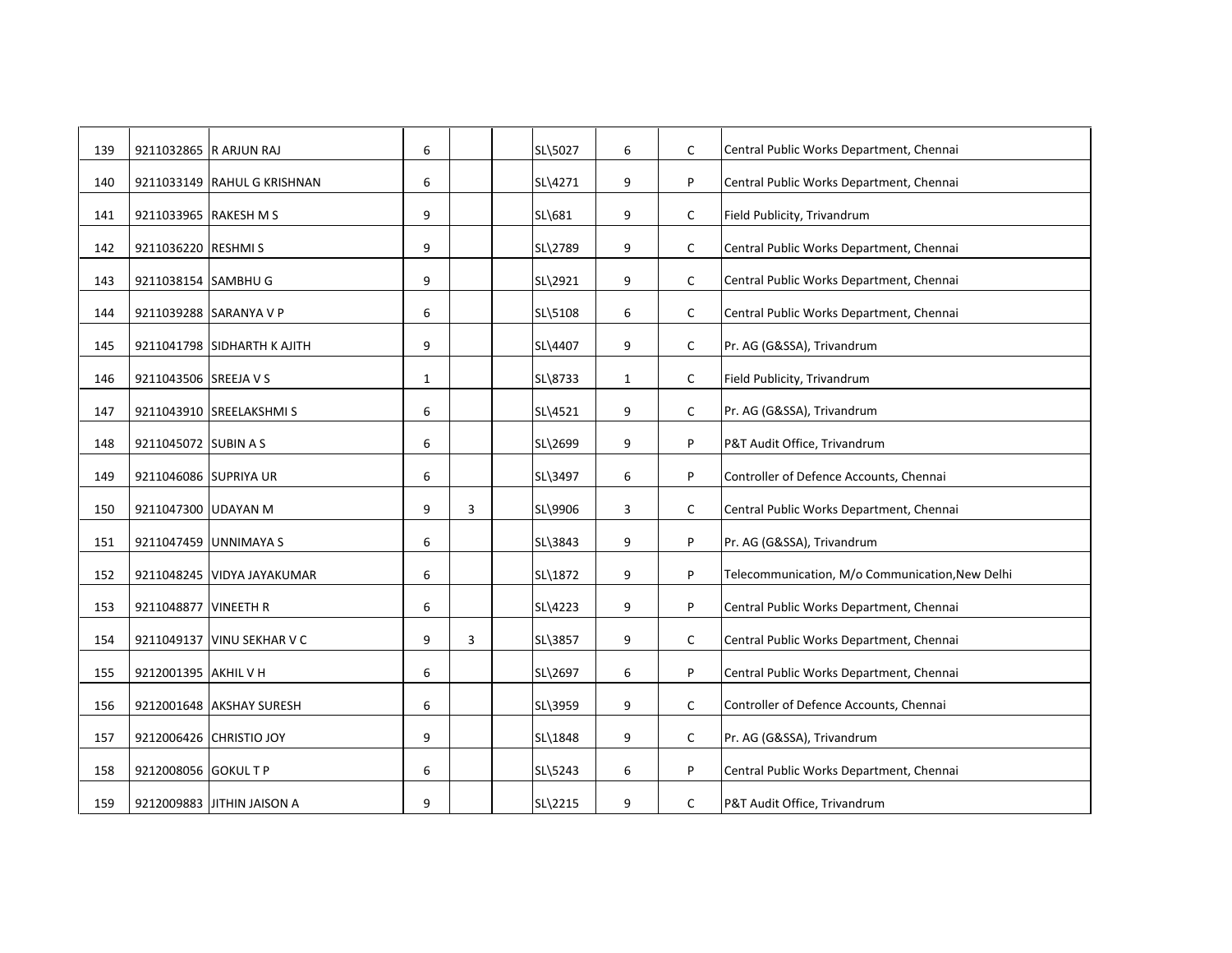| 160 | 9212009942 JJITHIN V   |                               | 6 |   | SL\1107   | 6 | P            | Controller of Defence Accounts, Chennai                             |
|-----|------------------------|-------------------------------|---|---|-----------|---|--------------|---------------------------------------------------------------------|
| 161 |                        | 9212012663 MUHAMMED SABITH VJ | 6 |   | SL\4524   | 9 | C            | Pr. AG (G&SSA), Trivandrum                                          |
| 162 | 9212013426 NIDHIN U    |                               | 6 |   | SL\2257   | 9 | P            | Pr. AG (G&SSA), Trivandrum                                          |
| 163 |                        | 9212013440 NIDIN CHANDRA      | 9 | 3 | SL\9620   | 3 | $\mathsf{C}$ | Controller of Defence Accounts, Chennai                             |
| 164 |                        | 9212015207 R SURESH KUMAR     | 9 |   | $SL\$ 215 | 9 | C            | Coaching cum Guidance Centre for SC STs, Trivanrum                  |
| 165 | 9212019713 SHIBUL P    |                               | 6 |   | SL\3448   | 9 | P            | Pr. AG (G&SSA), Trivandrum                                          |
| 166 | 9212019934 SHINI K A   |                               | 6 |   | SL\1771   | 6 | C            | National Insitute of Fisheries, Post Harvest Tech & Training, Kochi |
| 167 |                        | 9212022393 SUDARSH K S        | 6 |   | SL\4465   | 6 | P            | Pr. AG (G&SSA), Trivandrum                                          |
| 168 | 9212023987 VAISAKH B K |                               | 6 |   | SL\2150   | 6 | C            | Telecommunication, M/o Communication, New Delhi                     |
| 169 |                        | 9212024438 VIJAYA KUMAR K     | 9 | 3 | SL\9907   | 3 | $\mathsf{C}$ | Controller of Defence Accounts, Chennai                             |
| 170 | 9212024949 VISAG K S   |                               | 6 |   | SL\3192   | 9 | C            | Controller of Defence Accounts, Chennai                             |
| 171 | 9212025128 VISHNU M B  |                               | 6 |   | SL\1321   | 6 | C            | Field Publicity, Trivandrum                                         |

# **MULTI TASKING STAFF EXAM, 2016 (LIST OF CANDIDATES RECOMMENDED FOR APPOINTMENT) LIST OF CANDIDATES SELECTED FOR KKR (LAKSHADWEEP REGION) WHOSE DOSSIERS ARE FORWARDED TO USER DEPARTMENT**

| <b>SL No ROLL</b> | <b>NAME</b>                | CAT1 | <b>CAT2   CAT3   RANK</b> |         | <b>CATSEL</b> | <b>REJPROV Department</b>                               |
|-------------------|----------------------------|------|---------------------------|---------|---------------|---------------------------------------------------------|
|                   |                            |      |                           |         |               |                                                         |
|                   | 3206048838 ALOK KUMAR      |      |                           | SL\202  |               | Directorate of Coordination, Police Wireless, New Delhi |
|                   |                            |      |                           |         |               |                                                         |
|                   | 8204004342 BALEEL AHAMED A |      |                           | SL\4822 |               | Directorate of Coordination, Police Wireless, New Delhi |

The address of User Department to which the nomination has been forwarded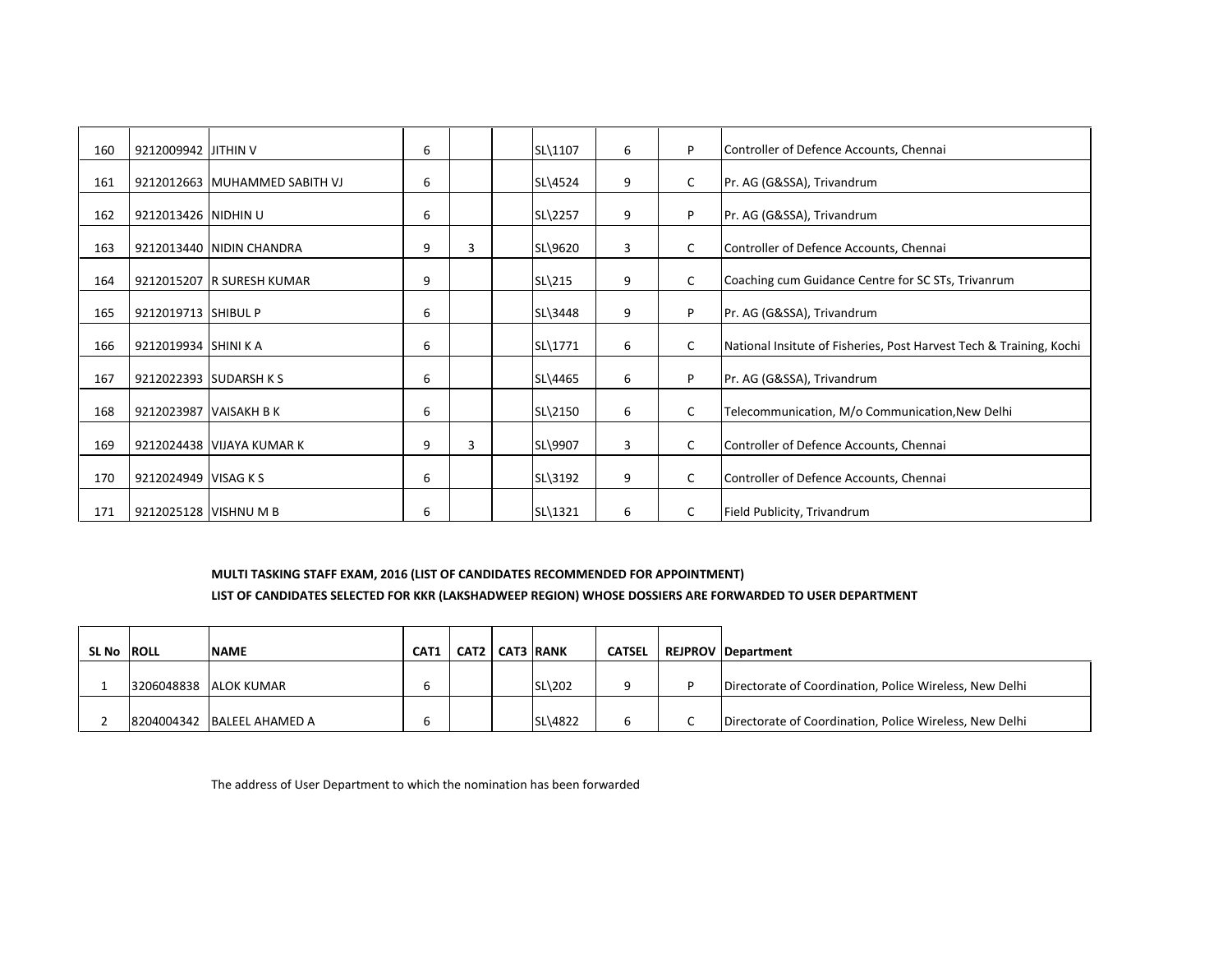- 1 Director (Admn) 29 Sr. Administrative Officer Janpath, New Delhi-110011. **Mumbai-400 006.** Mumbai-400 006.
- 
- 3 Director 31 Cochin Base of Fishery Survey of India Central Frozen Semen Production & Training Institute, The Contral Contral Trochangadi Hesserghatta Cochin-5 Bangalore-560088
- Central Govt Health Scheme Marine Engg Division Marine Engg Division E Wing, 3<sup>rd</sup> Floor, Kendriya Sadan Cochin-16 Koramangala, Bangalore-34
- Ist Floor, G Wing, Rajaji Bhawan Chennai-600018 Besant Nagar, Chennai-600090
- 6 Sub Regional Employment Officer Directorate of Field Publicity Dte General of Employment **Department** Contact Contact Contact Contact Contact Contact Contact Contact Contact Contact Contact Contact Contact Contact Contact Contact Contact Contact Contact Contact Contact Contact Contact Coaching cum Guidance Centre for SC/STs Trivandrum-695001 ITI Campus, Dairy Circle, Hosur Road, Bangalroe-560 029 35 Dy. Nautical advisor to GoI & HoD
- C V Raman Nagar Cochin-682009 Bangalore-560 093
- 
- Ministry of Culture, Central Board of Film Certification Archaeological Survey of India 91 E, Walkeshwar Road,
- 2 Under Secretary (P), 30 Sub Regional Employment Officer Central Electricity Authority **Department Contral Central Electricity Authority** Dte General of Employment Adm (Coord) Section Construction Coaching cum Guidance Centre for SC/STs Sewa Bhawan, R K Puram, "Gayathri", Behind Govt Music College, New Delhi-110066 **The Contract of Contract Contract Contract Contract Contract Contract Contract Contract Contract Contract Contract Contract Contract Contract Contract Contract Contract Contract Contract Contract Contract** 
	-
- 32 The Zonal Director Additional Director **Additional Director** Cochin Base of Fishery Survey of India
- 33 SAO(AN), 5 Executive Engg (Coord) O/o the Controller of Defence Accounts, Central Public Works Deptt 618, Anna Salai, Teynampet,
	- 34 Director
- Merchantile Marine Deptt 7 ACDA(AN) ACDA(AN) ACDA(AN) ACCDA(AN) ACCDA(AN) ACCDA(AN) ACCDA(AN) ACCDA(AN) ACCDA(AN) ACCDA(AN) ACCDA(AN) ACCDA(AN) ACCDA(AN) ACCDA(AN) ACCDA(AN) ACCDA(AN) ACCDA(AN) ACCDA(AN) ACCDA(AN) ACCDA(AN) ACCDA(AN) ACCDA(AN) ACC O/o the CDA(R&D) Willingdon Island
- 36 Dy. Director/Principal 8 Deputy Director **Model industrial Training Institute** Model industrial Training Institute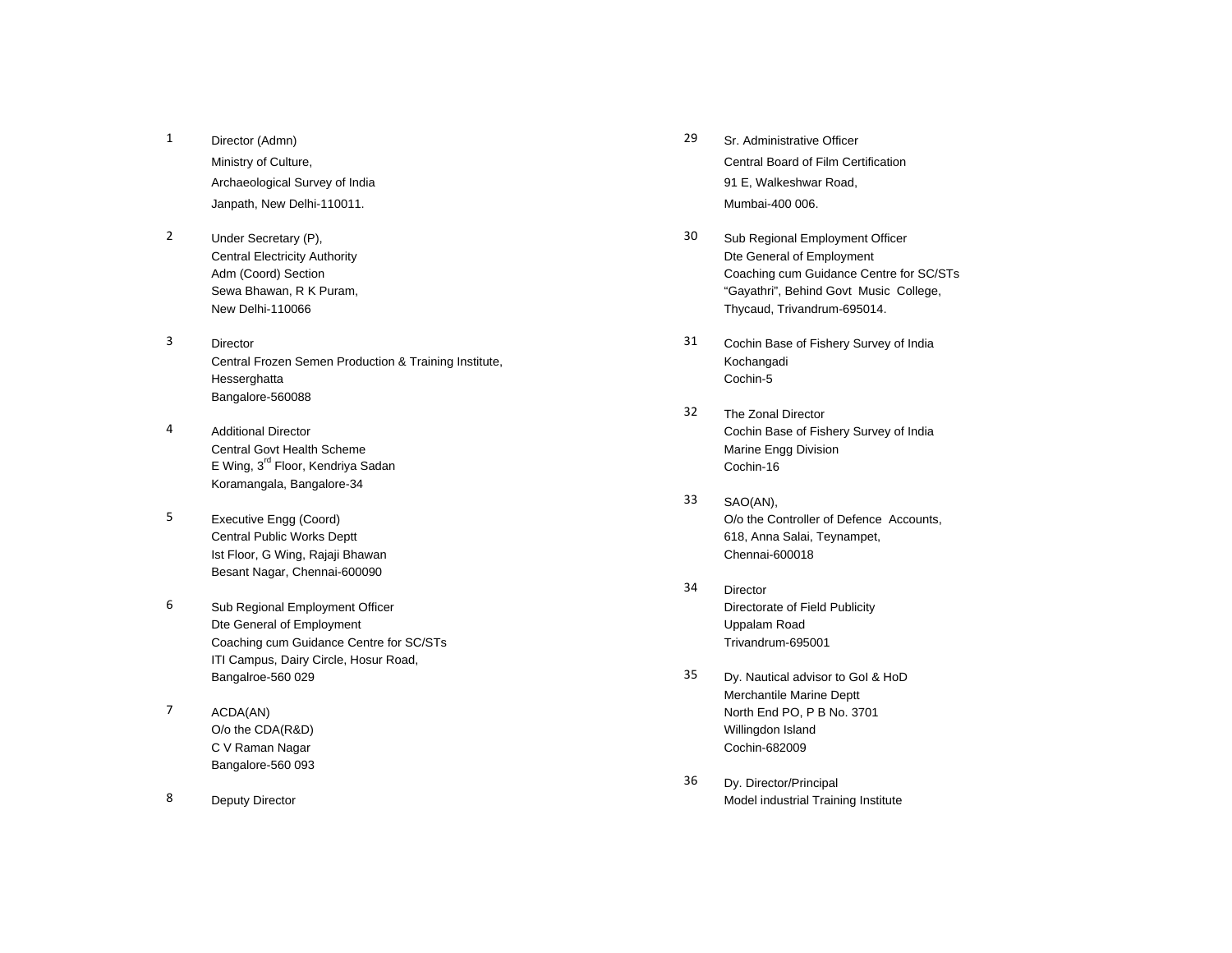O/o the Deputy Director (W) Govindapuram Post Hindi Teaching Scheme Calicut-673016 Kendriya Sadan, C Wing, 6<sup>th</sup> Floor, Sector-10, CBD Belapur 37 Director

- example. Dy. Director of Audit National Communication of Audit Thrissur-680 003. Indian Audit & Accounts Deptt O/o Dir General of Audit 38 Joing Director (Pers)
- 10 Chief Administrative Officer New Delhi-3. M/o Agriculture Directorate of Economics and Statistics, 39 Director
- 11 Sr. Dy. Accountant General (Admn) **Example 2018** Special Administration of the State State State State State State State State State State State State State State State State State State State State State State State St Pr. Acctt General (A&E) Indian Audit and Accounts Deptt 40 Deputy Director Bangalroe-560 001. Thiruvananthapuram
- 12 Administrative Officer, Dte of Field Publicity 41 M&CO/DDO F Wing, VI Floor, Kendriya Sadan For Addi. DG(M&C) Koramangala, Bangalore-34. Press Information Bureau Company and Press Information Bureau Company and Press Information Bureau
- 13 Posts & Telecommunication Audit Office<br>No.1. 2<sup>nd</sup> Floor Shastri Bhawan<br>Chennai-600 00 Basava Bhavan, Basaveshwara Circle 42 Director
- 14 Sr. Dy Accountant General (Admn) **Example 2016** Sr. Dy Accountant General (Admn) Indian Audit & Accounts Deptt O/o the Pr. Acctt General (G&SSA) 43 Dy Acctt General/Admn

- Navi Mumbai-400 614 MSME Development Insitute Kanjani Road, Ayyanthole PO
- South Western Railway **M/o Electronics & Information Technology M/o Electronics & Information Technology** Hubli National Informatics Centre, A Block, CGO Complex, Lodhi Road,
- 119, F Wing, Shastri Bhawan M/o Agriculture & Farmers Welfare New Delhi Natinal Institute of Fisheries, Post Harvest Tech & Training P.B.No. 1801
- P.B. NO. 5329/5369 Post & Telecommunicatin Audit Offie Park House Road Vth Floor, Corporation Building Pin-695033.
	- 26, Haddows Road, Chennai-600 006
- Bangalore-01 Central Institute of Fisheries, Nautical and Engg Training Fine Arts Avenue
	-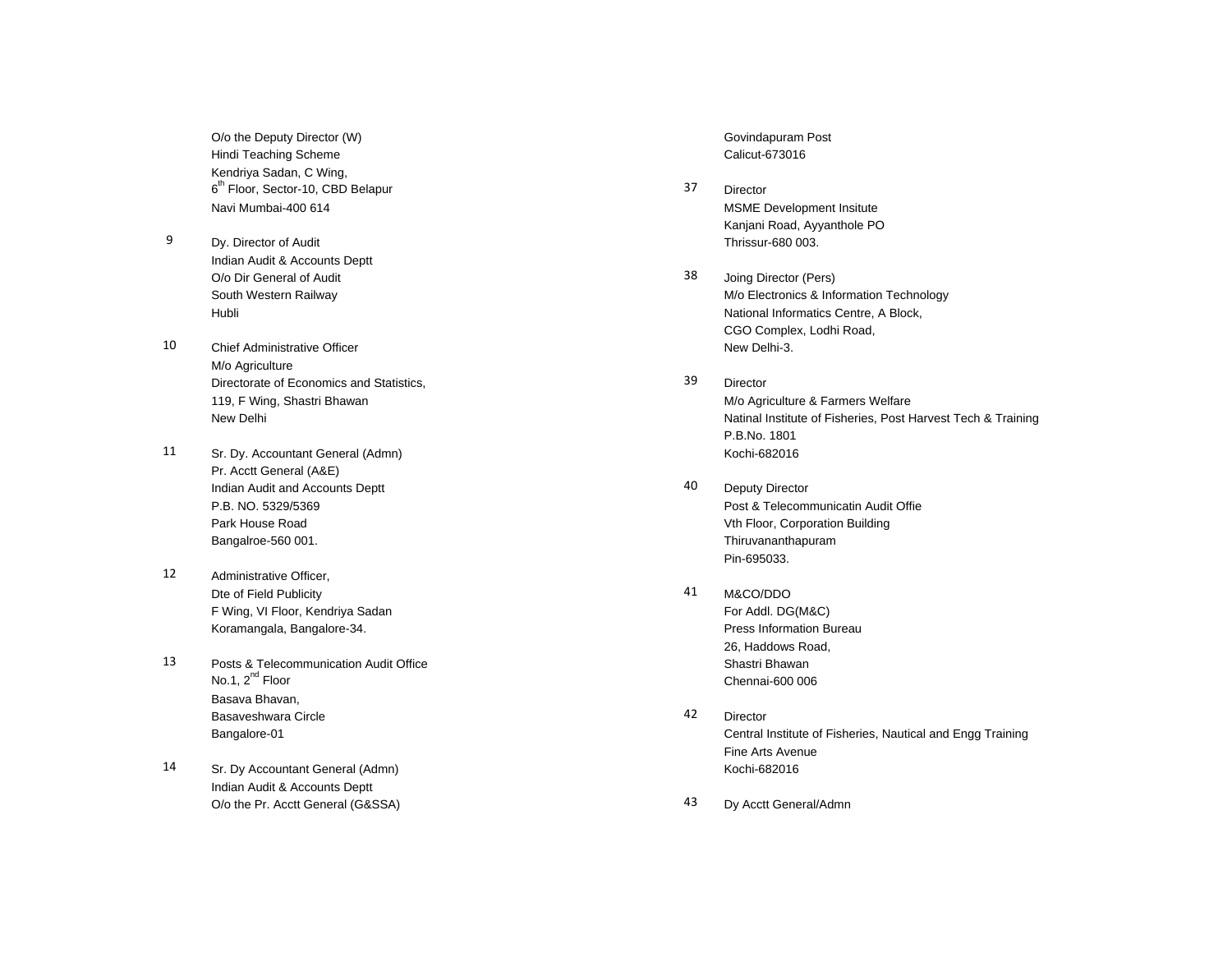- 15 Asstt Controller, **Asstt Controller, Controller, Controller**, 2012 12:30 Asstt Controller, 2012 12:30 Asstt Controller, 2013 Pr. Controller of Defence Accounts,
- 16 Sr Audit Officer/Admn Kakkanad Sr Audit Officer/Admn Kakkanad Kakkanad Kakkanad Kakkanad Kakkanad Kakkanad **Indian Audit & Accounts Deptt** Cochin-30 O/o the Pr. Director of Audit Scientific Department Mumbai Branch, Nou Bhavan, R K Marg Ballard Estate, Mumbai-400 001.
- 17 Asstt Regional Director (S&R) Deptt of Food & Public Distribution Quality Control Cell 962, 41 Cross, 3<sup>rd</sup> Block Rajajinagar, Bangalore-10
- 18 Asstt Director General (SEA-III) Deptt of Telecommunication M/o Communication, Sanchar Bhawan 20, Ashoka Road, New Delhi-110001.
- 19 Dy. Director 9E.II) O/o The Textile Commissioner Nishtha Bhavan (New CGO Bldg) 48, New Marine Lines Mumbai-400020.
- 20 Sr. Administrative Officer Deptt of Telecommunication Wireless Monitoring Organisation E Wing, iii Floor Pushpa Bhavan New Delhi-62

Karnataka, Bangalore **Carnataka, Bangalore Carnataka, Bangalore** O/o Pr. Accountant General (General & Social Sector Audit) Kerala

107, Lower Agram Road, 44 Dy. Chief Labour Commissioner © Bangalore-7 **Commissioner** Commissioner<sup>©</sup> Commissioner© Kendriya Shram Sadan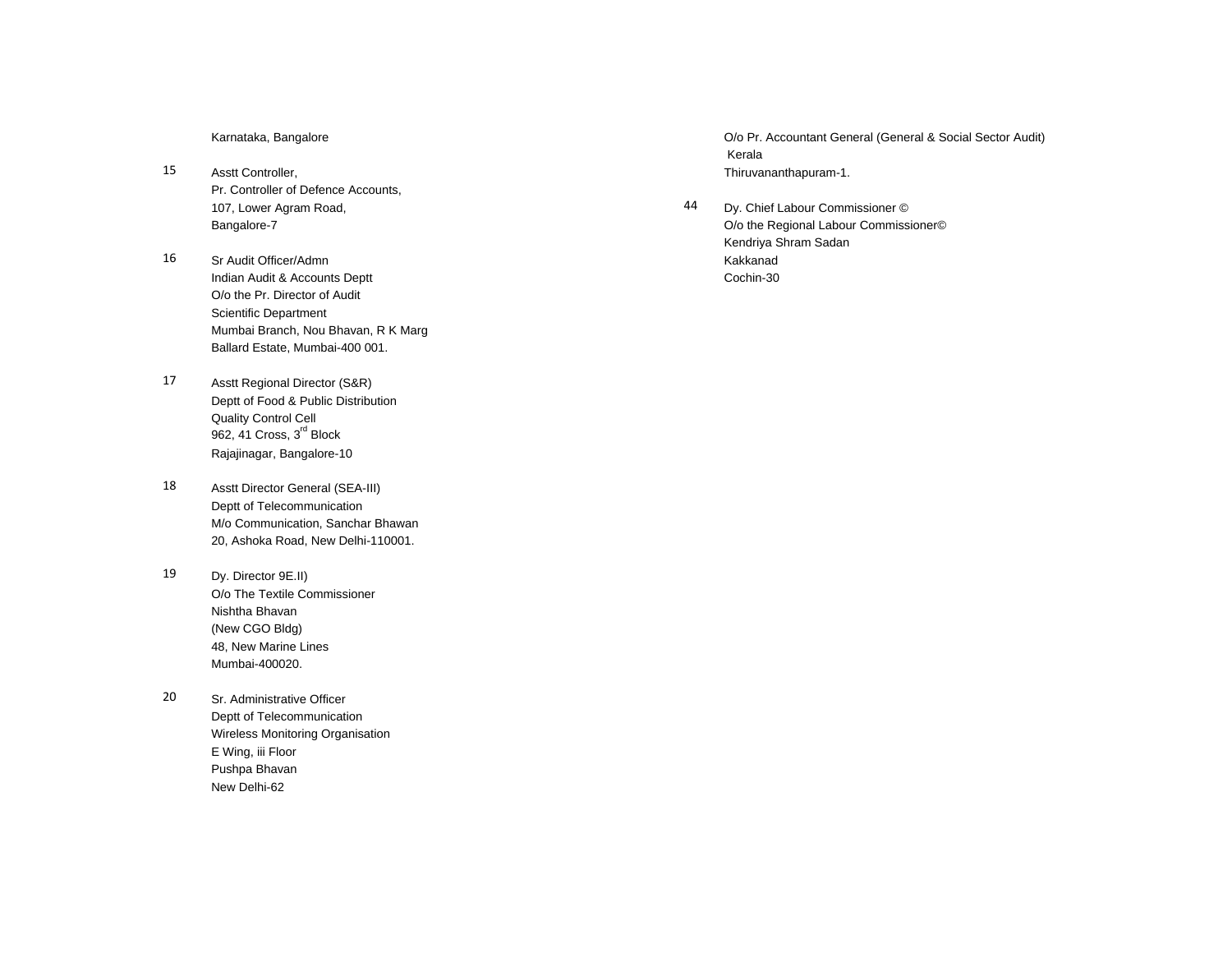- 21 Dy. Chief Labour Commissioner © O/o the Dy. Chief Labour Commissioner © 'Shram Sadan' III Main, III Cross Yeshwanthpur, Ind Suburb, Tumkur Road Bangalore-560022.
- 22 Deputy Registrar Customs, Excise & Service Tax Appellate Tribunal South Zonal Bench, FKCCI-WTC Building, K G Road, Bangalore-560 009
- 23 Sr. Accounts Officer Deptt of Expenditure Controller General of Accounts Mahalekha Niyantrak Bhawan GPO Complex, E Block, INA New Delhi-110065
- 24 Under Secretary (E.II) Staff Selection Commission CGO Complex, Lodhi Road, New Delhi
- 25 Regional Director Forest Survey of India Southern Zone, Kendriya Sadan Koramangala, Bangalore-34.
- 26 S.A.O (AN) O/o the PCDA(AF) 107, Rajpur Road, Dehradun-248001.
- 27 Deputy Director (Admn) MHA, Dte of Coordination, Police Wireless, Block No.9, CGO Compled, Lodhi Road, New Delhi-3.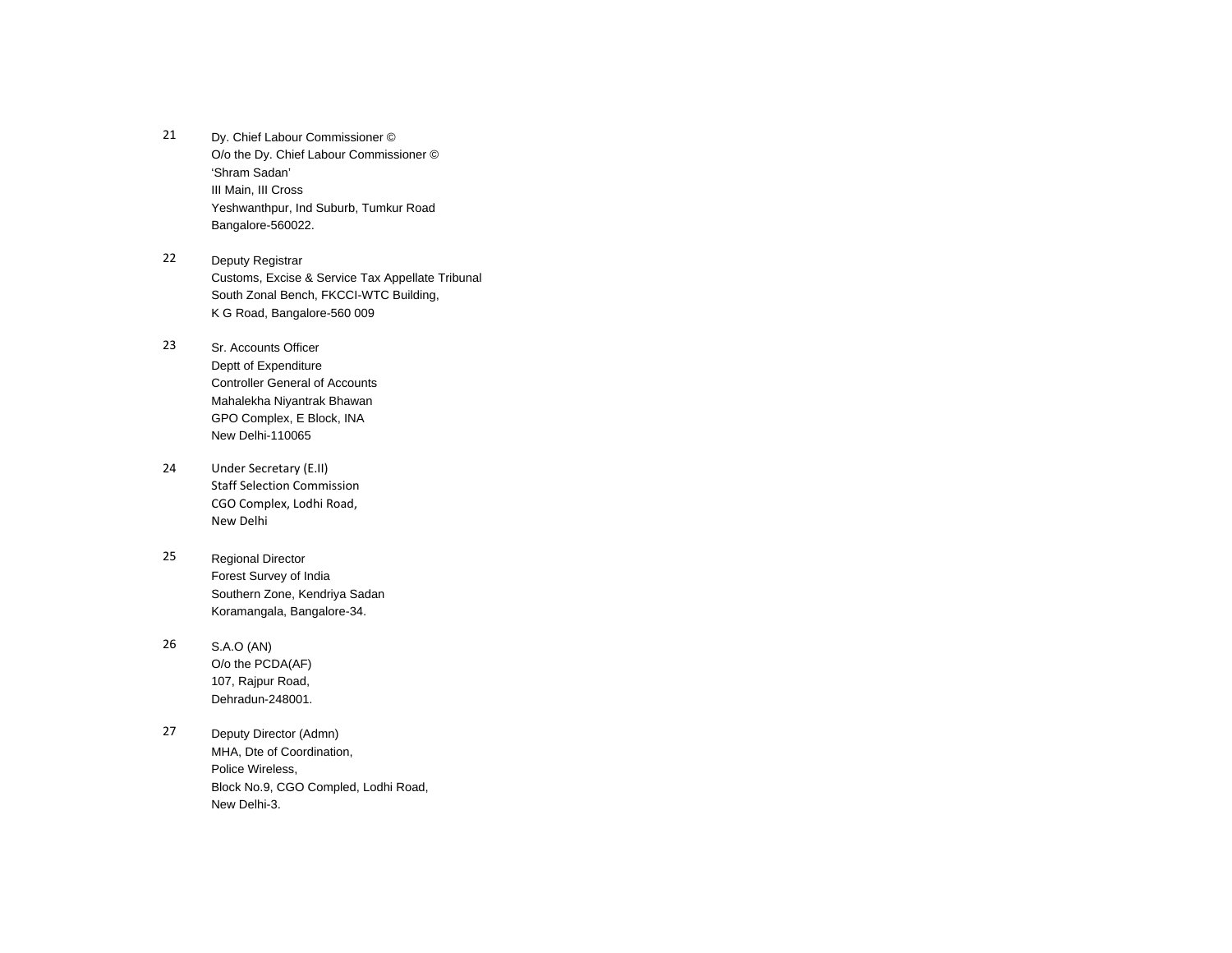28 Director Central Institute of Coastal Engg for Fishery Opp to ISRO Qtrs, Jalahalli Bangalore-13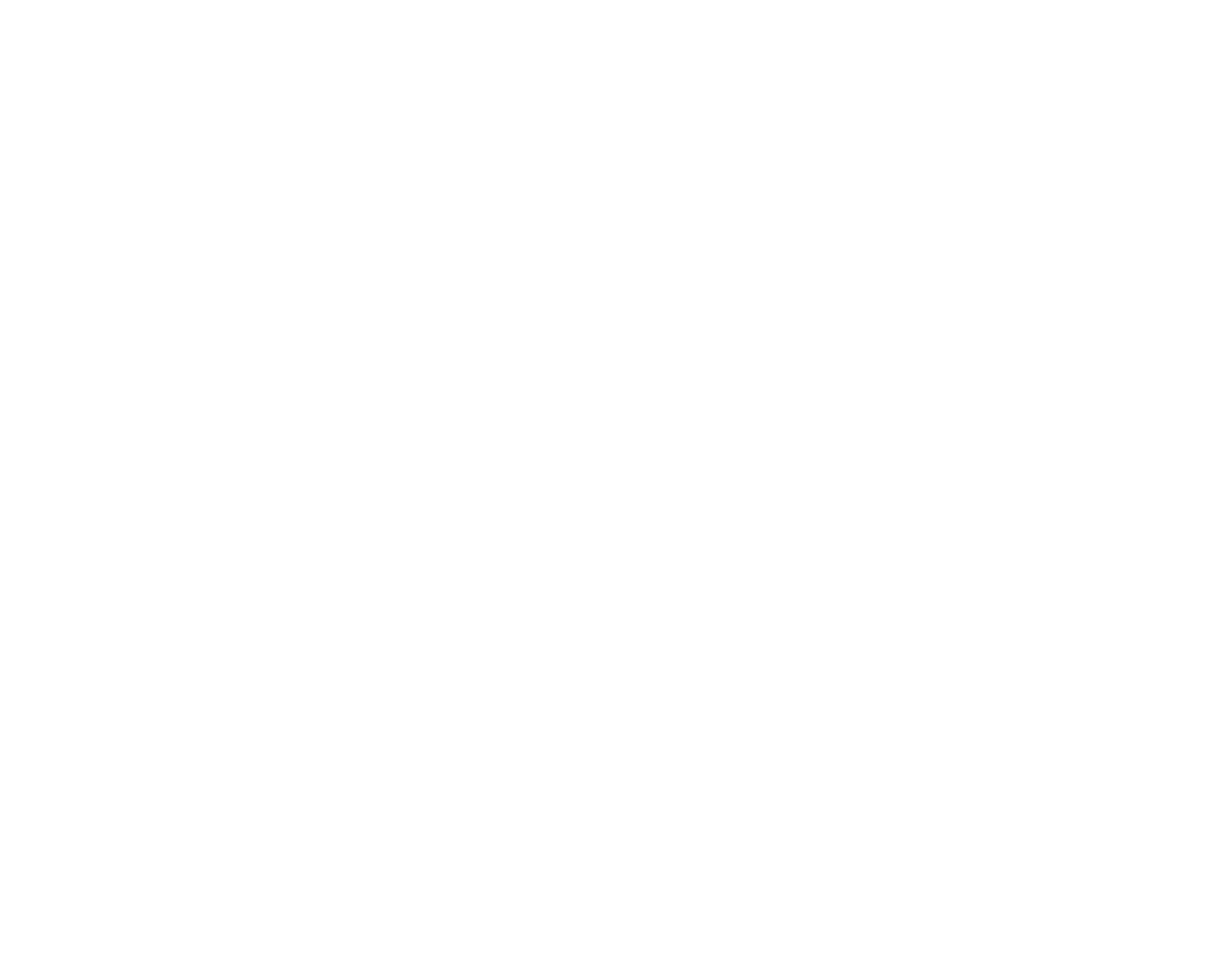$\begin{array}{c} 1 \end{array} \qquad \qquad \begin{array}{c} 1 \end{array} \qquad \begin{array}{c} 1 \end{array} \qquad \begin{array}{c} 1 \end{array}$ 

 $\Gamma$  and  $\Gamma$  and  $\Gamma$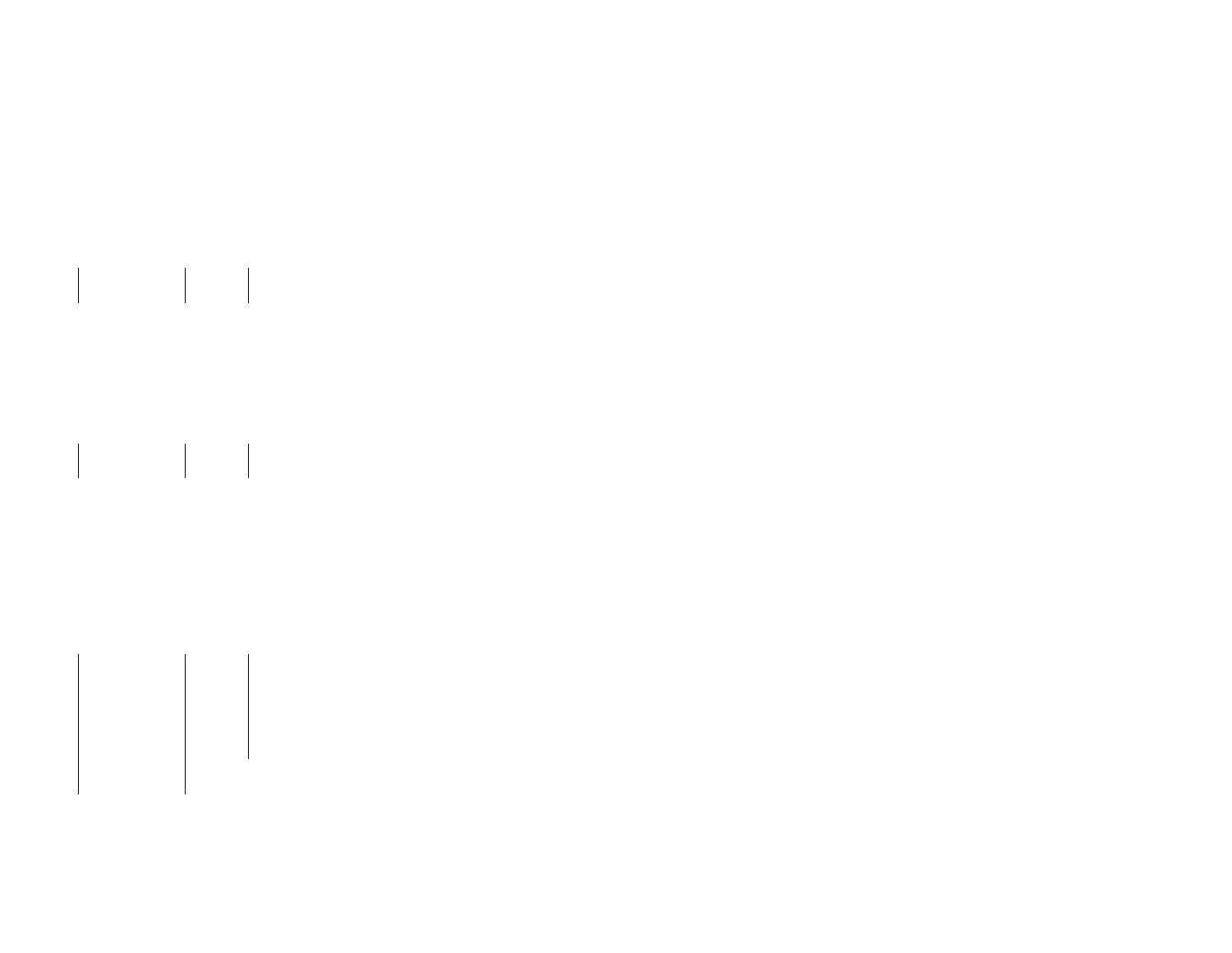$\mathbf{1}=\mathbf{1}=\mathbf{1}=\mathbf{1}=\mathbf{1}=\mathbf{1}=\mathbf{1}=\mathbf{1}=\mathbf{1}=\mathbf{1}=\mathbf{1}=\mathbf{1}=\mathbf{1}=\mathbf{1}=\mathbf{1}=\mathbf{1}=\mathbf{1}=\mathbf{1}=\mathbf{1}=\mathbf{1}=\mathbf{1}=\mathbf{1}=\mathbf{1}=\mathbf{1}=\mathbf{1}=\mathbf{1}=\mathbf{1}=\mathbf{1}=\mathbf{1}=\mathbf{1}=\mathbf{1}=\mathbf{1}=\mathbf{1}=\mathbf{1}=\mathbf{1}=\mathbf{1}=\mathbf{$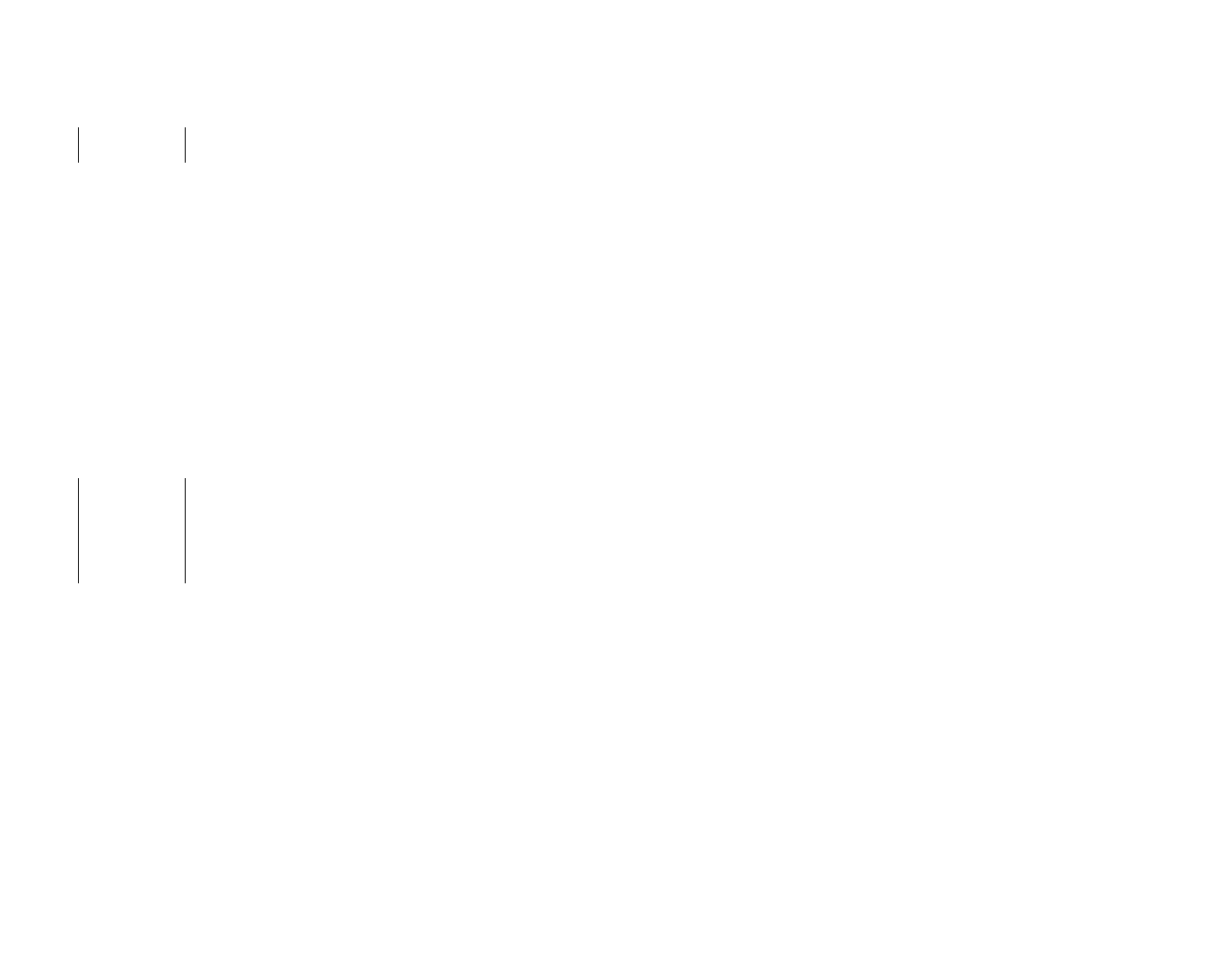$\mathbb{R}^n$  . The set of  $\mathbb{R}^n$  $\begin{bmatrix} 1 & 1 & 1 \\ 1 & 1 & 1 \\ 1 & 1 & 1 \end{bmatrix}$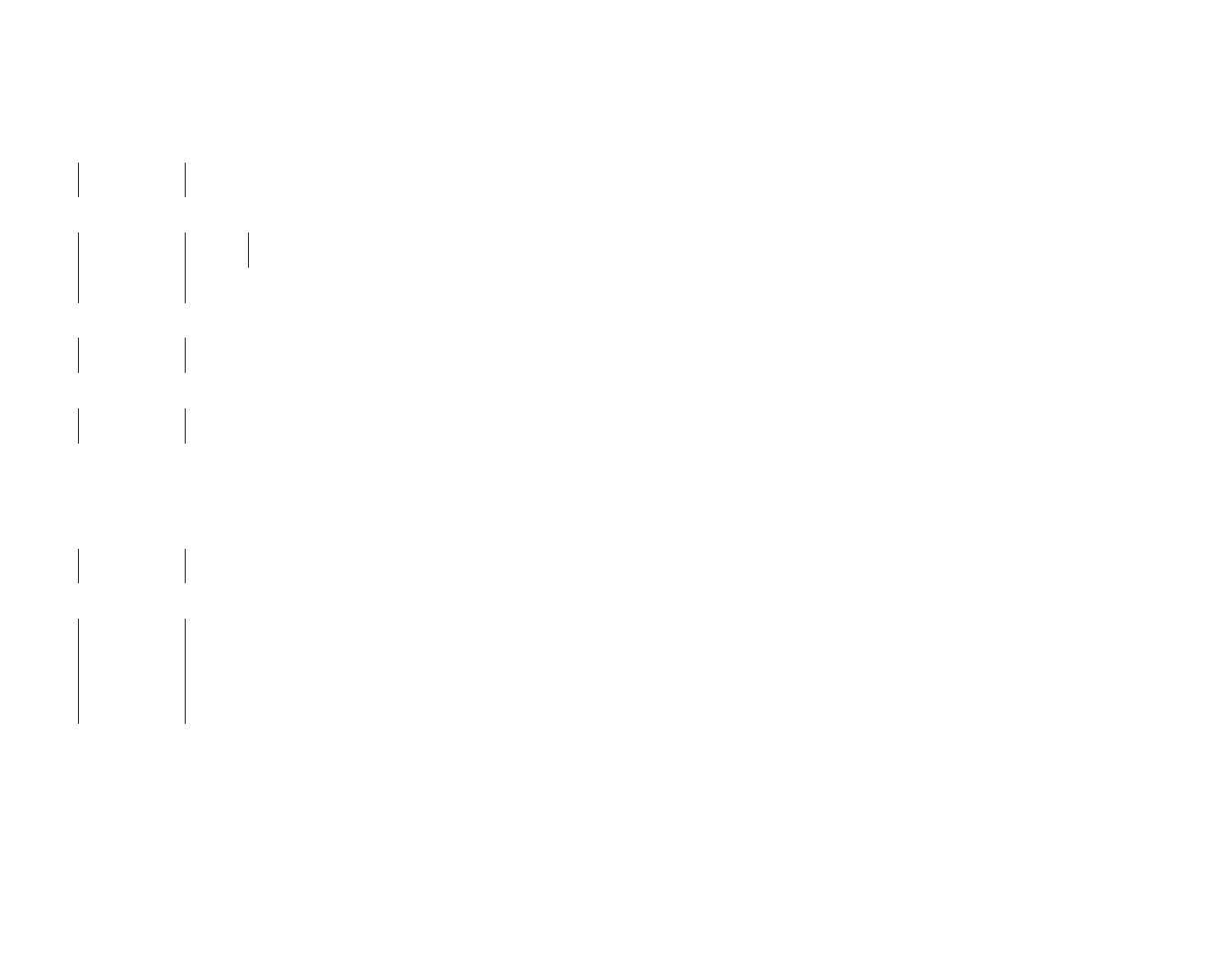$\|\cdot\|_{\mathcal{F}}$  .  $\|\cdot\|_{\mathcal{F}}$  $\begin{bmatrix} 1 & 0 & 0 \\ 0 & 0 & 0 \\ 0 & 0 & 0 \\ 0 & 0 & 0 \\ 0 & 0 & 0 \\ 0 & 0 & 0 \\ 0 & 0 & 0 \\ 0 & 0 & 0 \\ 0 & 0 & 0 & 0 \\ 0 & 0 & 0 & 0 \\ 0 & 0 & 0 & 0 \\ 0 & 0 & 0 & 0 \\ 0 & 0 & 0 & 0 & 0 \\ 0 & 0 & 0 & 0 & 0 \\ 0 & 0 & 0 & 0 & 0 \\ 0 & 0 & 0 & 0 & 0 & 0 \\ 0 & 0 & 0 & 0 & 0 & 0 \\ 0 & 0 & 0 & 0 &$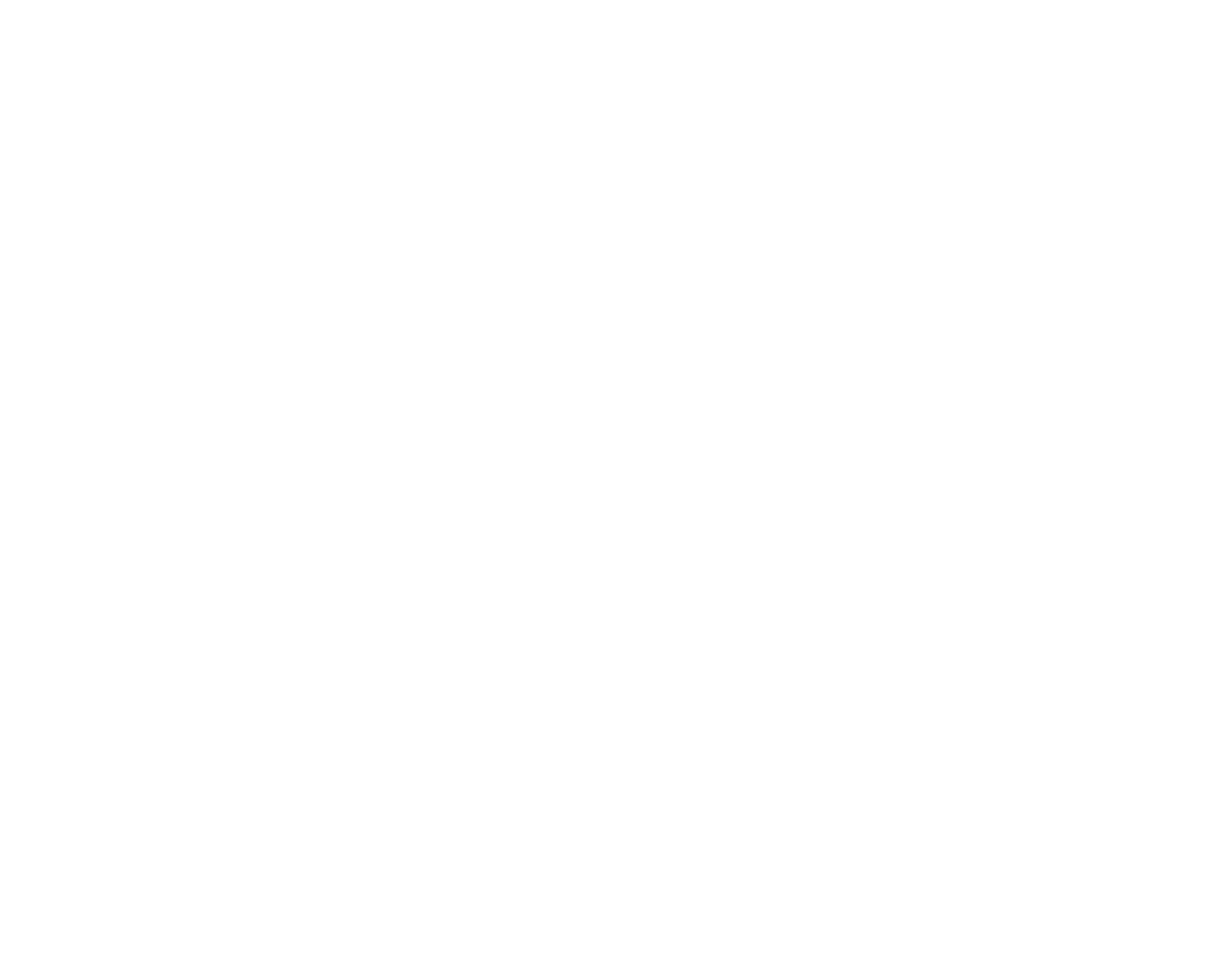$\mathbb{R}^n \times \mathbb{R}^n$  .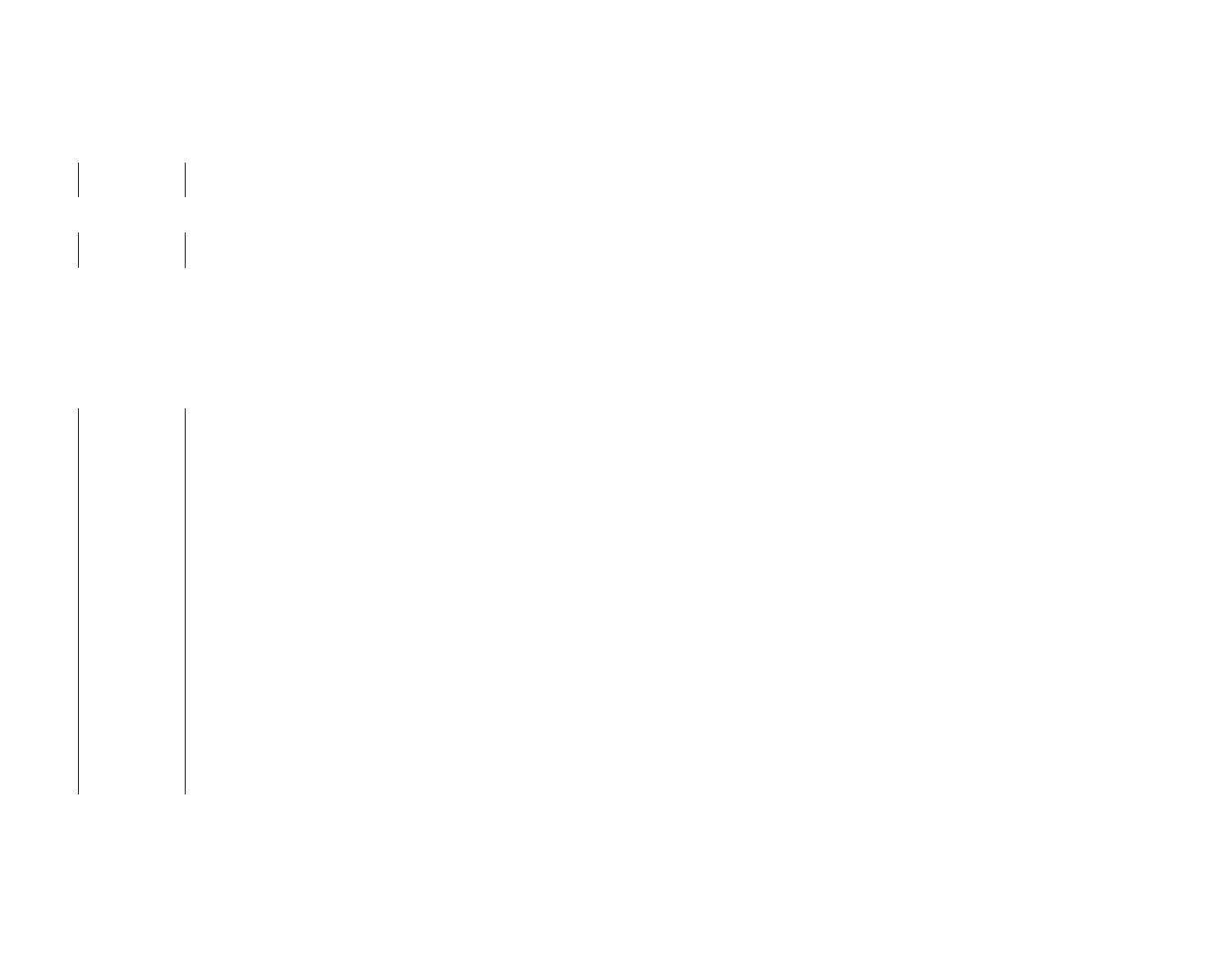$\mathbb{R}^n \times \mathbb{R}^n$  $\mathbb{R}^{\mathbb{Z}}$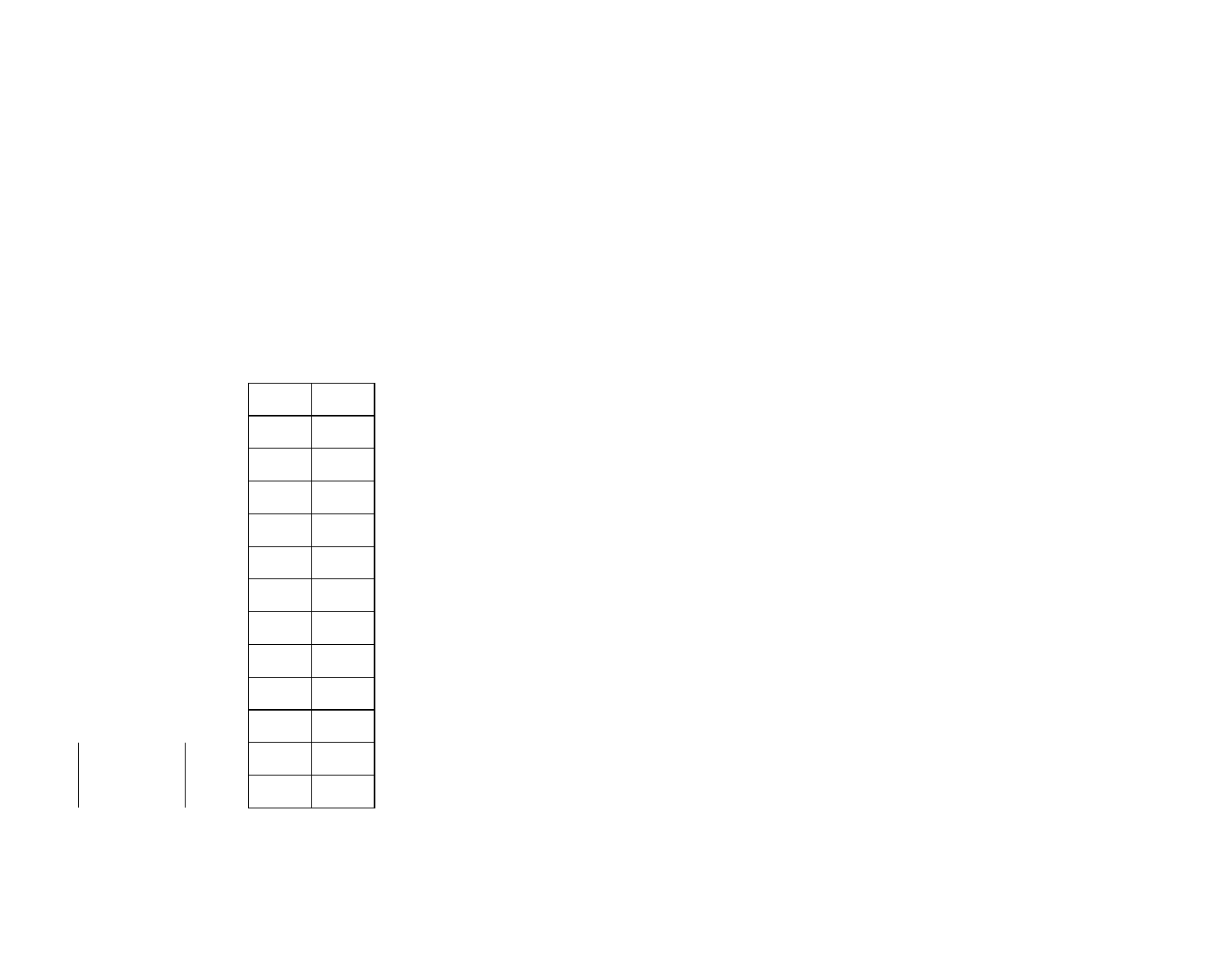